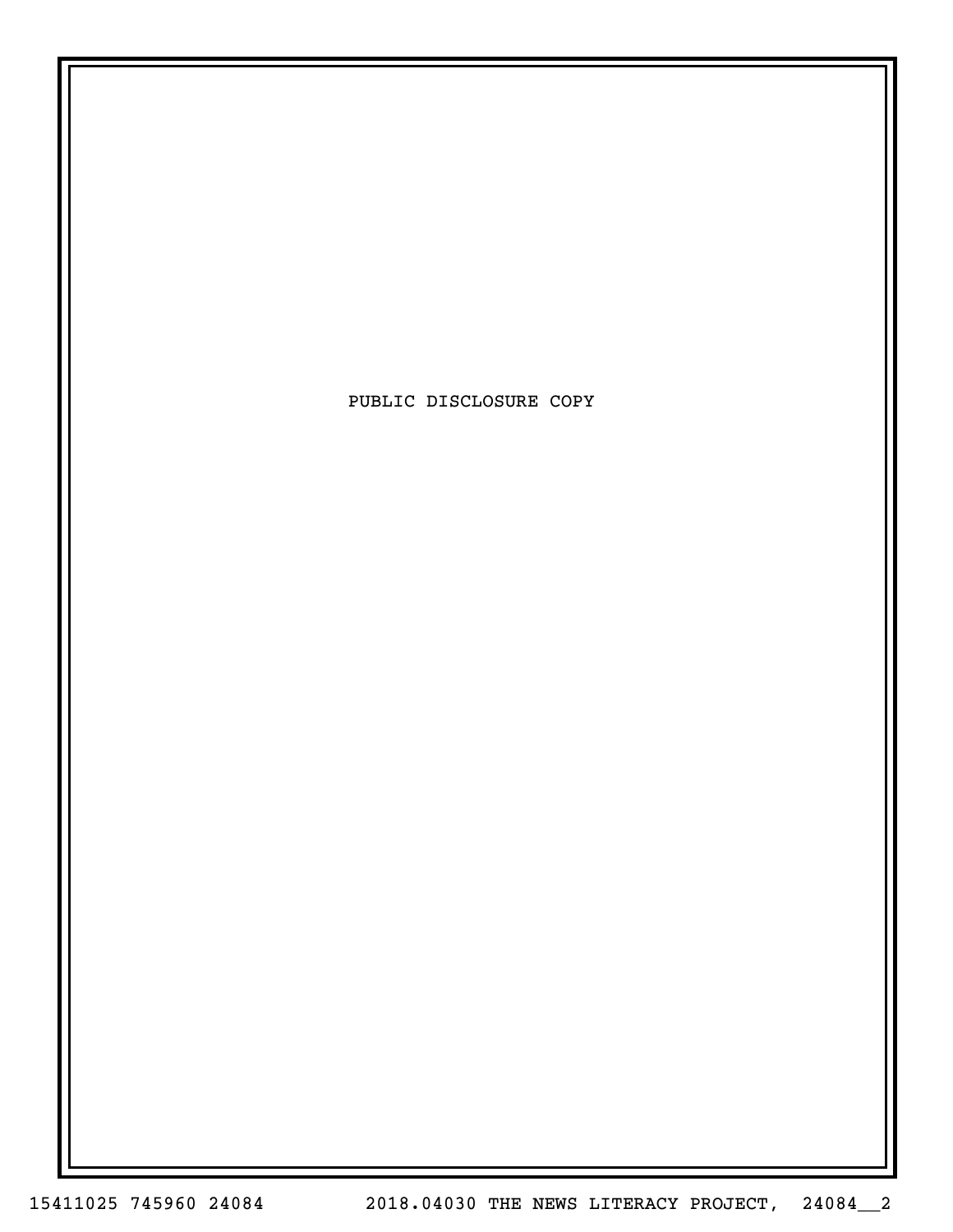# **TAX RETURN FILING INSTRUCTIONS**

\*\* FORM 990 PUBLIC DISCLOSURE COPY \*\*

## **FOR THE YEAR ENDING**

~~~~~~~~~~~~~~~~~ JUNE 30, 2019

| <b>Prepared for</b>                                |                                                                                                                                                        |
|----------------------------------------------------|--------------------------------------------------------------------------------------------------------------------------------------------------------|
|                                                    | THE NEWS LITERACY PROJECT, INC.<br>5525 DEVON ROAD<br>BETHESDA, MD<br>20814                                                                            |
| <b>Prepared by</b>                                 | GELMAN, ROSENBERG & FREEDMAN<br>4550 MONTGOMERY AVE SUITE 800N<br>BETHESDA, MD 20814-2930                                                              |
| <b>Amount due</b><br>or refund                     | NOT APPLICABLE                                                                                                                                         |
| <b>Make check</b><br>payable to                    | NOT APPLICABLE                                                                                                                                         |
| Mail tax return<br>and check (if<br>applicable) to | NOT APPLICABLE                                                                                                                                         |
| Return must be<br>mailed on<br>or before           | NOT APPLICABLE                                                                                                                                         |
| <b>Special</b><br><b>Instructions</b>              | THIS RETURN HAS QUALIFIED FOR ELECTRONIC FILING.<br>THE RETURN<br>HAS BEEN TRANSMITTED ELECTRONICALLY TO THE IRS AND NO FURTHER<br>ACTION IS REQUIRED. |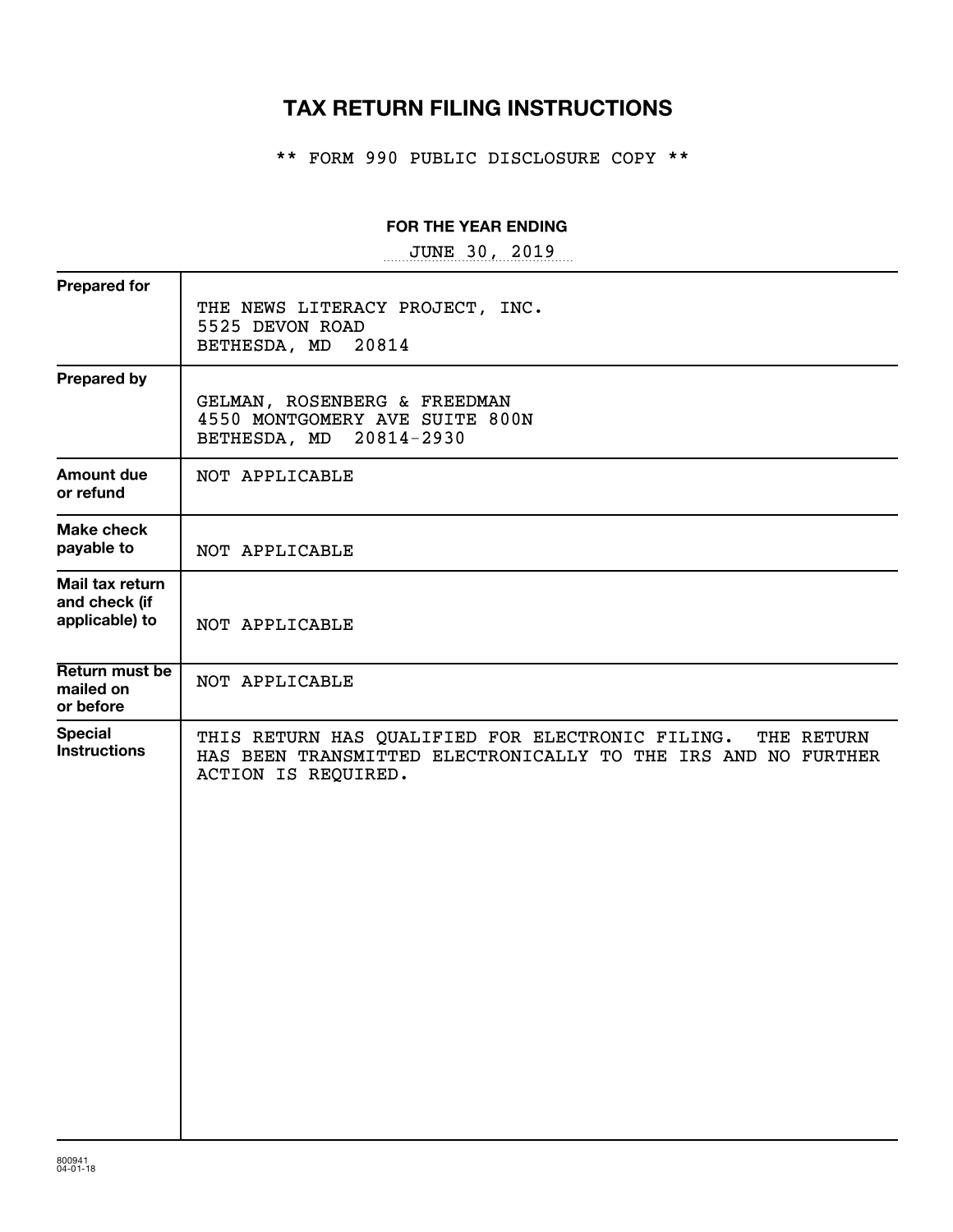|                                |                               |                            | ** PUBLIC DISCLOSURE COPY **                                                                                                                                               |     |                                                              |                                                                      |
|--------------------------------|-------------------------------|----------------------------|----------------------------------------------------------------------------------------------------------------------------------------------------------------------------|-----|--------------------------------------------------------------|----------------------------------------------------------------------|
|                                |                               |                            | <b>Return of Organization Exempt From Income Tax</b>                                                                                                                       |     |                                                              | OMB No. 1545-0047                                                    |
|                                | Form 990                      |                            | Under section 501(c), 527, or 4947(a)(1) of the Internal Revenue Code (except private foundations)                                                                         |     |                                                              |                                                                      |
|                                |                               | Department of the Treasury | Do not enter social security numbers on this form as it may be made public.                                                                                                |     |                                                              | <b>Open to Public</b>                                                |
|                                |                               | Internal Revenue Service   | Go to www.irs.gov/Form990 for instructions and the latest information.                                                                                                     |     |                                                              | Inspection                                                           |
|                                |                               |                            | JUL 1, 2018<br>A For the 2018 calendar year, or tax year beginning                                                                                                         |     | and ending JUN 30, 2019                                      |                                                                      |
|                                | <b>B</b> Check if applicable: |                            | <b>C</b> Name of organization                                                                                                                                              |     | D Employer identification number                             |                                                                      |
|                                | Address                       |                            |                                                                                                                                                                            |     |                                                              |                                                                      |
|                                | change<br>Name                |                            | THE NEWS LITERACY PROJECT, INC.                                                                                                                                            |     |                                                              |                                                                      |
|                                | change<br>Ilnitial            |                            | Doing business as                                                                                                                                                          |     |                                                              | 27-4011343                                                           |
|                                | return<br>Final               |                            | Number and street (or P.O. box if mail is not delivered to street address)                                                                                                 |     | Room/suite   E Telephone number                              |                                                                      |
|                                | return/<br>termin-            |                            | 5525 DEVON ROAD                                                                                                                                                            |     |                                                              | $301 - 651 - 7499$<br>11,529,853.                                    |
|                                | ated<br>Amended               |                            | City or town, state or province, country, and ZIP or foreign postal code<br>20814<br>BETHESDA, MD                                                                          |     | G Gross receipts \$                                          |                                                                      |
|                                | Ireturn<br>Applica-           |                            | F Name and address of principal officer: ALAN MILLER                                                                                                                       |     | H(a) Is this a group return                                  | $ {\mathsf Y}\mathsf{es}\,\lfloor \overline{{\mathbf X}} \rfloor$ No |
|                                | tion<br>pending               |                            | SAME AS C ABOVE                                                                                                                                                            |     | for subordinates?<br>H(b) Are all subordinates included? Ves | ∣No                                                                  |
|                                |                               |                            | Tax-exempt status: $X \over 301(c)(3)$<br>$501(c)$ (<br>$4947(a)(1)$ or<br>$\sqrt{\bullet}$ (insert no.)                                                                   | 527 |                                                              | If "No," attach a list. (see instructions)                           |
|                                |                               |                            | J Website: WWW.THENEWSLITERACYPROJECT.ORG                                                                                                                                  |     | $H(c)$ Group exemption number $\blacktriangleright$          |                                                                      |
|                                |                               |                            | K Form of organization:   X Corporation<br>Other $\blacktriangleright$<br>Trust<br>Association                                                                             |     |                                                              | L Year of formation: $2010$ M State of legal domicile: MD            |
|                                | Part I                        | <b>Summary</b>             |                                                                                                                                                                            |     |                                                              |                                                                      |
|                                | 1                             |                            | Briefly describe the organization's mission or most significant activities: TO FOSTER APPRECIATION OF THE                                                                  |     |                                                              |                                                                      |
| Governance                     |                               |                            | VALUE OF OUALITY JOURNALISM FOR MIDDLE AND HIGH SCHOOL STUDENTS.                                                                                                           |     |                                                              |                                                                      |
|                                | 2                             |                            | Check this box $\blacktriangleright$ $\Box$ if the organization discontinued its operations or disposed of more than 25% of its net assets.                                |     |                                                              |                                                                      |
|                                | 3                             |                            | Number of voting members of the governing body (Part VI, line 1a)                                                                                                          |     | 3                                                            | 18                                                                   |
|                                | 4                             |                            |                                                                                                                                                                            |     | $\overline{\mathbf{4}}$                                      | $\overline{17}$                                                      |
|                                | 5                             |                            |                                                                                                                                                                            |     | 5                                                            | $\overline{19}$                                                      |
| <b>Activities &amp;</b>        | 6                             |                            | Total number of volunteers (estimate if necessary)                                                                                                                         |     | 6                                                            | 100                                                                  |
|                                |                               |                            |                                                                                                                                                                            |     | 7a                                                           | $\overline{0}$ .                                                     |
|                                |                               |                            |                                                                                                                                                                            |     | 7b                                                           | $\overline{0}$ .                                                     |
|                                |                               |                            |                                                                                                                                                                            |     | <b>Prior Year</b>                                            | <b>Current Year</b>                                                  |
|                                | 8                             |                            |                                                                                                                                                                            |     | 1,448,244.                                                   | 9,441,878.                                                           |
| Revenue                        | 9                             |                            | Program service revenue (Part VIII, line 2g)                                                                                                                               |     | 16, 577.                                                     | 108,980.<br>$-165, 153.$                                             |
|                                | 10                            |                            |                                                                                                                                                                            |     | $-8,076.$<br>0.                                              | 0.                                                                   |
|                                | 11                            |                            | Other revenue (Part VIII, column (A), lines 5, 6d, 8c, 9c, 10c, and 11e)                                                                                                   |     | 1,456,745.                                                   | 9,385,705.                                                           |
|                                | 12<br>13                      |                            | Total revenue - add lines 8 through 11 (must equal Part VIII, column (A), line 12)<br>Grants and similar amounts paid (Part IX, column (A), lines 1-3)                     |     | 0.                                                           | Ο.                                                                   |
|                                | 14                            |                            |                                                                                                                                                                            |     | $\overline{0}$ .                                             | $\overline{0}$ .                                                     |
|                                |                               |                            | Salaries, other compensation, employee benefits (Part IX, column (A), lines 5-10)                                                                                          |     | 759,411.                                                     | 2,308,618.                                                           |
|                                |                               |                            |                                                                                                                                                                            |     | $\overline{0}$                                               | σ.                                                                   |
| Expenses                       |                               |                            | 486,202.<br><b>b</b> Total fundraising expenses (Part IX, column (D), line 25)                                                                                             |     |                                                              |                                                                      |
|                                |                               |                            |                                                                                                                                                                            |     | 347,405.                                                     | 1,142,385.                                                           |
|                                | 18                            |                            | Total expenses. Add lines 13-17 (must equal Part IX, column (A), line 25) <i></i>                                                                                          |     | 1,106,816.                                                   | 3,451,003.                                                           |
|                                | 19                            |                            |                                                                                                                                                                            |     | 349,929.                                                     | 5,934,702.                                                           |
| Net Assets or<br>Fund Balances |                               |                            |                                                                                                                                                                            |     | <b>Beginning of Current Year</b>                             | <b>End of Year</b>                                                   |
|                                | 20                            |                            | Total assets (Part X, line 16)                                                                                                                                             |     | 2,438,583.                                                   | 8,571,437.                                                           |
|                                | 21                            |                            | Total liabilities (Part X, line 26)                                                                                                                                        |     | 77,465.                                                      | 275,618.                                                             |
|                                | 22                            |                            |                                                                                                                                                                            |     | 2,361,118.                                                   | 8, 295, 819.                                                         |
|                                | Part II                       | Signature Block            |                                                                                                                                                                            |     |                                                              |                                                                      |
|                                |                               |                            | Under penalties of perjury, I declare that I have examined this return, including accompanying schedules and statements, and to the best of my knowledge and belief, it is |     |                                                              |                                                                      |
|                                |                               |                            | true, correct, and complete. Declaration of preparer (other than officer) is based on all information of which preparer has any knowledge.                                 |     |                                                              |                                                                      |
|                                |                               |                            | Signature of officer                                                                                                                                                       |     | 10/25/19<br>Date                                             |                                                                      |
| Sign                           |                               |                            | CEO                                                                                                                                                                        |     |                                                              |                                                                      |
| Here                           |                               |                            | ALAN MILLER, FOUNDER AND<br>Type or print name and title                                                                                                                   |     |                                                              |                                                                      |
|                                |                               | Print/Type preparer's name |                                                                                                                                                                            |     | Date<br>Check                                                | <b>PTIN</b>                                                          |
|                                |                               |                            |                                                                                                                                                                            |     |                                                              |                                                                      |
|                                |                               |                            | Pseparer's signature                                                                                                                                                       |     |                                                              |                                                                      |
| Paid                           | Preparer                      |                            | RICHARD J. LOCASTRO, CPA<br>Lolas/1.<br>lland<br>Firm's name GELMAN, ROSENBERG &<br>FREEDMAN                                                                               |     | 10/25/19 self-employed<br>Firm's EIN                         | P00288314<br>52-1392008                                              |

832001 12-31-18 LHA For Paperwork Reduction Act Notice, see the separate instructions. Form 990 (2018) May the IRS discuss this return with the preparer shown above? (see instructions)

**6 4550 MONTGOMERY AVE SUITE 800N**<br>BETHESDA, MD 20814-2930

BETHESDA, MD 20814-2930 | Phone no. (301) 951-9090

Phone no.  $(301)$  951-9090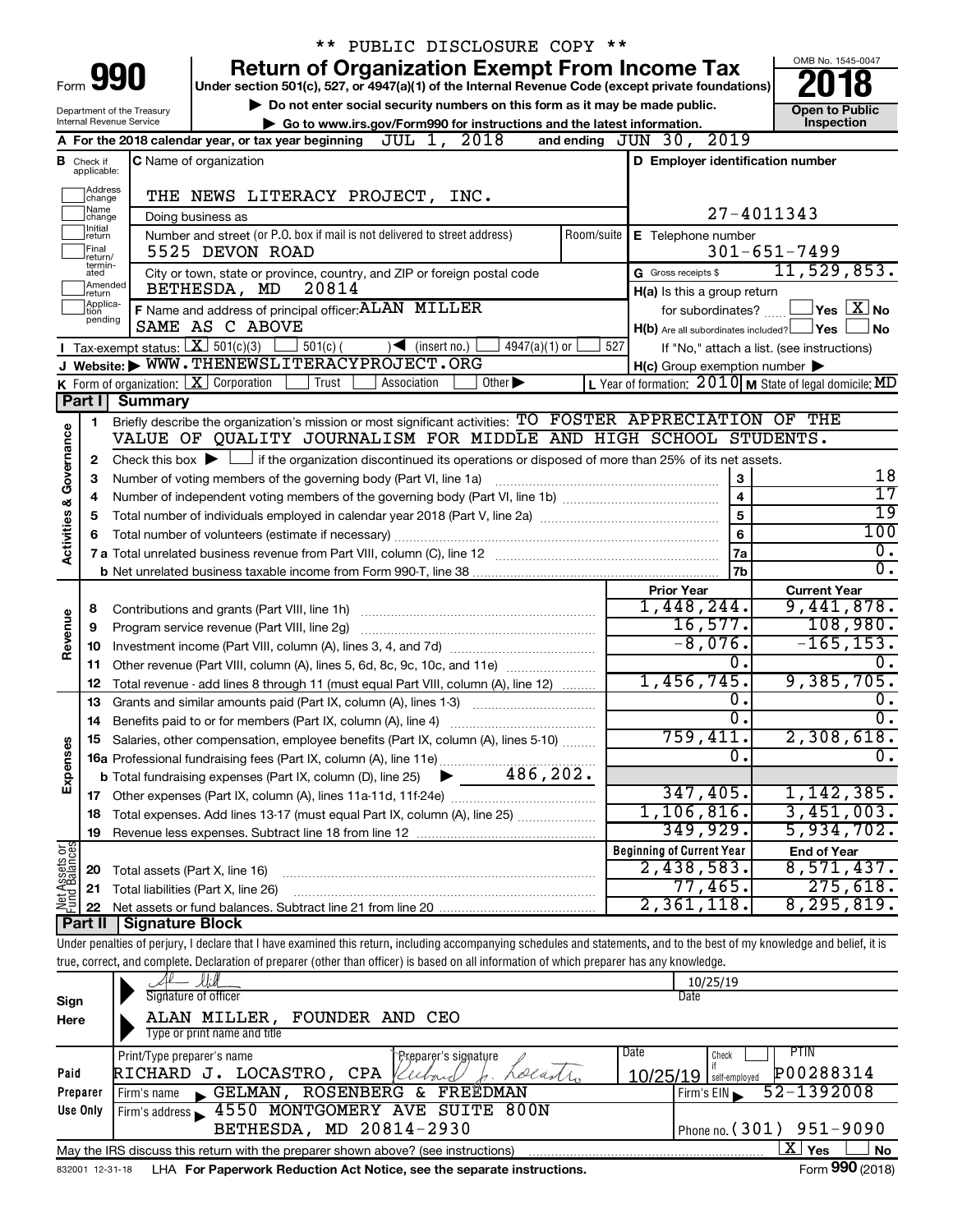|              | 27-4011343<br>THE NEWS LITERACY PROJECT, INC.<br>Page 2<br>Form 990 (2018)<br>Part III   Statement of Program Service Accomplishments                                                       |
|--------------|---------------------------------------------------------------------------------------------------------------------------------------------------------------------------------------------|
|              |                                                                                                                                                                                             |
| 1            | Briefly describe the organization's mission:<br>EMPOWERING EDUCATORS TO TEACH STUDENTS THE SKILLS THEY NEED TO BECOME<br>SMART, ACTIVE CONSUMERS OF NEWS AND OTHER INFORMATION AND ENGAGED, |
|              | INFORMED PARTICIPANTS IN CIVIC LIFE.                                                                                                                                                        |
| $\mathbf{2}$ | Did the organization undertake any significant program services during the year which were not listed on the                                                                                |
|              | $\sqrt{\mathsf{Yes}\mathord{\;\mathbb{X}}\mathord{\;\mathsf{No}}}$<br>prior Form 990 or 990-EZ?                                                                                             |
|              | If "Yes," describe these new services on Schedule O.<br>$\overline{\ }$ Yes $\overline{\phantom{a} \mathrm{X}}$ No                                                                          |
| 3            | Did the organization cease conducting, or make significant changes in how it conducts, any program services?<br>If "Yes," describe these changes on Schedule O.                             |
| 4            | Describe the organization's program service accomplishments for each of its three largest program services, as measured by expenses.                                                        |
|              | Section 501(c)(3) and 501(c)(4) organizations are required to report the amount of grants and allocations to others, the total expenses, and                                                |
|              | revenue, if any, for each program service reported.<br>108,980.                                                                                                                             |
| 4a           | $\overline{0}$ . ) (Revenue \$<br>2,427,495. including grants of \$<br>) (Expenses \$<br>(Code:<br>DURING THE 2018-19 SCHOOL YEAR, 428 EDUCATORS IN 46 STATES USED THE                      |
|              | CHECKOLOGY VIRTUAL CLASSROOM - OUR INTERACTIVE BROWSER-BASED CURRICULUM                                                                                                                     |
|              | - TO TEACH THEIR STUDENTS VITAL NEWS LITERACY SKILLS. IN TOTAL, 22,513                                                                                                                      |
|              | MIDDLE SCHOOL AND HIGH SCHOOL STUDENTS USED THE CHECKOLOGY PLATFORM                                                                                                                         |
|              | THROUGH INDIVIDUAL LICENSES DURING THE SCHOOL YEAR.<br>(THIS DOES NOT                                                                                                                       |
|              | INCLUDE STUDENTS TAUGHT IN A ONE-TO-MANY FORMAT.) THE CHECKOLOGY<br>LESSONS MOST USED DURING THE 2018-19 SCHOOL YEAR WERE "INFOZONES," A                                                    |
|              | FOUNDATIONAL LESSON THAT TEACHES STUDENTS TO DISCERN THE MAIN PURPOSE                                                                                                                       |
|              | OF INFORMATION (E.G., TO ENTERTAIN, INFORM, PERSUADE, SELL, ETC.);                                                                                                                          |
|              | "DEMOCRACY'S WATCHDOG, " ANOTHER FOUNDATIONAL LESSON THAT COVERS THE                                                                                                                        |
|              | ROLE OF AN INDEPENDENT PRESS IN A HEALTHY DEMOCRATIC SOCIETY; AND "THE                                                                                                                      |
|              | FIRST AMENDMENT, " WHICH EXPLORES THE SCOPE OF FREE SPEECH, EXPRESSION                                                                                                                      |
| 4b           | including grants of \$<br>(Code:<br>(Expenses \$<br>) (Revenue \$                                                                                                                           |
|              |                                                                                                                                                                                             |
|              |                                                                                                                                                                                             |
|              |                                                                                                                                                                                             |
|              |                                                                                                                                                                                             |
|              |                                                                                                                                                                                             |
|              |                                                                                                                                                                                             |
|              |                                                                                                                                                                                             |
|              |                                                                                                                                                                                             |
|              |                                                                                                                                                                                             |
|              |                                                                                                                                                                                             |
| 4с           | ) (Revenue \$<br>) (Expenses \$<br>including grants of \$<br>(Code:                                                                                                                         |
|              |                                                                                                                                                                                             |
|              |                                                                                                                                                                                             |
|              |                                                                                                                                                                                             |
|              |                                                                                                                                                                                             |
|              |                                                                                                                                                                                             |
|              |                                                                                                                                                                                             |
|              |                                                                                                                                                                                             |
|              |                                                                                                                                                                                             |
|              |                                                                                                                                                                                             |
|              |                                                                                                                                                                                             |
|              |                                                                                                                                                                                             |
|              |                                                                                                                                                                                             |
|              | Other program services (Describe in Schedule O.)                                                                                                                                            |
| 4d<br>4е     | (Expenses \$<br>including grants of \$<br>(Revenue \$<br>2,427,495.<br>Total program service expenses                                                                                       |
|              | Form 990 (2018)                                                                                                                                                                             |
|              | SEE SCHEDULE O FOR CONTINUATION(S)<br>832002 12-31-18<br>2                                                                                                                                  |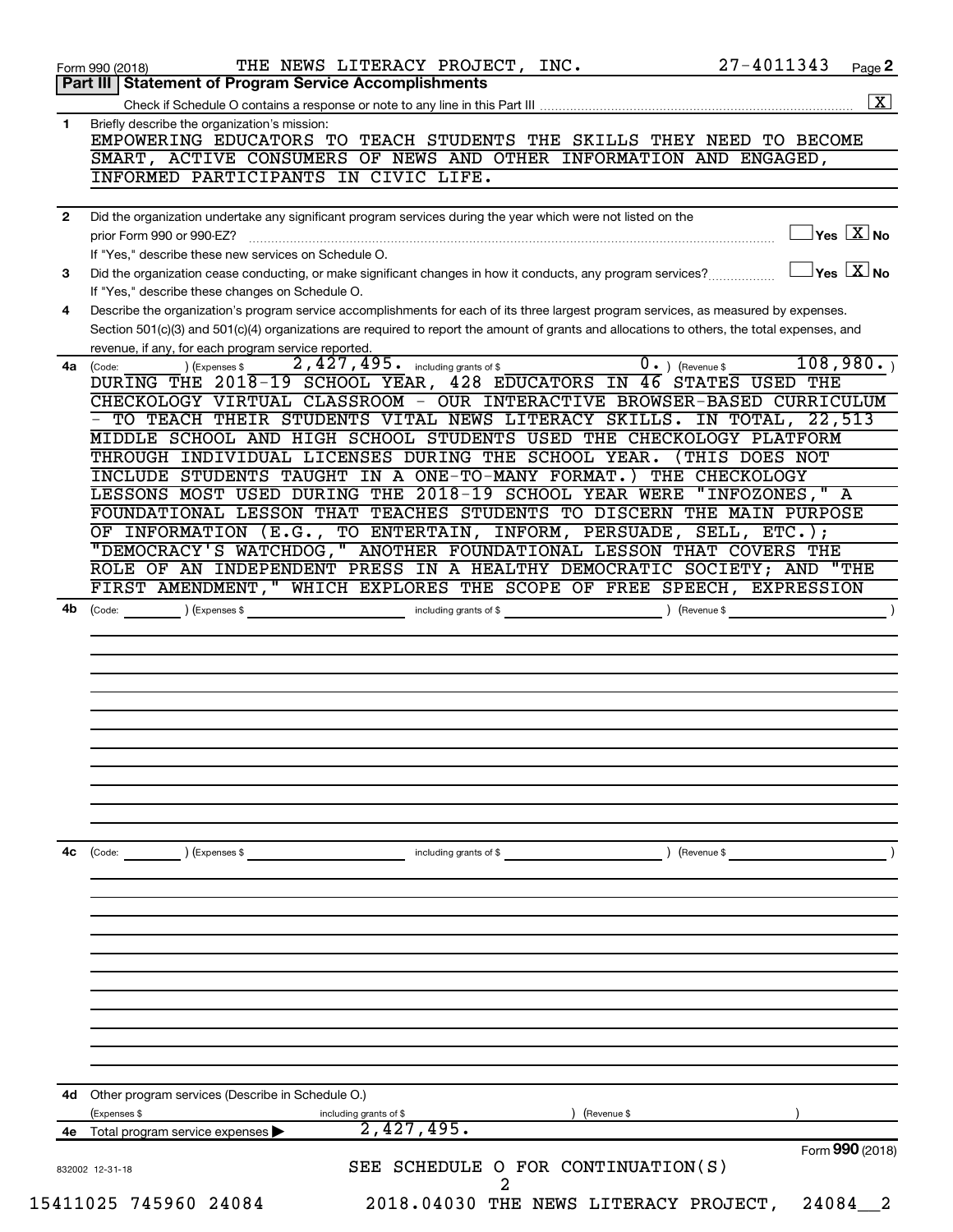| Form 990 (2018) |  |  |
|-----------------|--|--|

**Part IV Checklist of Required Schedules**

Form 990 (2018)  $\qquad$  THE NEWS LITERACY PROJECT, INC.  $\qquad \qquad 27-4011343$   $_{\rm Page}$ 

|    |                                                                                                                                                                                                                                                            |                 | Yes                     | No                      |
|----|------------------------------------------------------------------------------------------------------------------------------------------------------------------------------------------------------------------------------------------------------------|-----------------|-------------------------|-------------------------|
| 1. | Is the organization described in section 501(c)(3) or 4947(a)(1) (other than a private foundation)?                                                                                                                                                        |                 |                         |                         |
|    |                                                                                                                                                                                                                                                            | 1               | X                       |                         |
| 2  |                                                                                                                                                                                                                                                            | $\mathbf{2}$    | $\overline{\textbf{X}}$ |                         |
| З  | Did the organization engage in direct or indirect political campaign activities on behalf of or in opposition to candidates for                                                                                                                            |                 |                         |                         |
|    |                                                                                                                                                                                                                                                            | 3               |                         | x                       |
| 4  | Section 501(c)(3) organizations. Did the organization engage in lobbying activities, or have a section 501(h) election in effect                                                                                                                           |                 |                         |                         |
|    |                                                                                                                                                                                                                                                            | 4               |                         | х                       |
| 5  | Is the organization a section 501(c)(4), 501(c)(5), or 501(c)(6) organization that receives membership dues, assessments, or                                                                                                                               |                 |                         | х                       |
|    |                                                                                                                                                                                                                                                            | 5               |                         |                         |
| 6  | Did the organization maintain any donor advised funds or any similar funds or accounts for which donors have the right to                                                                                                                                  |                 |                         | х                       |
|    | provide advice on the distribution or investment of amounts in such funds or accounts? If "Yes," complete Schedule D, Part I                                                                                                                               | 6               |                         |                         |
| 7  | Did the organization receive or hold a conservation easement, including easements to preserve open space,                                                                                                                                                  | $\overline{7}$  |                         | х                       |
|    | Did the organization maintain collections of works of art, historical treasures, or other similar assets? If "Yes," complete                                                                                                                               |                 |                         |                         |
| 8  |                                                                                                                                                                                                                                                            |                 |                         | х                       |
|    |                                                                                                                                                                                                                                                            | 8               |                         |                         |
| 9  | Did the organization report an amount in Part X, line 21, for escrow or custodial account liability, serve as a custodian for<br>amounts not listed in Part X; or provide credit counseling, debt management, credit repair, or debt negotiation services? |                 |                         |                         |
|    |                                                                                                                                                                                                                                                            | 9               |                         | х                       |
| 10 | Did the organization, directly or through a related organization, hold assets in temporarily restricted endowments, permanent                                                                                                                              |                 |                         |                         |
|    |                                                                                                                                                                                                                                                            | 10              |                         | x                       |
| 11 | If the organization's answer to any of the following questions is "Yes," then complete Schedule D, Parts VI, VII, VIII, IX, or X                                                                                                                           |                 |                         |                         |
|    | as applicable.                                                                                                                                                                                                                                             |                 |                         |                         |
|    | a Did the organization report an amount for land, buildings, and equipment in Part X, line 10? If "Yes," complete Schedule D,                                                                                                                              |                 |                         |                         |
|    |                                                                                                                                                                                                                                                            | 11a             | X                       |                         |
|    | <b>b</b> Did the organization report an amount for investments - other securities in Part X, line 12 that is 5% or more of its total                                                                                                                       |                 |                         |                         |
|    |                                                                                                                                                                                                                                                            | 11b             |                         | х                       |
|    | c Did the organization report an amount for investments - program related in Part X, line 13 that is 5% or more of its total                                                                                                                               |                 |                         |                         |
|    |                                                                                                                                                                                                                                                            | 11c             |                         | х                       |
|    | d Did the organization report an amount for other assets in Part X, line 15 that is 5% or more of its total assets reported in                                                                                                                             |                 |                         |                         |
|    |                                                                                                                                                                                                                                                            | 11d             |                         | х                       |
|    |                                                                                                                                                                                                                                                            | 11e             |                         | X                       |
| f. | Did the organization's separate or consolidated financial statements for the tax year include a footnote that addresses                                                                                                                                    |                 |                         |                         |
|    | the organization's liability for uncertain tax positions under FIN 48 (ASC 740)? If "Yes," complete Schedule D, Part X                                                                                                                                     | 11f             | X                       |                         |
|    | 12a Did the organization obtain separate, independent audited financial statements for the tax year? If "Yes," complete                                                                                                                                    |                 |                         |                         |
|    | Schedule D, Parts XI and XII                                                                                                                                                                                                                               | 12a             | X                       |                         |
|    | <b>b</b> Was the organization included in consolidated, independent audited financial statements for the tax year?                                                                                                                                         |                 |                         |                         |
|    | If "Yes," and if the organization answered "No" to line 12a, then completing Schedule D, Parts XI and XII is optional                                                                                                                                      | 12 <sub>b</sub> |                         | х                       |
| 13 |                                                                                                                                                                                                                                                            | 13              |                         | $\overline{\mathbf{X}}$ |
|    |                                                                                                                                                                                                                                                            | 14a             |                         | x                       |
|    | <b>b</b> Did the organization have aggregate revenues or expenses of more than \$10,000 from grantmaking, fundraising, business,                                                                                                                           |                 |                         |                         |
|    | investment, and program service activities outside the United States, or aggregate foreign investments valued at \$100,000                                                                                                                                 |                 |                         |                         |
|    |                                                                                                                                                                                                                                                            | 14b             |                         | х                       |
| 15 | Did the organization report on Part IX, column (A), line 3, more than \$5,000 of grants or other assistance to or for any                                                                                                                                  |                 |                         |                         |
|    |                                                                                                                                                                                                                                                            | 15              |                         | х                       |
| 16 | Did the organization report on Part IX, column (A), line 3, more than \$5,000 of aggregate grants or other assistance to                                                                                                                                   |                 |                         |                         |
|    |                                                                                                                                                                                                                                                            | 16              |                         | х                       |
| 17 | Did the organization report a total of more than \$15,000 of expenses for professional fundraising services on Part IX,                                                                                                                                    |                 |                         |                         |
|    |                                                                                                                                                                                                                                                            | 17              |                         | х                       |
| 18 | Did the organization report more than \$15,000 total of fundraising event gross income and contributions on Part VIII, lines                                                                                                                               | 18              |                         | х                       |
| 19 | Did the organization report more than \$15,000 of gross income from gaming activities on Part VIII, line 9a? If "Yes,"                                                                                                                                     |                 |                         |                         |
|    |                                                                                                                                                                                                                                                            | 19              |                         | х                       |
|    | 20a Did the organization operate one or more hospital facilities? If "Yes," complete Schedule H                                                                                                                                                            | 20a             |                         | $\overline{\text{X}}$   |
|    |                                                                                                                                                                                                                                                            | 20 <sub>b</sub> |                         |                         |
| 21 | Did the organization report more than \$5,000 of grants or other assistance to any domestic organization or                                                                                                                                                |                 |                         |                         |
|    |                                                                                                                                                                                                                                                            | 21              |                         | x.                      |
|    | 832003 12-31-18                                                                                                                                                                                                                                            |                 |                         | Form 990 (2018)         |

15411025 745960 24084 2018.04030 THE NEWS LITERACY PROJECT, 24084\_\_2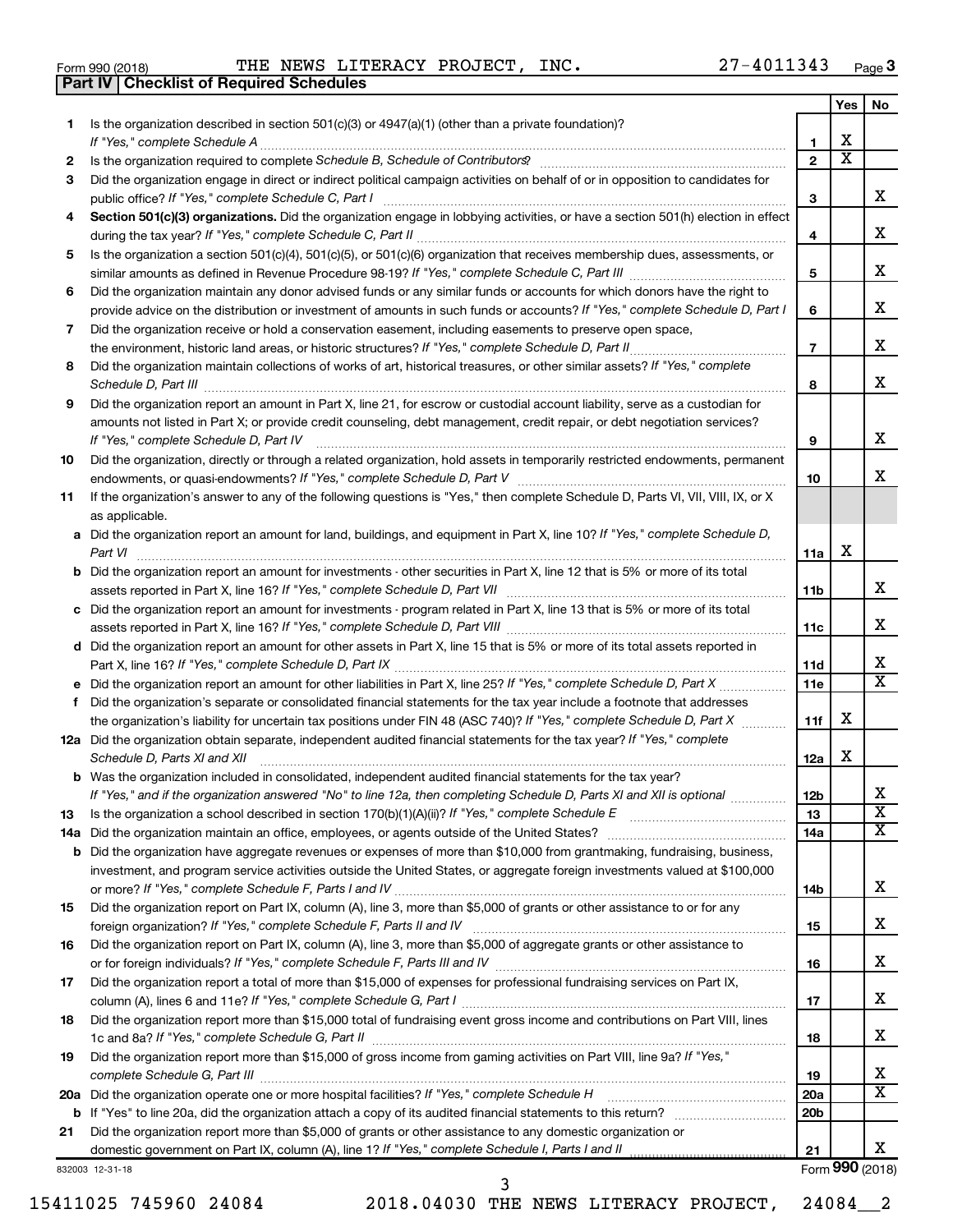|  | Form 990 (2018) |  |
|--|-----------------|--|
|  |                 |  |

**Part IV Checklist of Required Schedules**

*(continued)*  $_{\rm Form}$  990 (2018) THE NEWS LITERACY PROJECT, INC. 27-4011343 <sub>Page</sub> 4 THE NEWS LITERACY PROJECT, INC. 27-4011343

| 22<br>23 | Did the organization report more than \$5,000 of grants or other assistance to or for domestic individuals on                                                                                    | 22  |                 |                         |
|----------|--------------------------------------------------------------------------------------------------------------------------------------------------------------------------------------------------|-----|-----------------|-------------------------|
|          |                                                                                                                                                                                                  |     |                 | x                       |
|          | Did the organization answer "Yes" to Part VII, Section A, line 3, 4, or 5 about compensation of the organization's current                                                                       |     |                 |                         |
|          | and former officers, directors, trustees, key employees, and highest compensated employees? If "Yes," complete<br>Schedule J <b>www.communications.communications.communications.com</b>         | 23  | х               |                         |
|          | 24a Did the organization have a tax-exempt bond issue with an outstanding principal amount of more than \$100,000 as of the                                                                      |     |                 |                         |
|          | last day of the year, that was issued after December 31, 2002? If "Yes," answer lines 24b through 24d and complete                                                                               |     |                 |                         |
|          |                                                                                                                                                                                                  | 24a |                 | X                       |
|          |                                                                                                                                                                                                  | 24b |                 |                         |
|          | c Did the organization maintain an escrow account other than a refunding escrow at any time during the year to defease                                                                           |     |                 |                         |
|          |                                                                                                                                                                                                  | 24c |                 |                         |
|          | 25a Section 501(c)(3), 501(c)(4), and 501(c)(29) organizations. Did the organization engage in an excess benefit                                                                                 | 24d |                 |                         |
|          | transaction with a disqualified person during the year? If "Yes," complete Schedule L, Part I manufaction with a disqualified person during the year? If "Yes," complete Schedule L, Part I      | 25a |                 | x                       |
|          | b Is the organization aware that it engaged in an excess benefit transaction with a disqualified person in a prior year, and                                                                     |     |                 |                         |
|          | that the transaction has not been reported on any of the organization's prior Forms 990 or 990-EZ? If "Yes," complete<br>Schedule L, Part I                                                      | 25b |                 | x                       |
| 26       | Did the organization report any amount on Part X, line 5, 6, or 22 for receivables from or payables to any current or                                                                            |     |                 |                         |
|          | former officers, directors, trustees, key employees, highest compensated employees, or disqualified persons? If "Yes,"<br>complete Schedule L, Part II                                           | 26  |                 | x                       |
| 27       | Did the organization provide a grant or other assistance to an officer, director, trustee, key employee, substantial                                                                             |     |                 |                         |
|          | contributor or employee thereof, a grant selection committee member, or to a 35% controlled entity or family member                                                                              |     |                 |                         |
|          |                                                                                                                                                                                                  | 27  |                 | x                       |
| 28       | Was the organization a party to a business transaction with one of the following parties (see Schedule L, Part IV<br>instructions for applicable filing thresholds, conditions, and exceptions): |     |                 |                         |
|          | a A current or former officer, director, trustee, or key employee? If "Yes," complete Schedule L, Part IV                                                                                        | 28a |                 | х                       |
|          | b A family member of a current or former officer, director, trustee, or key employee? If "Yes," complete Schedule L, Part IV                                                                     | 28b |                 | $\overline{\mathbf{X}}$ |
|          | c An entity of which a current or former officer, director, trustee, or key employee (or a family member thereof) was an officer,                                                                |     |                 |                         |
|          |                                                                                                                                                                                                  | 28c |                 | х                       |
| 29       |                                                                                                                                                                                                  | 29  | x               |                         |
| 30       | Did the organization receive contributions of art, historical treasures, or other similar assets, or qualified conservation                                                                      | 30  |                 | X                       |
| 31       | Did the organization liquidate, terminate, or dissolve and cease operations?                                                                                                                     | 31  |                 | x                       |
| 32       | Did the organization sell, exchange, dispose of, or transfer more than 25% of its net assets? If "Yes," complete                                                                                 | 32  |                 | X                       |
| 33       | Did the organization own 100% of an entity disregarded as separate from the organization under Regulations                                                                                       | 33  |                 | х                       |
| 34       | Was the organization related to any tax-exempt or taxable entity? If "Yes," complete Schedule R, Part II, III, or IV, and                                                                        |     |                 |                         |
|          | Part V, line 1                                                                                                                                                                                   | 34  |                 | х                       |
|          |                                                                                                                                                                                                  | 35a |                 | $\overline{\mathbf{X}}$ |
|          | b If "Yes" to line 35a, did the organization receive any payment from or engage in any transaction with a controlled entity                                                                      | 35b |                 |                         |
| 36       | Section 501(c)(3) organizations. Did the organization make any transfers to an exempt non-charitable related organization?                                                                       |     |                 |                         |
| 37       | Did the organization conduct more than 5% of its activities through an entity that is not a related organization                                                                                 | 36  |                 | x                       |
|          |                                                                                                                                                                                                  | 37  |                 | X                       |
| 38       | Did the organization complete Schedule O and provide explanations in Schedule O for Part VI, lines 11b and 19?                                                                                   |     |                 |                         |
| Part V   | <b>Statements Regarding Other IRS Filings and Tax Compliance</b><br>Check if Schedule O contains a response or note to any line in this Part V                                                   | 38  | Х               |                         |
|          |                                                                                                                                                                                                  |     | Yes             | No                      |
|          | 20I<br>  1a                                                                                                                                                                                      |     |                 |                         |
|          | $\Omega$<br>1 <sub>b</sub>                                                                                                                                                                       |     |                 |                         |
|          | c Did the organization comply with backup withholding rules for reportable payments to vendors and reportable gaming                                                                             |     |                 |                         |
|          |                                                                                                                                                                                                  | 1c  | X               |                         |
|          | 832004 12-31-18                                                                                                                                                                                  |     | Form 990 (2018) |                         |
|          | 15411025 745960 24084<br>2018.04030 THE NEWS LITERACY PROJECT,                                                                                                                                   |     | 24084           | 2                       |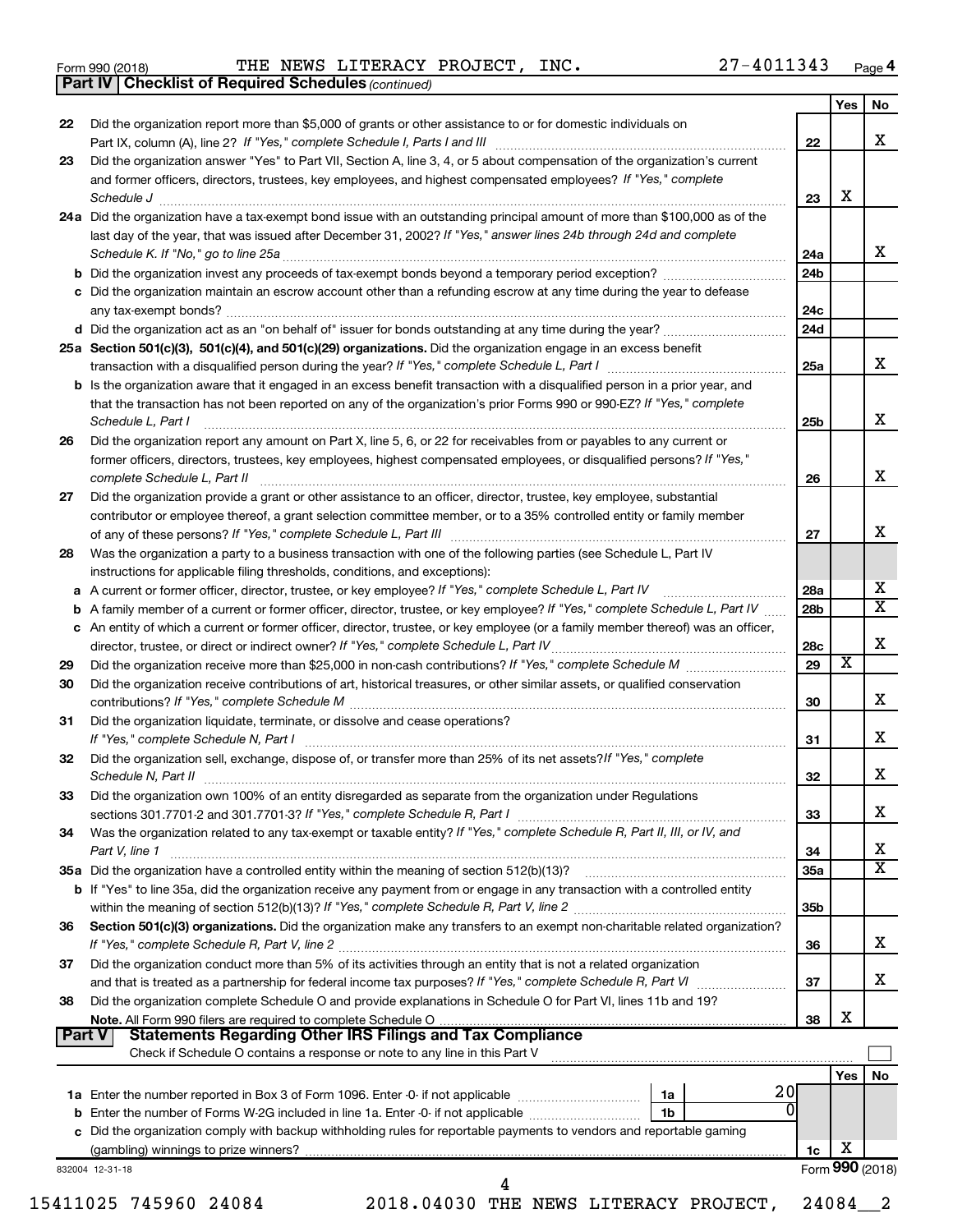|  | Form 990 (2018) |
|--|-----------------|
|  |                 |

Form 990 (2018)  $\qquad$  THE NEWS LITERACY PROJECT, INC.  $\qquad \qquad 27-4011343$   $_{\rm Page}$ 

**Part V** Statements Regarding Other IRS Filings and Tax Compliance (continued)

|         |                                                                                                                                                 |                | <b>Yes</b> | No                      |
|---------|-------------------------------------------------------------------------------------------------------------------------------------------------|----------------|------------|-------------------------|
|         | 2a Enter the number of employees reported on Form W-3, Transmittal of Wage and Tax Statements,                                                  |                |            |                         |
|         | 19<br>filed for the calendar year ending with or within the year covered by this return<br>2a                                                   |                |            |                         |
|         |                                                                                                                                                 | 2b             | х          |                         |
|         |                                                                                                                                                 |                |            |                         |
|         | 3a Did the organization have unrelated business gross income of \$1,000 or more during the year?                                                | За             |            | X                       |
|         | <b>b</b> If "Yes," has it filed a Form 990-T for this year? If "No" to line 3b, provide an explanation in Schedule O manumerroom                | 3b             |            |                         |
|         | 4a At any time during the calendar year, did the organization have an interest in, or a signature or other authority over, a                    |                |            |                         |
|         | financial account in a foreign country (such as a bank account, securities account, or other financial account)?                                | 4a             |            | x                       |
|         | <b>b</b> If "Yes," enter the name of the foreign country:                                                                                       |                |            |                         |
|         | See instructions for filing requirements for FinCEN Form 114, Report of Foreign Bank and Financial Accounts (FBAR).                             |                |            |                         |
|         |                                                                                                                                                 | 5a             |            | х                       |
| b       |                                                                                                                                                 | 5b             |            | $\overline{\mathbf{X}}$ |
|         |                                                                                                                                                 | 5 <sub>c</sub> |            |                         |
|         | 6a Does the organization have annual gross receipts that are normally greater than \$100,000, and did the organization solicit                  |                |            | x                       |
|         | any contributions that were not tax deductible as charitable contributions?                                                                     | 6a             |            |                         |
|         | b If "Yes," did the organization include with every solicitation an express statement that such contributions or gifts                          |                |            |                         |
| 7       | were not tax deductible?<br>Organizations that may receive deductible contributions under section 170(c).                                       | 6b             |            |                         |
| a       | Did the organization receive a payment in excess of \$75 made partly as a contribution and partly for goods and services provided to the payor? | 7a             |            | X.                      |
| b       |                                                                                                                                                 | 7b             |            |                         |
| c       | Did the organization sell, exchange, or otherwise dispose of tangible personal property for which it was required                               |                |            |                         |
|         | to file Form 8282?                                                                                                                              | 7c             |            | X.                      |
| d       | 7d                                                                                                                                              |                |            |                         |
|         |                                                                                                                                                 | 7e             |            | x                       |
|         |                                                                                                                                                 | 7f             |            | $\mathbf x$             |
| g       | If the organization received a contribution of qualified intellectual property, did the organization file Form 8899 as required?                | 7g             |            |                         |
| h       | If the organization received a contribution of cars, boats, airplanes, or other vehicles, did the organization file a Form 1098-C?              | 7h             |            |                         |
| 8       | Sponsoring organizations maintaining donor advised funds. Did a donor advised fund maintained by the                                            |                |            |                         |
|         | N/A<br>sponsoring organization have excess business holdings at any time during the year?                                                       | 8              |            |                         |
| 9       | Sponsoring organizations maintaining donor advised funds.                                                                                       |                |            |                         |
| a       | N/A<br>Did the sponsoring organization make any taxable distributions under section 4966?                                                       | 9а             |            |                         |
| b       | N/A<br>Did the sponsoring organization make a distribution to a donor, donor advisor, or related person?                                        | 9b             |            |                         |
| 10      | Section 501(c)(7) organizations. Enter:                                                                                                         |                |            |                         |
| а       | 10a<br>10 <sub>b</sub>                                                                                                                          |                |            |                         |
| b<br>11 | Gross receipts, included on Form 990, Part VIII, line 12, for public use of club facilities<br>Section 501(c)(12) organizations. Enter:         |                |            |                         |
|         |                                                                                                                                                 |                |            |                         |
|         | b Gross income from other sources (Do not net amounts due or paid to other sources against                                                      |                |            |                         |
|         | amounts due or received from them.)<br>11b                                                                                                      |                |            |                         |
|         | 12a Section 4947(a)(1) non-exempt charitable trusts. Is the organization filing Form 990 in lieu of Form 1041?                                  | 12a            |            |                         |
|         | <b>b</b> If "Yes," enter the amount of tax-exempt interest received or accrued during the year $\ldots \mathbf{N}/\mathbf{A}$<br>12b            |                |            |                         |
| 13      | Section 501(c)(29) qualified nonprofit health insurance issuers.                                                                                |                |            |                         |
|         | N/A                                                                                                                                             | 1За            |            |                         |
|         | Note. See the instructions for additional information the organization must report on Schedule O.                                               |                |            |                         |
|         | <b>b</b> Enter the amount of reserves the organization is required to maintain by the states in which the                                       |                |            |                         |
|         | 13 <sub>b</sub>                                                                                                                                 |                |            |                         |
| c       | 13c                                                                                                                                             |                |            |                         |
|         | 14a Did the organization receive any payments for indoor tanning services during the tax year?                                                  | 14a            |            | x                       |
|         |                                                                                                                                                 | 14b            |            |                         |
| 15      | Is the organization subject to the section 4960 tax on payment(s) of more than \$1,000,000 in remuneration or                                   |                |            |                         |
|         |                                                                                                                                                 | 15             |            | x                       |
|         | If "Yes," see instructions and file Form 4720, Schedule N.                                                                                      |                |            | x                       |
| 16      | Is the organization an educational institution subject to the section 4968 excise tax on net investment income?                                 | 16             |            |                         |
|         | If "Yes," complete Form 4720, Schedule O.                                                                                                       |                |            |                         |

Form (2018) **990**

832005 12-31-18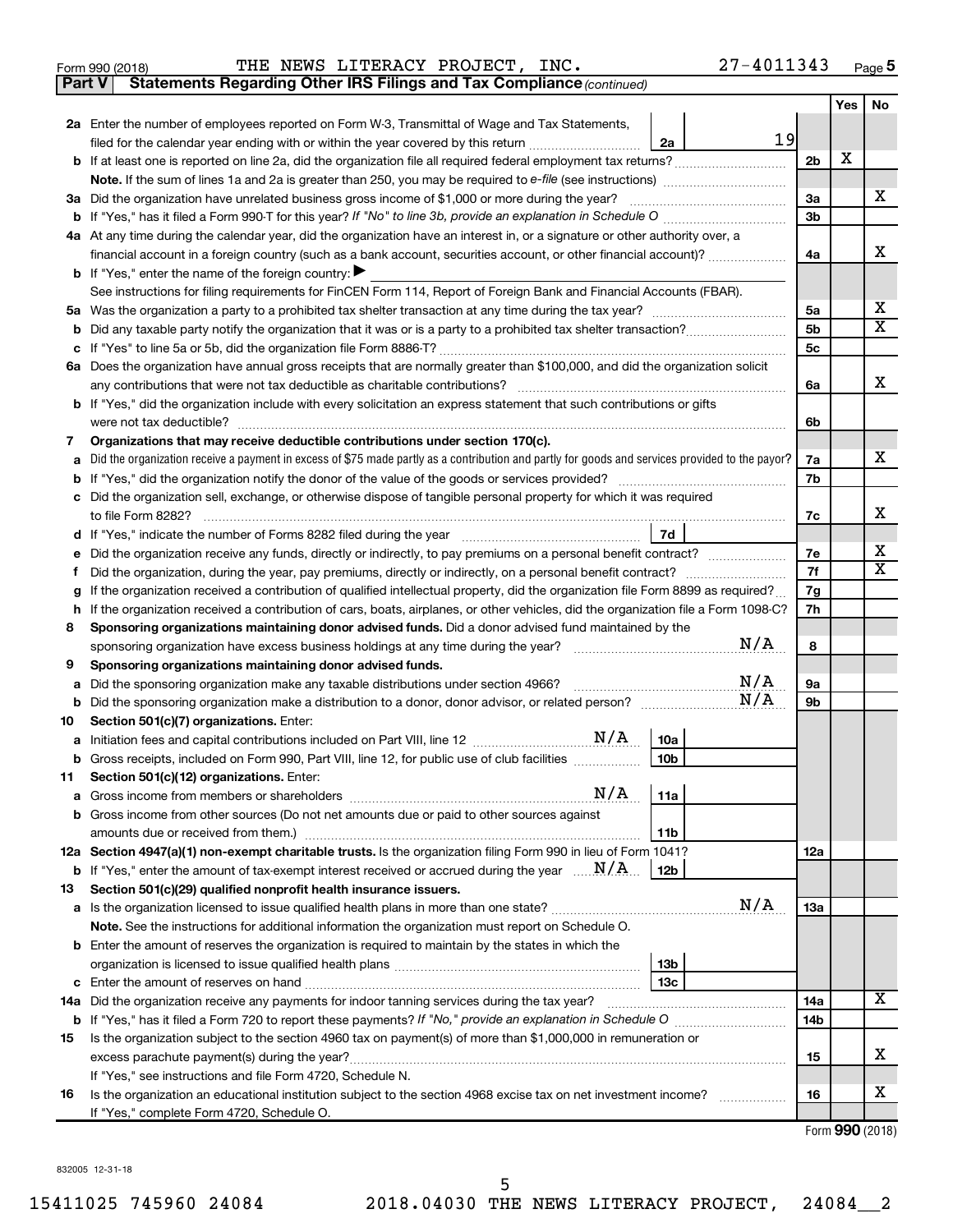Form 990 (2018)  $\qquad$  THE NEWS LITERACY PROJECT, INC.  $\qquad \qquad 27-4011343$   $_{\rm Page}$ 

| Part VI   Governance, Management, and Disclosure For each "Yes" response to lines 2 through 7b below, and for a "No" response |  |
|-------------------------------------------------------------------------------------------------------------------------------|--|
| to line 8a, 8b, or 10b below, describe the circumstances, processes, or changes in Schedule O. See instructions.              |  |

|    | Check if Schedule O contains a response or note to any line in this Part VI [1] [1] [1] [1] [1] [1] [1] [1] [1                                                                                                                |    |    |                 |                         | $\mathbf{X}$ |
|----|-------------------------------------------------------------------------------------------------------------------------------------------------------------------------------------------------------------------------------|----|----|-----------------|-------------------------|--------------|
|    | <b>Section A. Governing Body and Management</b>                                                                                                                                                                               |    |    |                 |                         |              |
|    | 1a Enter the number of voting members of the governing body at the end of the tax year                                                                                                                                        | 1a | 18 |                 | Yes                     | No           |
|    | If there are material differences in voting rights among members of the governing body, or if the governing                                                                                                                   |    |    |                 |                         |              |
|    | body delegated broad authority to an executive committee or similar committee, explain in Schedule O.                                                                                                                         |    |    |                 |                         |              |
|    |                                                                                                                                                                                                                               |    | 17 |                 |                         |              |
|    | <b>b</b> Enter the number of voting members included in line 1a, above, who are independent                                                                                                                                   | 1b |    |                 |                         |              |
| 2  | Did any officer, director, trustee, or key employee have a family relationship or a business relationship with any other                                                                                                      |    |    |                 |                         | x            |
|    | officer, director, trustee, or key employee?                                                                                                                                                                                  |    |    | 2               |                         |              |
| 3  | Did the organization delegate control over management duties customarily performed by or under the direct supervision                                                                                                         |    |    |                 |                         |              |
|    |                                                                                                                                                                                                                               |    |    | 3               |                         |              |
| 4  | Did the organization make any significant changes to its governing documents since the prior Form 990 was filed?                                                                                                              |    |    | 4               |                         |              |
| 5  |                                                                                                                                                                                                                               |    |    | 5               |                         |              |
| 6  |                                                                                                                                                                                                                               |    |    | 6               |                         |              |
| 7a | Did the organization have members, stockholders, or other persons who had the power to elect or appoint one or                                                                                                                |    |    |                 |                         |              |
|    |                                                                                                                                                                                                                               |    |    | 7a              |                         |              |
|    | <b>b</b> Are any governance decisions of the organization reserved to (or subject to approval by) members, stockholders, or                                                                                                   |    |    |                 |                         |              |
|    |                                                                                                                                                                                                                               |    |    | 7b              |                         |              |
| 8  | Did the organization contemporaneously document the meetings held or written actions undertaken during the year by the following:                                                                                             |    |    |                 |                         |              |
|    |                                                                                                                                                                                                                               |    |    | 8а              | х                       |              |
|    |                                                                                                                                                                                                                               |    |    | 8b              | $\overline{\textbf{x}}$ |              |
| 9  | Is there any officer, director, trustee, or key employee listed in Part VII, Section A, who cannot be reached at the                                                                                                          |    |    |                 |                         |              |
|    |                                                                                                                                                                                                                               |    |    | 9               |                         |              |
|    | <b>Section B. Policies</b> (This Section B requests information about policies not required by the Internal Revenue Code.)                                                                                                    |    |    |                 |                         |              |
|    |                                                                                                                                                                                                                               |    |    |                 | Yes                     |              |
|    |                                                                                                                                                                                                                               |    |    | 10a             |                         |              |
|    | b If "Yes," did the organization have written policies and procedures governing the activities of such chapters, affiliates,                                                                                                  |    |    |                 |                         |              |
|    |                                                                                                                                                                                                                               |    |    | 10 <sub>b</sub> |                         |              |
|    | 11a Has the organization provided a complete copy of this Form 990 to all members of its governing body before filing the form?                                                                                               |    |    | 11a             | X                       |              |
|    | <b>b</b> Describe in Schedule O the process, if any, used by the organization to review this Form 990.                                                                                                                        |    |    |                 |                         |              |
|    | 12a Did the organization have a written conflict of interest policy? If "No," go to line 13                                                                                                                                   |    |    | 12a             | х                       |              |
|    | <b>b</b> Were officers, directors, or trustees, and key employees required to disclose annually interests that could give rise to conflicts?                                                                                  |    |    | 12 <sub>b</sub> | $\overline{\textbf{x}}$ |              |
|    | c Did the organization regularly and consistently monitor and enforce compliance with the policy? If "Yes," describe                                                                                                          |    |    |                 |                         |              |
|    | in Schedule O how this was done <i>manufacture contract to the schedule of the schedule O how this was done</i>                                                                                                               |    |    | 12c             | х                       |              |
| 13 |                                                                                                                                                                                                                               |    |    | 13              | $\overline{\textbf{x}}$ |              |
| 14 |                                                                                                                                                                                                                               |    |    | 14              | $\overline{\textbf{x}}$ |              |
| 15 | Did the process for determining compensation of the following persons include a review and approval by independent                                                                                                            |    |    |                 |                         |              |
|    | persons, comparability data, and contemporaneous substantiation of the deliberation and decision?                                                                                                                             |    |    |                 |                         |              |
|    | a The organization's CEO, Executive Director, or top management official manufactured content of the organization's CEO, Executive Director, or top management official manufactured content of the state of the state of the |    |    | <b>15a</b>      | х                       |              |
|    |                                                                                                                                                                                                                               |    |    | 15b             |                         |              |
|    | If "Yes" to line 15a or 15b, describe the process in Schedule O (see instructions).                                                                                                                                           |    |    |                 |                         |              |
|    | 16a Did the organization invest in, contribute assets to, or participate in a joint venture or similar arrangement with a                                                                                                     |    |    |                 |                         |              |
|    |                                                                                                                                                                                                                               |    |    |                 |                         |              |
|    | taxable entity during the year?<br>b If "Yes," did the organization follow a written policy or procedure requiring the organization to evaluate its participation                                                             |    |    | 16a             |                         |              |
|    |                                                                                                                                                                                                                               |    |    |                 |                         |              |
|    | in joint venture arrangements under applicable federal tax law, and take steps to safeguard the organization's                                                                                                                |    |    |                 |                         |              |
|    | exempt status with respect to such arrangements?<br><b>Section C. Disclosure</b>                                                                                                                                              |    |    | 16b             |                         |              |
|    | List the states with which a copy of this Form 990 is required to be filed SEE SCHEDULE O                                                                                                                                     |    |    |                 |                         |              |
| 17 | Section 6104 requires an organization to make its Forms 1023 (1024 or 1024 A if applicable), 990, and 990 T (Section 501(c)(3)s only) available                                                                               |    |    |                 |                         |              |
| 18 |                                                                                                                                                                                                                               |    |    |                 |                         |              |
|    | for public inspection. Indicate how you made these available. Check all that apply.                                                                                                                                           |    |    |                 |                         |              |
|    |                                                                                                                                                                                                                               |    |    |                 |                         |              |
|    | $\lfloor x \rfloor$ Upon request<br>Another's website<br>Other (explain in Schedule O)<br>Own website                                                                                                                         |    |    |                 |                         |              |
| 19 | Describe in Schedule O whether (and if so, how) the organization made its governing documents, conflict of interest policy, and financial                                                                                     |    |    |                 |                         |              |
|    | statements available to the public during the tax year.                                                                                                                                                                       |    |    |                 |                         |              |
| 20 | State the name, address, and telephone number of the person who possesses the organization's books and records                                                                                                                |    |    |                 |                         |              |
|    | ALAN MILLER - 301-651-7499                                                                                                                                                                                                    |    |    |                 |                         |              |
|    | 20814<br>5525 DEVON ROAD, BETHESDA, MD<br>832006 12-31-18                                                                                                                                                                     |    |    |                 | Form 990 (2018)         |              |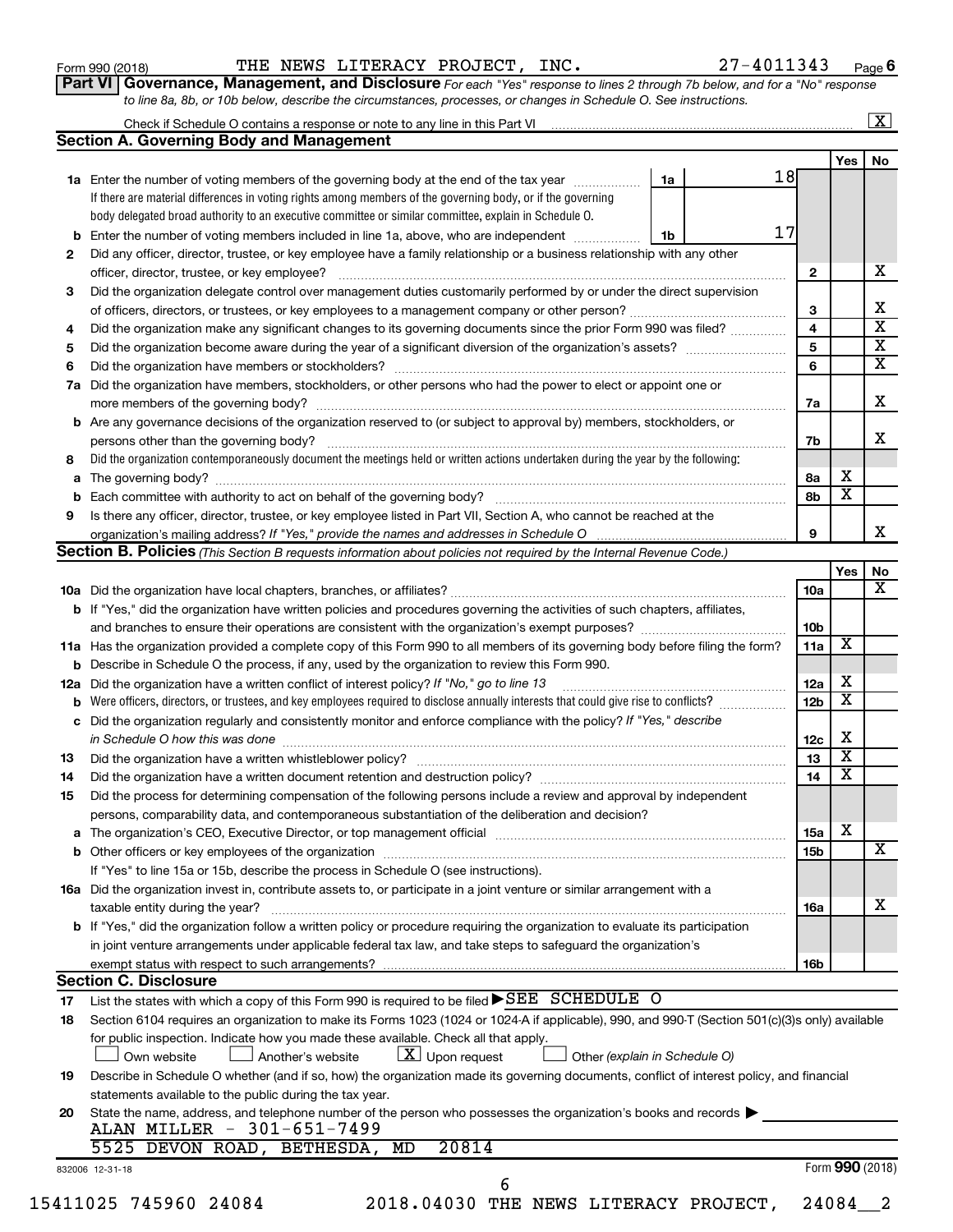$\Box$ 

| Part VII Compensation of Officers, Directors, Trustees, Key Employees, Highest Compensated |
|--------------------------------------------------------------------------------------------|
| <b>Employees, and Independent Contractors</b>                                              |

Check if Schedule O contains a response or note to any line in this Part VII

**Section A. Officers, Directors, Trustees, Key Employees, and Highest Compensated Employees**

**1a**  Complete this table for all persons required to be listed. Report compensation for the calendar year ending with or within the organization's tax year.

**•** List all of the organization's current officers, directors, trustees (whether individuals or organizations), regardless of amount of compensation. Enter -0- in columns  $(D)$ ,  $(E)$ , and  $(F)$  if no compensation was paid.

**•** List all of the organization's **current** key employees, if any. See instructions for definition of "key employee."

**•** List the organization's five current highest compensated employees (other than an officer, director, trustee, or key employee) who received reportable compensation (Box 5 of Form W-2 and/or Box 7 of Form 1099-MISC) of more than \$100,000 from the organization and any related organizations.

**•** List all of the organization's former officers, key employees, and highest compensated employees who received more than \$100,000 of reportable compensation from the organization and any related organizations.

**•** List all of the organization's former directors or trustees that received, in the capacity as a former director or trustee of the organization, more than \$10,000 of reportable compensation from the organization and any related organizations.

List persons in the following order: individual trustees or directors; institutional trustees; officers; key employees; highest compensated employees; and former such persons.

Check this box if neither the organization nor any related organization compensated any current officer, director, or trustee.  $\Box$ 

| (A)                          | (B)                    |                               |                                                                  | (C)         |              |                                 |        | (D)             | (E)             | (F)                          |
|------------------------------|------------------------|-------------------------------|------------------------------------------------------------------|-------------|--------------|---------------------------------|--------|-----------------|-----------------|------------------------------|
| Name and Title               | Average                |                               | (do not check more than one                                      | Position    |              |                                 |        | Reportable      | Reportable      | Estimated                    |
|                              | hours per              |                               | box, unless person is both an<br>officer and a director/trustee) |             |              |                                 |        | compensation    | compensation    | amount of                    |
|                              | week                   |                               |                                                                  |             |              |                                 |        | from            | from related    | other                        |
|                              | (list any              |                               |                                                                  |             |              |                                 |        | the             | organizations   | compensation                 |
|                              | hours for              |                               |                                                                  |             |              |                                 |        | organization    | (W-2/1099-MISC) | from the                     |
|                              | related                |                               | trustee                                                          |             |              |                                 |        | (W-2/1099-MISC) |                 | organization                 |
|                              | organizations<br>below |                               |                                                                  |             |              |                                 |        |                 |                 | and related<br>organizations |
|                              | line)                  | ndividual trustee or director | Institutional t                                                  | Officer     | Key employee | Highest compensated<br>employee | Former |                 |                 |                              |
| ALAN MILLER<br>(1)           | 40.00                  |                               |                                                                  |             |              |                                 |        |                 |                 |                              |
| FOUNDER AND CEO              |                        | $\overline{\mathbf{X}}$       |                                                                  | $\mathbf X$ |              |                                 |        | 240,311.        | $\mathbf 0$ .   | 30, 365.                     |
| GREG MCCAFFERY<br>(2)        | 2.00                   |                               |                                                                  |             |              |                                 |        |                 |                 |                              |
| CHAIRMAN                     |                        | $\mathbf X$                   |                                                                  | $\mathbf X$ |              |                                 |        | 0.              | $\mathbf 0$ .   | $\mathbf 0$ .                |
| (3)<br>KAREN WICKRE          | 2.00                   |                               |                                                                  |             |              |                                 |        |                 |                 |                              |
| VICE CHAIR                   |                        | X                             |                                                                  | X           |              |                                 |        | 0.              | $\mathbf 0$ .   | 0.                           |
| (4)<br>NEIL BUDDE            | 1.00                   |                               |                                                                  |             |              |                                 |        |                 |                 |                              |
| TREASURER                    |                        | $\mathbf X$                   |                                                                  | $\mathbf X$ |              |                                 |        | 0.              | $\mathbf 0$ .   | $\mathbf 0$ .                |
| (5)<br><b>GERALDINE BAUM</b> | 1.00                   |                               |                                                                  |             |              |                                 |        |                 |                 |                              |
| SECRETARY                    |                        | X                             |                                                                  | X           |              |                                 |        | 0.              | $\mathbf 0$ .   | $\mathbf 0$ .                |
| WALT MOSSBERG<br>(6)         | 2.00                   |                               |                                                                  |             |              |                                 |        |                 |                 |                              |
| <b>BOARD MEMBER</b>          |                        | X                             |                                                                  |             |              |                                 |        | $\mathbf 0$     | $\mathbf 0$     | $\mathbf 0$ .                |
| <b>EVA HALLER</b><br>(7)     | 1.00                   |                               |                                                                  |             |              |                                 |        |                 |                 |                              |
| <b>BOARD MEMBER</b>          |                        | $\mathbf X$                   |                                                                  |             |              |                                 |        | 0.              | $\mathbf 0$ .   | $\mathbf 0$ .                |
| (8) MOLLIE HEMINGWAY         | 1.00                   |                               |                                                                  |             |              |                                 |        |                 |                 |                              |
| <b>BOARD MEMBER</b>          |                        | X                             |                                                                  |             |              |                                 |        | $\mathbf 0$ .   | $\mathbf 0$ .   | $\mathbf 0$ .                |
| LESLIE HILL<br>(9)           | 1.00                   |                               |                                                                  |             |              |                                 |        |                 |                 |                              |
| <b>BOARD MEMBER</b>          |                        | X                             |                                                                  |             |              |                                 |        | $\mathbf 0$ .   | $\mathbf 0$ .   | $\mathbf 0$ .                |
| (10) ROBERT KING             | 1.00                   |                               |                                                                  |             |              |                                 |        |                 |                 |                              |
| <b>BOARD MEMBER</b>          |                        | X                             |                                                                  |             |              |                                 |        | 0.              | $\mathbf 0$     | $\mathbf 0$ .                |
| (11) LIZ RAMOS               | 1.00                   |                               |                                                                  |             |              |                                 |        |                 |                 |                              |
| <b>BOARD MEMBER</b>          |                        | $\overline{\mathbf{X}}$       |                                                                  |             |              |                                 |        | $\mathbf 0$ .   | $\mathbf 0$     | $\mathbf 0$ .                |
| (12) JULIET STIPECHE         | 1.00                   |                               |                                                                  |             |              |                                 |        |                 |                 |                              |
| <b>BOARD MEMBER</b>          |                        | X                             |                                                                  |             |              |                                 |        | $\mathbf 0$ .   | $\mathbf 0$ .   | $\mathbf 0$ .                |
| (13) TERRY PETERSON          | 1.00                   |                               |                                                                  |             |              |                                 |        |                 |                 |                              |
| <b>BOARD MEMBER</b>          |                        | $\mathbf X$                   |                                                                  |             |              |                                 |        | $\mathbf{0}$ .  | $\mathbf 0$ .   | $0$ .                        |
| (14) DON BAER                | 1.00                   |                               |                                                                  |             |              |                                 |        |                 |                 |                              |
| <b>BOARD MEMBER</b>          |                        | X                             |                                                                  |             |              |                                 |        | $\mathbf 0$ .   | $\mathbf 0$ .   | 0.                           |
| (15) PETER KADZIK            | 1.00                   |                               |                                                                  |             |              |                                 |        |                 |                 |                              |
| BOARD MEMBER                 |                        | $\mathbf X$                   |                                                                  |             |              |                                 |        | $\mathbf 0$ .   | $\mathbf 0$ .   | $\mathbf 0$ .                |
| (16) CHRISTINA VAN TASSELL   | 1.00                   |                               |                                                                  |             |              |                                 |        |                 |                 |                              |
| BOARD MEMBER (FROM MAY 2019) |                        | X                             |                                                                  |             |              |                                 |        | $\mathbf 0$     | $\mathbf 0$     | $\mathbf 0$ .                |
| (17) MOLLY HILL PATTEN       | 1.00                   |                               |                                                                  |             |              |                                 |        |                 |                 |                              |
| BOARD MEMBER (FROM MAY 2019) |                        | $\mathbf X$                   |                                                                  |             |              |                                 |        | 0.              | $\mathbf 0$ .   | $\mathbf 0$ .                |
| 832007 12-31-18              |                        |                               |                                                                  |             |              |                                 |        |                 |                 | Form 990 (2018)              |

Form (2018) **990**

15411025 745960 24084 2018.04030 THE NEWS LITERACY PROJECT, 24084\_\_2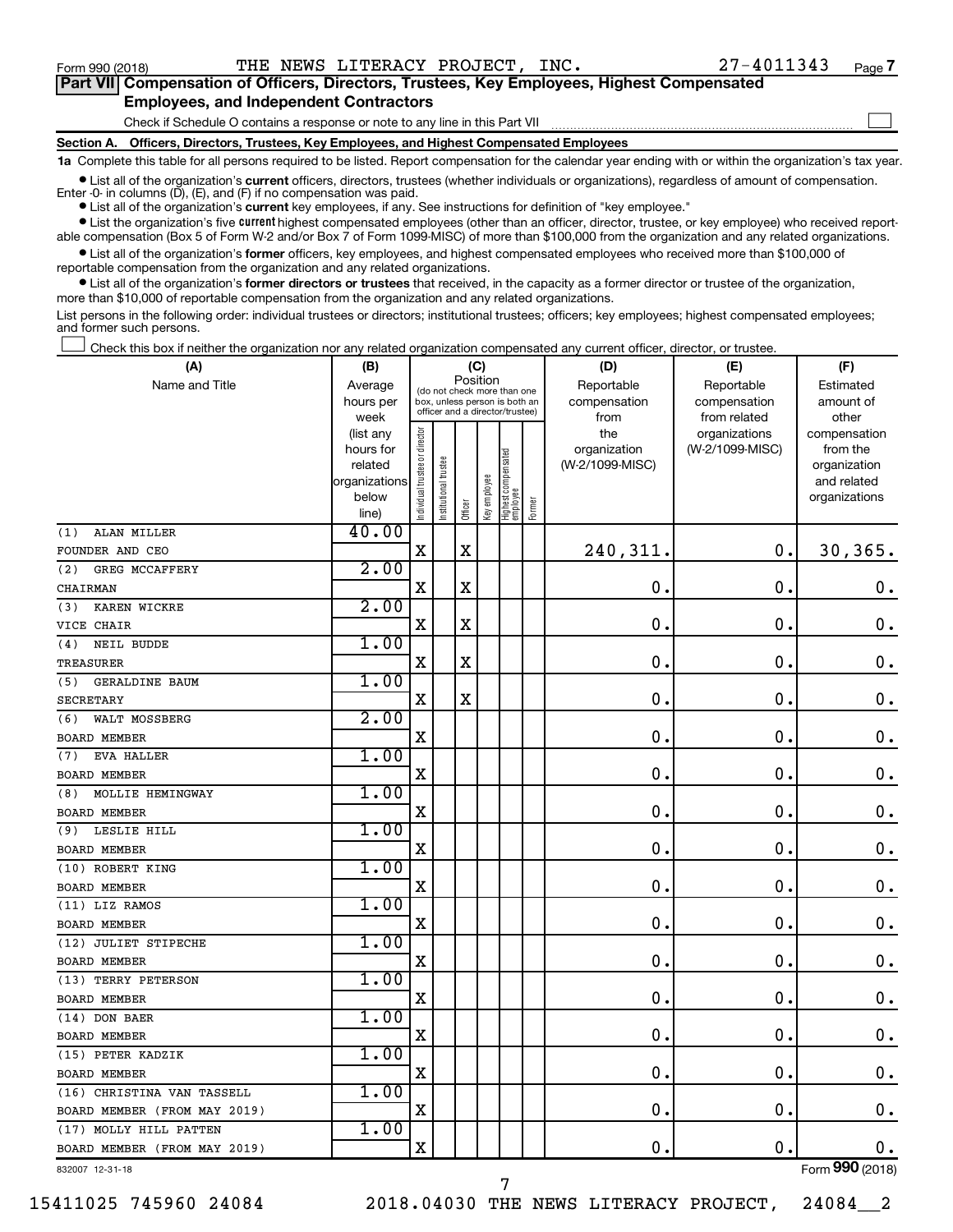| THE NEWS LITERACY PROJECT, INC.<br>Form 990 (2018)                                                                        |                                                                                                                                                                                                           |                                                                                                                    |                                |                       |         |               |                                                                                                |                                | 27-4011343                             |                                        |                     |                               | Page 8                                  |                     |
|---------------------------------------------------------------------------------------------------------------------------|-----------------------------------------------------------------------------------------------------------------------------------------------------------------------------------------------------------|--------------------------------------------------------------------------------------------------------------------|--------------------------------|-----------------------|---------|---------------|------------------------------------------------------------------------------------------------|--------------------------------|----------------------------------------|----------------------------------------|---------------------|-------------------------------|-----------------------------------------|---------------------|
| <b>Part VII</b><br>Section A. Officers, Directors, Trustees, Key Employees, and Highest Compensated Employees (continued) |                                                                                                                                                                                                           |                                                                                                                    |                                |                       |         |               |                                                                                                |                                |                                        |                                        |                     |                               |                                         |                     |
|                                                                                                                           | (B)<br>Average<br>hours per<br>week                                                                                                                                                                       | (C)<br>Position<br>(do not check more than one<br>box, unless person is both an<br>officer and a director/trustee) |                                |                       |         |               | (D)<br>(E)<br>Reportable<br>Reportable<br>compensation<br>compensation<br>from<br>from related |                                |                                        | (F)<br>Estimated<br>amount of<br>other |                     |                               |                                         |                     |
|                                                                                                                           |                                                                                                                                                                                                           | (list any<br>hours for<br>related<br>organizations<br>below<br>line)                                               | Individual trustee or director | Institutional trustee | Officer | ea olquue Aey | Highest compensated<br> employee                                                               | Former                         | the<br>organization<br>(W-2/1099-MISC) | organizations<br>(W-2/1099-MISC)       |                     | compensation<br>organizations | from the<br>organization<br>and related |                     |
| (18) TUCKER ESKEW                                                                                                         | BOARD MEMBER (FROM JUNE 2019)                                                                                                                                                                             | 1.00                                                                                                               | $\mathbf X$                    |                       |         |               |                                                                                                |                                | 0.                                     |                                        | $\mathbf 0$ .       |                               |                                         | 0.                  |
| (19) CHARLES SALTER                                                                                                       |                                                                                                                                                                                                           | 40.00                                                                                                              |                                |                       |         |               |                                                                                                |                                |                                        |                                        |                     |                               |                                         |                     |
| COO                                                                                                                       |                                                                                                                                                                                                           |                                                                                                                    |                                |                       |         |               | х                                                                                              |                                | 196,510.                               |                                        | 0.                  |                               |                                         | 3,620.              |
| (20) PETER ADAMS                                                                                                          |                                                                                                                                                                                                           | 40.00                                                                                                              |                                |                       |         |               |                                                                                                |                                |                                        |                                        |                     |                               |                                         |                     |
| SENIOR VICE PRESIDENT                                                                                                     |                                                                                                                                                                                                           |                                                                                                                    |                                |                       |         |               | X                                                                                              |                                | 153,741.                               |                                        | 0.                  |                               |                                         | 4,902.              |
| (21) MARY LYNN HICKEY                                                                                                     |                                                                                                                                                                                                           | 40.00                                                                                                              |                                |                       |         |               |                                                                                                |                                |                                        |                                        |                     |                               |                                         |                     |
| VICE PRESIDENT                                                                                                            |                                                                                                                                                                                                           |                                                                                                                    |                                |                       |         |               | X                                                                                              |                                | 116,148.                               |                                        | 0.                  |                               |                                         | 11,644.             |
| (22) DARRAGH WORLAND                                                                                                      |                                                                                                                                                                                                           | 40.00                                                                                                              |                                |                       |         |               | X                                                                                              |                                | 115,282.                               |                                        | 0.                  |                               |                                         |                     |
| VICE PRESIDENT<br>(23) LESLIE HOFFECKER                                                                                   |                                                                                                                                                                                                           | 40.00                                                                                                              |                                |                       |         |               |                                                                                                |                                |                                        |                                        |                     |                               |                                         | 9,058.              |
| SENIOR EDITOR                                                                                                             |                                                                                                                                                                                                           |                                                                                                                    |                                |                       |         |               | X                                                                                              |                                | 102,017.                               |                                        | 0.                  |                               |                                         | 2,747.              |
|                                                                                                                           |                                                                                                                                                                                                           |                                                                                                                    |                                |                       |         |               |                                                                                                |                                |                                        |                                        |                     |                               |                                         |                     |
|                                                                                                                           |                                                                                                                                                                                                           |                                                                                                                    |                                |                       |         |               |                                                                                                |                                |                                        |                                        |                     |                               |                                         |                     |
|                                                                                                                           |                                                                                                                                                                                                           |                                                                                                                    |                                |                       |         |               |                                                                                                |                                |                                        |                                        |                     |                               |                                         |                     |
|                                                                                                                           |                                                                                                                                                                                                           |                                                                                                                    |                                |                       |         |               |                                                                                                |                                |                                        |                                        |                     |                               |                                         |                     |
|                                                                                                                           |                                                                                                                                                                                                           |                                                                                                                    |                                |                       |         |               |                                                                                                |                                |                                        |                                        |                     |                               |                                         |                     |
|                                                                                                                           |                                                                                                                                                                                                           |                                                                                                                    |                                |                       |         |               |                                                                                                |                                | 924,009.                               |                                        | $\overline{0}$ .    |                               |                                         | 62,336.             |
|                                                                                                                           |                                                                                                                                                                                                           |                                                                                                                    |                                |                       |         |               | $\overline{0}$ .                                                                               |                                | $\overline{\mathfrak{o}}$ .            |                                        |                     | $\overline{0}$ .              |                                         |                     |
|                                                                                                                           |                                                                                                                                                                                                           |                                                                                                                    |                                |                       |         |               |                                                                                                |                                | 924,009.                               |                                        | $\overline{0}$ .    |                               |                                         | 62, 336.            |
| $\mathbf{2}$                                                                                                              | Total number of individuals (including but not limited to those listed above) who received more than \$100,000 of reportable                                                                              |                                                                                                                    |                                |                       |         |               |                                                                                                |                                |                                        |                                        |                     |                               |                                         |                     |
|                                                                                                                           | compensation from the organization $\blacktriangleright$                                                                                                                                                  |                                                                                                                    |                                |                       |         |               |                                                                                                |                                |                                        |                                        |                     |                               | Yes                                     | 6<br>$\overline{N}$ |
| 3                                                                                                                         | Did the organization list any former officer, director, or trustee, key employee, or highest compensated employee on                                                                                      |                                                                                                                    |                                |                       |         |               |                                                                                                |                                |                                        |                                        |                     |                               |                                         |                     |
|                                                                                                                           |                                                                                                                                                                                                           |                                                                                                                    |                                |                       |         |               |                                                                                                |                                |                                        |                                        |                     | 3                             |                                         | x                   |
|                                                                                                                           | For any individual listed on line 1a, is the sum of reportable compensation and other compensation from the organization                                                                                  |                                                                                                                    |                                |                       |         |               |                                                                                                |                                |                                        |                                        |                     |                               |                                         |                     |
|                                                                                                                           | and related organizations greater than \$150,000? If "Yes," complete Schedule J for such individual                                                                                                       |                                                                                                                    |                                |                       |         |               |                                                                                                |                                |                                        |                                        |                     | 4                             | х                                       |                     |
| 5                                                                                                                         | Did any person listed on line 1a receive or accrue compensation from any unrelated organization or individual for services<br>rendered to the organization? If "Yes," complete Schedule J for such person |                                                                                                                    |                                |                       |         |               |                                                                                                |                                |                                        |                                        |                     | 5                             |                                         | X                   |
|                                                                                                                           | <b>Section B. Independent Contractors</b>                                                                                                                                                                 |                                                                                                                    |                                |                       |         |               |                                                                                                |                                |                                        |                                        |                     |                               |                                         |                     |
| 1                                                                                                                         | Complete this table for your five highest compensated independent contractors that received more than \$100,000 of compensation from                                                                      |                                                                                                                    |                                |                       |         |               |                                                                                                |                                |                                        |                                        |                     |                               |                                         |                     |
|                                                                                                                           | the organization. Report compensation for the calendar year ending with or within the organization's tax year.                                                                                            |                                                                                                                    |                                |                       |         |               |                                                                                                |                                |                                        |                                        |                     |                               |                                         |                     |
| (A)<br>Name and business address<br><b>NONE</b>                                                                           |                                                                                                                                                                                                           |                                                                                                                    |                                |                       |         |               |                                                                                                | (B)<br>Description of services |                                        |                                        | (C)<br>Compensation |                               |                                         |                     |
|                                                                                                                           |                                                                                                                                                                                                           |                                                                                                                    |                                |                       |         |               |                                                                                                |                                |                                        |                                        |                     |                               |                                         |                     |
|                                                                                                                           |                                                                                                                                                                                                           |                                                                                                                    |                                |                       |         |               |                                                                                                |                                |                                        |                                        |                     |                               |                                         |                     |
|                                                                                                                           |                                                                                                                                                                                                           |                                                                                                                    |                                |                       |         |               |                                                                                                |                                |                                        |                                        |                     |                               |                                         |                     |
|                                                                                                                           |                                                                                                                                                                                                           |                                                                                                                    |                                |                       |         |               |                                                                                                |                                |                                        |                                        |                     |                               |                                         |                     |
|                                                                                                                           |                                                                                                                                                                                                           |                                                                                                                    |                                |                       |         |               |                                                                                                |                                |                                        |                                        |                     |                               |                                         |                     |
|                                                                                                                           |                                                                                                                                                                                                           |                                                                                                                    |                                |                       |         |               |                                                                                                |                                |                                        |                                        |                     |                               |                                         |                     |
|                                                                                                                           |                                                                                                                                                                                                           |                                                                                                                    |                                |                       |         |               |                                                                                                |                                |                                        |                                        |                     |                               |                                         |                     |

**2** Total number of independent contractors (including but not limited to those listed above) who received more than \$100,000 of compensation from the organization 0

832008 12-31-18

Form (2018) **990**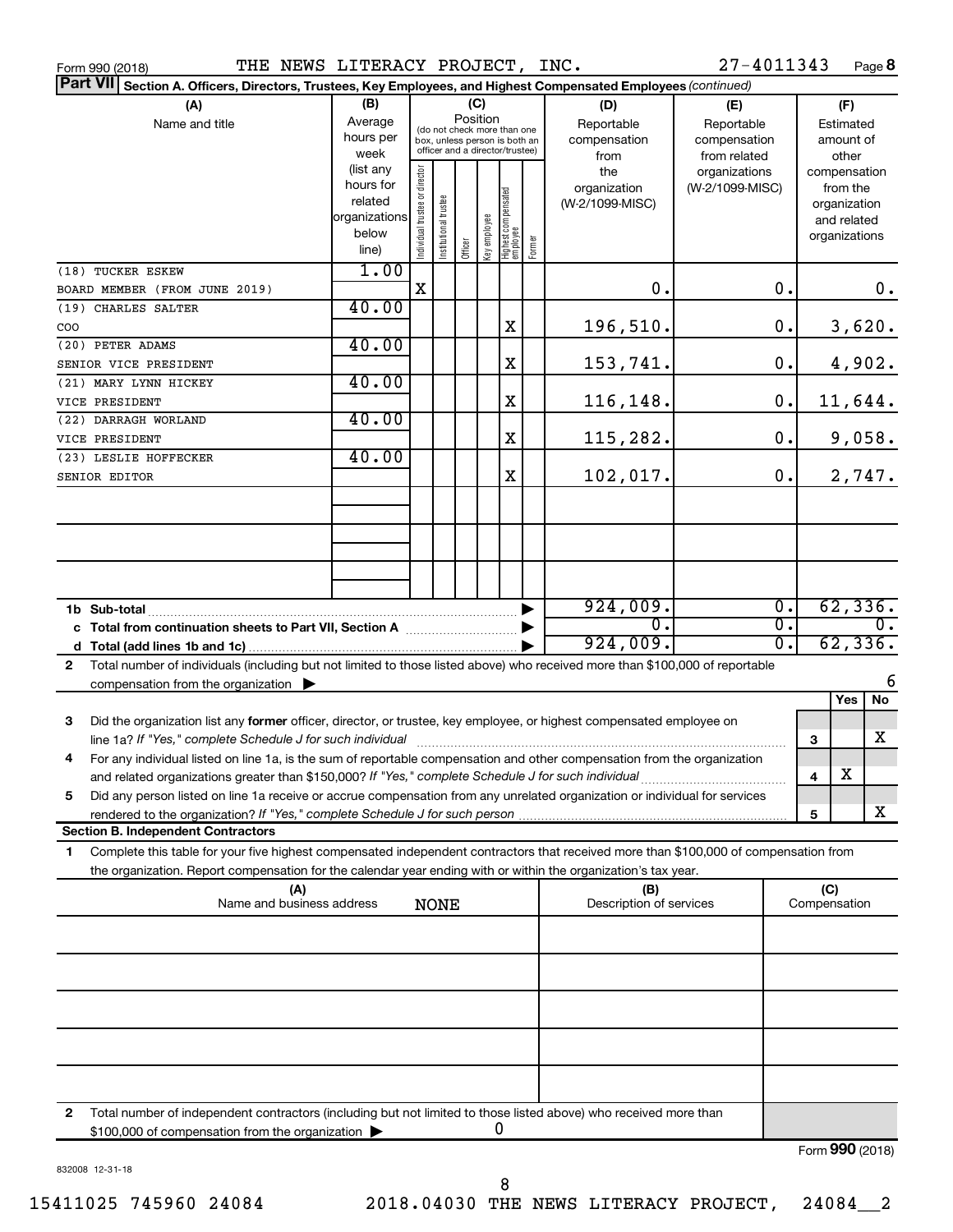| Form 990 (2018) |                                         | THE NEW |
|-----------------|-----------------------------------------|---------|
|                 | <b>Part VIII   Statement of Revenue</b> |         |

Form 990 (2018)  $\qquad$  THE NEWS LITERACY PROJECT, INC.  $27-4011343$  Page

|                              |                 |                                                                                                                |                |                      | (A)           | (B)                           | (C)                   | (D)<br>Revenue excluded |
|------------------------------|-----------------|----------------------------------------------------------------------------------------------------------------|----------------|----------------------|---------------|-------------------------------|-----------------------|-------------------------|
|                              |                 |                                                                                                                |                |                      | Total revenue | Related or<br>exempt function | Unrelated<br>business | from tax under          |
|                              |                 |                                                                                                                |                |                      |               | revenue                       | revenue               | sections<br>512 - 514   |
|                              |                 | 1 a Federated campaigns                                                                                        | 1a             |                      |               |                               |                       |                         |
| Contributions, Gifts, Grants |                 | <b>b</b> Membership dues                                                                                       | 1 <sub>b</sub> |                      |               |                               |                       |                         |
|                              |                 | c Fundraising events                                                                                           | 1 <sub>c</sub> |                      |               |                               |                       |                         |
|                              |                 | d Related organizations                                                                                        | 1 <sub>d</sub> |                      |               |                               |                       |                         |
|                              |                 | e Government grants (contributions)                                                                            | 1e             |                      |               |                               |                       |                         |
|                              |                 | f All other contributions, gifts, grants, and                                                                  |                |                      |               |                               |                       |                         |
|                              |                 | similar amounts not included above                                                                             | 1f             | 9,441,878.           |               |                               |                       |                         |
|                              |                 | g Noncash contributions included in lines 1a-1f: \$                                                            |                | 1,213,619.           |               |                               |                       |                         |
|                              |                 |                                                                                                                |                |                      | 9,441,878.    |                               |                       |                         |
|                              |                 |                                                                                                                |                | <b>Business Code</b> |               |                               |                       |                         |
|                              | 2 a             | CHECKOLOGY                                                                                                     |                | 900099               | 91,727.       | 91,727.                       |                       |                         |
|                              | b               | HONORARIA                                                                                                      |                | 900099               | 12,538.       | 12,538.                       |                       |                         |
| Program Service<br>Revenue   |                 | PROF. DEVELOPMENT                                                                                              |                | 900099               | 4,715.        | 4,715                         |                       |                         |
|                              | d               |                                                                                                                |                |                      |               |                               |                       |                         |
|                              | е               |                                                                                                                |                |                      |               |                               |                       |                         |
|                              |                 |                                                                                                                |                |                      |               |                               |                       |                         |
|                              |                 |                                                                                                                |                |                      | 108,980.      |                               |                       |                         |
|                              | 3               | Investment income (including dividends, interest, and                                                          |                |                      |               |                               |                       |                         |
|                              |                 |                                                                                                                |                |                      | 25,706.       |                               |                       | 25,706.                 |
|                              | 4               | Income from investment of tax-exempt bond proceeds                                                             |                |                      |               |                               |                       |                         |
|                              | 5               |                                                                                                                |                |                      |               |                               |                       |                         |
|                              |                 |                                                                                                                | (i) Real       | (ii) Personal        |               |                               |                       |                         |
|                              |                 | 6 a Gross rents                                                                                                |                |                      |               |                               |                       |                         |
|                              |                 |                                                                                                                |                |                      |               |                               |                       |                         |
|                              |                 | <b>b</b> Less: rental expenses                                                                                 |                |                      |               |                               |                       |                         |
|                              |                 | <b>c</b> Rental income or (loss) $\ldots$                                                                      |                |                      |               |                               |                       |                         |
|                              |                 | 7 a Gross amount from sales of                                                                                 | (i) Securities |                      |               |                               |                       |                         |
|                              |                 |                                                                                                                | 1,953,289.     | (ii) Other           |               |                               |                       |                         |
|                              |                 | assets other than inventory                                                                                    |                |                      |               |                               |                       |                         |
|                              |                 | <b>b</b> Less: cost or other basis                                                                             |                | 95,903.              |               |                               |                       |                         |
|                              |                 | and sales expenses $\frac{2}{1}$ , 048, 245.                                                                   |                | $-95,903.$           |               |                               |                       |                         |
|                              |                 | c Gain or (loss) $\frac{94,956}{1000}$ .                                                                       |                |                      | $-190, 859.$  |                               |                       | $-190, 859.$            |
|                              |                 |                                                                                                                |                |                      |               |                               |                       |                         |
| g                            |                 | 8 a Gross income from fundraising events (not<br>including \$                                                  |                |                      |               |                               |                       |                         |
| Other Reven                  |                 |                                                                                                                |                |                      |               |                               |                       |                         |
|                              |                 | contributions reported on line 1c). See                                                                        |                |                      |               |                               |                       |                         |
|                              |                 |                                                                                                                |                |                      |               |                               |                       |                         |
|                              |                 |                                                                                                                |                |                      |               |                               |                       |                         |
|                              |                 | c Net income or (loss) from fundraising events                                                                 |                |                      |               |                               |                       |                         |
|                              |                 | 9 a Gross income from gaming activities. See                                                                   |                |                      |               |                               |                       |                         |
|                              |                 |                                                                                                                |                |                      |               |                               |                       |                         |
|                              |                 |                                                                                                                |                |                      |               |                               |                       |                         |
|                              |                 | c Net income or (loss) from gaming activities                                                                  |                |                      |               |                               |                       |                         |
|                              |                 | 10 a Gross sales of inventory, less returns                                                                    |                |                      |               |                               |                       |                         |
|                              |                 |                                                                                                                |                |                      |               |                               |                       |                         |
|                              |                 | <b>b</b> Less: cost of goods sold $\ldots$ $\ldots$ <b>b</b><br>c Net income or (loss) from sales of inventory |                |                      |               |                               |                       |                         |
|                              |                 |                                                                                                                |                |                      |               |                               |                       |                         |
|                              |                 | Miscellaneous Revenue                                                                                          |                | <b>Business Code</b> |               |                               |                       |                         |
|                              | 11 a            |                                                                                                                |                |                      |               |                               |                       |                         |
|                              | b               |                                                                                                                |                |                      |               |                               |                       |                         |
|                              | с               |                                                                                                                |                |                      |               |                               |                       |                         |
|                              | d               |                                                                                                                |                |                      |               |                               |                       |                         |
|                              |                 |                                                                                                                |                |                      | 9,385,705.    | 108,980.                      | 0.                    | $-165, 153.$            |
|                              | 12              |                                                                                                                |                |                      |               |                               |                       | Form 990 (2018)         |
|                              | 832009 12-31-18 |                                                                                                                |                |                      |               |                               |                       |                         |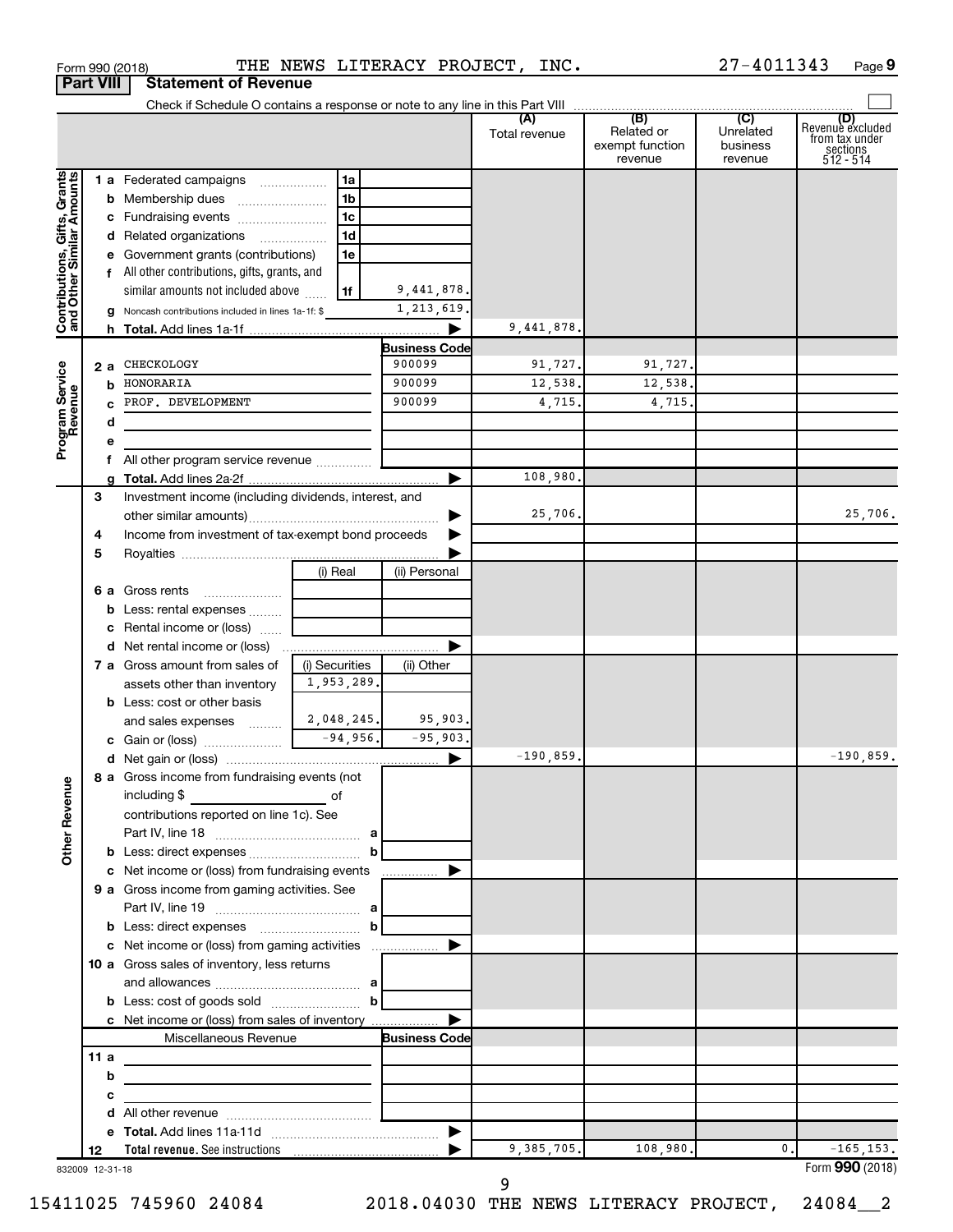Form 990 (2018)  $\qquad$  THE NEWS LITERACY PROJECT, INC.  $27-4011343$  Page **Part IX Statement of Functional Expenses**

27-4011343 Page 10

|          | Section 501(c)(3) and 501(c)(4) organizations must complete all columns. All other organizations must complete column (A).                                                                                  |                       |                                    |                                           |                                |  |  |  |  |  |
|----------|-------------------------------------------------------------------------------------------------------------------------------------------------------------------------------------------------------------|-----------------------|------------------------------------|-------------------------------------------|--------------------------------|--|--|--|--|--|
|          | Check if Schedule O contains a response or note to any line in this Part IX                                                                                                                                 |                       |                                    |                                           |                                |  |  |  |  |  |
|          | Do not include amounts reported on lines 6b,<br>7b, 8b, 9b, and 10b of Part VIII.                                                                                                                           | (A)<br>Total expenses | (B)<br>Program service<br>expenses | (C)<br>Management and<br>general expenses | (D)<br>Fundraising<br>expenses |  |  |  |  |  |
| 1        | Grants and other assistance to domestic organizations                                                                                                                                                       |                       |                                    |                                           |                                |  |  |  |  |  |
|          | and domestic governments. See Part IV, line 21                                                                                                                                                              |                       |                                    |                                           |                                |  |  |  |  |  |
| 2        | Grants and other assistance to domestic                                                                                                                                                                     |                       |                                    |                                           |                                |  |  |  |  |  |
|          | individuals. See Part IV, line 22                                                                                                                                                                           |                       |                                    |                                           |                                |  |  |  |  |  |
| З        | Grants and other assistance to foreign                                                                                                                                                                      |                       |                                    |                                           |                                |  |  |  |  |  |
|          | organizations, foreign governments, and foreign                                                                                                                                                             |                       |                                    |                                           |                                |  |  |  |  |  |
|          | individuals. See Part IV, lines 15 and 16                                                                                                                                                                   |                       |                                    |                                           |                                |  |  |  |  |  |
| 4        | Benefits paid to or for members                                                                                                                                                                             |                       |                                    |                                           |                                |  |  |  |  |  |
| 5        | Compensation of current officers, directors,                                                                                                                                                                |                       |                                    |                                           |                                |  |  |  |  |  |
|          | trustees, and key employees                                                                                                                                                                                 | 273,077.              | 201,520.                           | 18,120.                                   | 53,437.                        |  |  |  |  |  |
| 6        | Compensation not included above, to disqualified                                                                                                                                                            |                       |                                    |                                           |                                |  |  |  |  |  |
|          | persons (as defined under section 4958(f)(1)) and                                                                                                                                                           |                       |                                    |                                           |                                |  |  |  |  |  |
|          | persons described in section 4958(c)(3)(B)                                                                                                                                                                  |                       |                                    |                                           |                                |  |  |  |  |  |
| 7        | Other salaries and wages                                                                                                                                                                                    | 1,695,331.            | 1, 238, 570.                       | 157,954.                                  | 298,807.                       |  |  |  |  |  |
| 8        | Pension plan accruals and contributions (include                                                                                                                                                            |                       |                                    |                                           |                                |  |  |  |  |  |
|          | section 401(k) and 403(b) employer contributions)                                                                                                                                                           | 100, 525.             | $\frac{61,398.}{66,968.}$          | 24,040.                                   | $\frac{15,087}{16,455}$        |  |  |  |  |  |
| 9        | Other employee benefits                                                                                                                                                                                     | 109,644.              |                                    | 26, 221.                                  |                                |  |  |  |  |  |
| 10       |                                                                                                                                                                                                             | 130,041.              | 79,426.                            | 31,099.                                   | 19,516.                        |  |  |  |  |  |
| 11       | Fees for services (non-employees):                                                                                                                                                                          |                       |                                    |                                           |                                |  |  |  |  |  |
| a        |                                                                                                                                                                                                             |                       |                                    |                                           |                                |  |  |  |  |  |
|          |                                                                                                                                                                                                             | 24,760.               |                                    |                                           | 24,760.                        |  |  |  |  |  |
|          |                                                                                                                                                                                                             | 58, 242.              |                                    | 58, 242.                                  |                                |  |  |  |  |  |
|          |                                                                                                                                                                                                             |                       |                                    |                                           |                                |  |  |  |  |  |
| е        | Professional fundraising services. See Part IV, line 17                                                                                                                                                     |                       |                                    |                                           |                                |  |  |  |  |  |
|          | Investment management fees                                                                                                                                                                                  |                       |                                    |                                           |                                |  |  |  |  |  |
| g        | Other. (If line 11g amount exceeds 10% of line 25,                                                                                                                                                          | 165,736.              | 106,529.                           | 51,797.                                   |                                |  |  |  |  |  |
|          | column (A) amount, list line 11g expenses on Sch O.)                                                                                                                                                        | 227,378.              | 224, 379.                          |                                           | $\frac{7,410}{2,999}$ .        |  |  |  |  |  |
| 12       |                                                                                                                                                                                                             | 51,769.               | 28,829.                            | 18,762.                                   | 4,178.                         |  |  |  |  |  |
| 13       |                                                                                                                                                                                                             | 114,597.              | 105,646.                           | 8,951.                                    |                                |  |  |  |  |  |
| 14       |                                                                                                                                                                                                             |                       |                                    |                                           |                                |  |  |  |  |  |
| 15<br>16 |                                                                                                                                                                                                             | 73,158.               | 6,941.                             | 66, 103.                                  | 114.                           |  |  |  |  |  |
| 17       |                                                                                                                                                                                                             | 187,213.              | 118,571.                           | 41,537.                                   | 27,105.                        |  |  |  |  |  |
| 18       | Payments of travel or entertainment expenses                                                                                                                                                                |                       |                                    |                                           |                                |  |  |  |  |  |
|          | for any federal, state, or local public officials                                                                                                                                                           |                       |                                    |                                           |                                |  |  |  |  |  |
| 19       | Conferences, conventions, and meetings                                                                                                                                                                      | 61, 193.              | 44,648.                            | 14,562.                                   | 1,983.                         |  |  |  |  |  |
| 20       | Interest                                                                                                                                                                                                    |                       |                                    |                                           |                                |  |  |  |  |  |
| 21       |                                                                                                                                                                                                             |                       |                                    |                                           |                                |  |  |  |  |  |
| 22       | Depreciation, depletion, and amortization                                                                                                                                                                   | 58, 283.              | 57,216.                            | 1,067.                                    |                                |  |  |  |  |  |
| 23       | Insurance                                                                                                                                                                                                   | 5,755.                |                                    | 5,755                                     |                                |  |  |  |  |  |
| 24       | Other expenses. Itemize expenses not covered<br>above. (List miscellaneous expenses in line 24e. If line<br>24e amount exceeds 10% of line 25, column (A)<br>amount, list line 24e expenses on Schedule O.) |                       |                                    |                                           |                                |  |  |  |  |  |
| a        | AUDIO/VIDEO/PHOTO PROD.                                                                                                                                                                                     | 69,906.               | 69,906.                            |                                           |                                |  |  |  |  |  |
| h        | <b>SUBCRIPTIONS</b>                                                                                                                                                                                         | 26,864.               | 11,890.                            | 4,621.                                    | 10, 353.                       |  |  |  |  |  |
|          | <b>RECRUITMENT</b>                                                                                                                                                                                          | 9,012.                | 150.                               | 4,862.                                    | 4,000.                         |  |  |  |  |  |
| d        | PROFESSIONAL DEVELOPMEN                                                                                                                                                                                     | 4,284.                | 4,035.                             | 249.                                      |                                |  |  |  |  |  |
|          | e All other expenses                                                                                                                                                                                        | 4,235.                | 873.                               | 3,364.                                    | $-2.$                          |  |  |  |  |  |
| 25       | Total functional expenses. Add lines 1 through 24e                                                                                                                                                          | 3,451,003.            | 2,427,495.                         | 537, 306.                                 | 486, 202.                      |  |  |  |  |  |
| 26       | Joint costs. Complete this line only if the organization                                                                                                                                                    |                       |                                    |                                           |                                |  |  |  |  |  |
|          | reported in column (B) joint costs from a combined                                                                                                                                                          |                       |                                    |                                           |                                |  |  |  |  |  |
|          | educational campaign and fundraising solicitation.                                                                                                                                                          |                       |                                    |                                           |                                |  |  |  |  |  |
|          | Check here $\blacktriangleright$<br>if following SOP 98-2 (ASC 958-720)                                                                                                                                     |                       |                                    |                                           |                                |  |  |  |  |  |

832010 12-31-18

Form (2018) **990**

15411025 745960 24084 2018.04030 THE NEWS LITERACY PROJECT, 24084\_\_2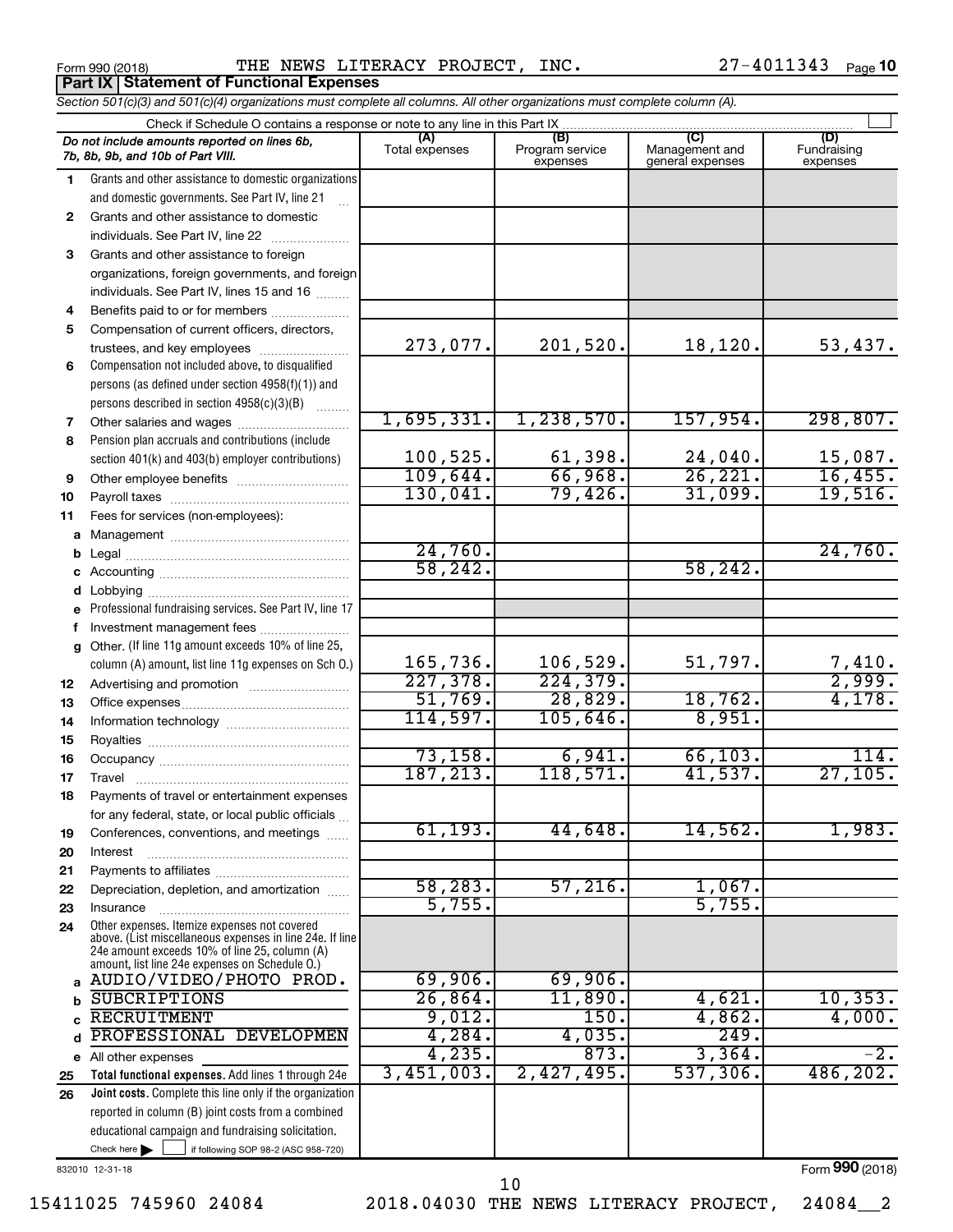**Vet Assets or Fund Balances** 

Form 990 (2018)  $\qquad$  THE NEWS LITERACY PROJECT, INC.  $\qquad \qquad 27-4011343$   $_{\text{Page}}$ 

Check if Schedule O contains a response or note to any line in this Part X

Paid-in or capital surplus, or land, building, or equipment fund ....................... Retained earnings, endowment, accumulated income, or other funds ............ Total net assets or fund balances ~~~~~~~~~~~~~~~~~~~~~~

Total liabilities and net assets/fund balances

**(A) (B) 1 2 3** Pledges and grants receivable, net ~~~~~~~~~~~~~~~~~~~~~ **4** Accounts receivable, net ~~~~~~~~~~~~~~~~~~~~~~~~~~ **5** Loans and other receivables from current and former officers, directors, **6** Loans and other receivables from other disqualified persons (as defined under **7 8 9 10 a** Land, buildings, and equipment: cost or other **11** Investments - publicly traded securities ~~~~~~~~~~~~~~~~~~~ **12** Investments - other securities. See Part IV, line 11 ~~~~~~~~~~~~~~ **13 14 15 16 17 18 19 20 21 22 23 24 25 26 27 28 29 30 1 2 3 4 5 6 7 8 9 10c 11 12 13 14 15 16 17 18 19 20 21 22 23 24 25 26 b** Less: accumulated depreciation  $\ldots$  [10b basis. Complete Part VI of Schedule D  $\frac{1}{10}$  10a **Total assets.**  Add lines 1 through 15 (must equal line 34) **Total liabilities.**  Add lines 17 through 25 Organizations that follow SFAS 117 (ASC 958), check here  $\blacktriangleright$   $\boxed{X}$  and **complete lines 27 through 29, and lines 33 and 34. 27 28 29 Organizations that do not follow SFAS 117 (ASC 958), check here** | † **and complete lines 30 through 34. 30 Net Assets or Fund Balances** Beginning of year | | End of year Cash - non-interest-bearing ~~~~~~~~~~~~~~~~~~~~~~~~~ Savings and temporary cash investments ~~~~~~~~~~~~~~~~~~ trustees, key employees, and highest compensated employees. Complete Part II of Schedule L ~~~~~~~~~~~~~~~~~~~~~~~~~~~~ section 4958(f)(1)), persons described in section 4958(c)(3)(B), and contributing employers and sponsoring organizations of section 501(c)(9) voluntary employees' beneficiary organizations (see instr). Complete Part II of Sch L ...... Notes and loans receivable, net ~~~~~~~~~~~~~~~~~~~~~~~ Inventories for sale or use ~~~~~~~~~~~~~~~~~~~~~~~~~~ Prepaid expenses and deferred charges ~~~~~~~~~~~~~~~~~~ Investments - program-related. See Part IV, line 11 ~~~~~~~~~~~~~ Intangible assets ~~~~~~~~~~~~~~~~~~~~~~~~~~~~~~ Other assets. See Part IV, line 11 ~~~~~~~~~~~~~~~~~~~~~~ Accounts payable and accrued expenses ~~~~~~~~~~~~~~~~~~ Grants payable ~~~~~~~~~~~~~~~~~~~~~~~~~~~~~~~ Deferred revenue ~~~~~~~~~~~~~~~~~~~~~~~~~~~~~~ Tax-exempt bond liabilities ~~~~~~~~~~~~~~~~~~~~~~~~~ Escrow or custodial account liability. Complete Part IV of Schedule D ........... Loans and other payables to current and former officers, directors, trustees, key employees, highest compensated employees, and disqualified persons. Complete Part II of Schedule L ~~~~~~~~~~~~~~~~~~~~~~~ Secured mortgages and notes payable to unrelated third parties  $\ldots$  ................. Unsecured notes and loans payable to unrelated third parties ~~~~~~~~ Other liabilities (including federal income tax, payables to related third parties, and other liabilities not included on lines 17-24). Complete Part X of Schedule D ~~~~~~~~~~~~~~~~~~~~~~~~~~~~~~~~ Unrestricted net assets ~~~~~~~~~~~~~~~~~~~~~~~~~~~ Temporarily restricted net assets ~~~~~~~~~~~~~~~~~~~~~~ Permanently restricted net assets ~~~~~~~~~~~~~~~~~~~~~ Capital stock or trust principal, or current funds ~~~~~~~~~~~~~~~  $33,149.$   $1$   $1$   $240.$ 1,482,834. 3,072,780.  $222,675.$  4,914,442.  $2,477$ .  $9$   $3,696$ . 630,924.  $63,811.$  391,637.  $10c$  567,113. 294,078.  $8,533.$   $14$  | 7,466.  $3,200$ .  $15$  5,700.  $2,438,583.$  16 8,571,437. 77,465. 275,618. 77,465. 275,618.  $1,510,136$ .  $|z_7|$  2, 759,006.  $850,982.$   $28$  | 5,536,813.

 $\perp$ 

**Assets**

**Liabilities**

| וסו טצי ווווט־ |                               |  |
|----------------|-------------------------------|--|
|                | <b>Part X   Balance Sheet</b> |  |

Form (2018) **990**

 $2,361,118.$   $33 \mid 8,295,819.$  $2,438,583$ .  $34 \mid 8,571,437$ .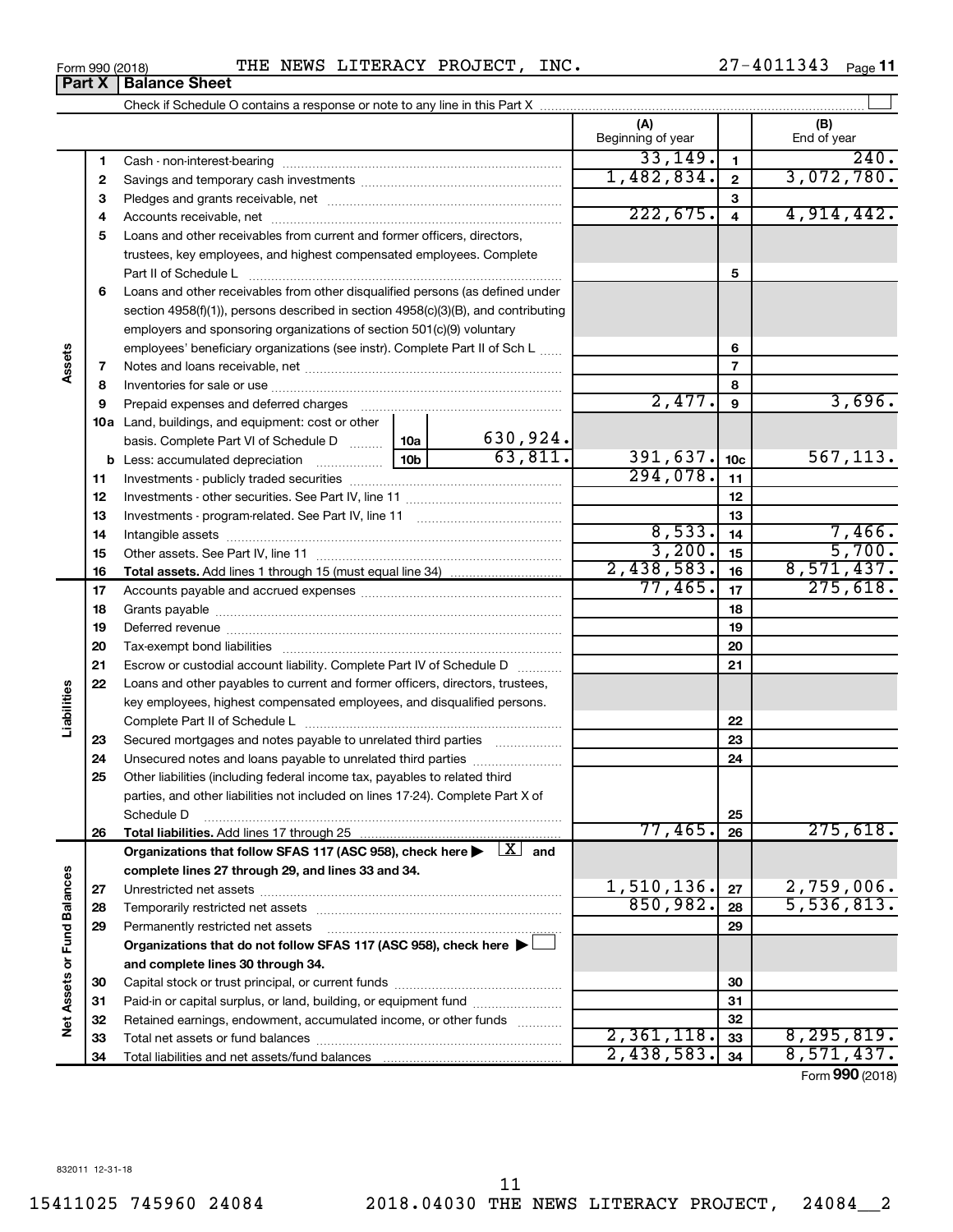| Part XI<br><b>Reconciliation of Net Assets</b><br>Check if Schedule O contains a response or note to any line in this Part XI<br>9,385,705.<br>$\blacksquare$<br>1<br>3,451,003.<br>$\mathbf{2}$<br>2<br>5,934,702.<br>3<br>Revenue less expenses. Subtract line 2 from line 1<br>3<br>2,361,118.<br>$\overline{\mathbf{4}}$<br>4<br>5<br>Net unrealized gains (losses) on investments [11] matter than the control of the state of the state of the state of the state of the state of the state of the state of the state of the state of the state of the state of th<br>5<br>6<br>Donated services and use of facilities<br>6<br>$\overline{7}$<br>Investment expenses<br>7<br>8<br>Prior period adjustments [111] All and the contract of the contract of the contract of the contract of the contract of the contract of the contract of the contract of the contract of the contract of the contract of the con<br>8<br>$\overline{0}$ .<br>9<br>9<br>Net assets or fund balances at end of year. Combine lines 3 through 9 (must equal Part X, line 33,<br>10<br>8,295,820.<br>10<br>column (B))<br>Part XII Financial Statements and Reporting<br><b>No</b><br><b>Yes</b><br>Accounting method used to prepare the Form 990: $\Box$ Cash $\Box$ Accrual $\Box$ Other<br>1<br>If the organization changed its method of accounting from a prior year or checked "Other," explain in Schedule O.<br>x<br>2a<br>If "Yes," check a box below to indicate whether the financial statements for the year were compiled or reviewed on a<br>separate basis, consolidated basis, or both:<br>Both consolidated and separate basis<br>Separate basis<br>Consolidated basis<br>х<br>2 <sub>b</sub> |  | THE NEWS LITERACY PROJECT, INC.<br>Form 990 (2018)                                                                      | 27-4011343 Page 12 |  |  |  |  |  |  |  |
|---------------------------------------------------------------------------------------------------------------------------------------------------------------------------------------------------------------------------------------------------------------------------------------------------------------------------------------------------------------------------------------------------------------------------------------------------------------------------------------------------------------------------------------------------------------------------------------------------------------------------------------------------------------------------------------------------------------------------------------------------------------------------------------------------------------------------------------------------------------------------------------------------------------------------------------------------------------------------------------------------------------------------------------------------------------------------------------------------------------------------------------------------------------------------------------------------------------------------------------------------------------------------------------------------------------------------------------------------------------------------------------------------------------------------------------------------------------------------------------------------------------------------------------------------------------------------------------------------------------------------------------------------------------------------------------------------|--|-------------------------------------------------------------------------------------------------------------------------|--------------------|--|--|--|--|--|--|--|
|                                                                                                                                                                                                                                                                                                                                                                                                                                                                                                                                                                                                                                                                                                                                                                                                                                                                                                                                                                                                                                                                                                                                                                                                                                                                                                                                                                                                                                                                                                                                                                                                                                                                                                   |  |                                                                                                                         |                    |  |  |  |  |  |  |  |
|                                                                                                                                                                                                                                                                                                                                                                                                                                                                                                                                                                                                                                                                                                                                                                                                                                                                                                                                                                                                                                                                                                                                                                                                                                                                                                                                                                                                                                                                                                                                                                                                                                                                                                   |  |                                                                                                                         |                    |  |  |  |  |  |  |  |
|                                                                                                                                                                                                                                                                                                                                                                                                                                                                                                                                                                                                                                                                                                                                                                                                                                                                                                                                                                                                                                                                                                                                                                                                                                                                                                                                                                                                                                                                                                                                                                                                                                                                                                   |  |                                                                                                                         |                    |  |  |  |  |  |  |  |
|                                                                                                                                                                                                                                                                                                                                                                                                                                                                                                                                                                                                                                                                                                                                                                                                                                                                                                                                                                                                                                                                                                                                                                                                                                                                                                                                                                                                                                                                                                                                                                                                                                                                                                   |  |                                                                                                                         |                    |  |  |  |  |  |  |  |
|                                                                                                                                                                                                                                                                                                                                                                                                                                                                                                                                                                                                                                                                                                                                                                                                                                                                                                                                                                                                                                                                                                                                                                                                                                                                                                                                                                                                                                                                                                                                                                                                                                                                                                   |  |                                                                                                                         |                    |  |  |  |  |  |  |  |
|                                                                                                                                                                                                                                                                                                                                                                                                                                                                                                                                                                                                                                                                                                                                                                                                                                                                                                                                                                                                                                                                                                                                                                                                                                                                                                                                                                                                                                                                                                                                                                                                                                                                                                   |  |                                                                                                                         |                    |  |  |  |  |  |  |  |
|                                                                                                                                                                                                                                                                                                                                                                                                                                                                                                                                                                                                                                                                                                                                                                                                                                                                                                                                                                                                                                                                                                                                                                                                                                                                                                                                                                                                                                                                                                                                                                                                                                                                                                   |  |                                                                                                                         |                    |  |  |  |  |  |  |  |
|                                                                                                                                                                                                                                                                                                                                                                                                                                                                                                                                                                                                                                                                                                                                                                                                                                                                                                                                                                                                                                                                                                                                                                                                                                                                                                                                                                                                                                                                                                                                                                                                                                                                                                   |  |                                                                                                                         |                    |  |  |  |  |  |  |  |
|                                                                                                                                                                                                                                                                                                                                                                                                                                                                                                                                                                                                                                                                                                                                                                                                                                                                                                                                                                                                                                                                                                                                                                                                                                                                                                                                                                                                                                                                                                                                                                                                                                                                                                   |  |                                                                                                                         |                    |  |  |  |  |  |  |  |
|                                                                                                                                                                                                                                                                                                                                                                                                                                                                                                                                                                                                                                                                                                                                                                                                                                                                                                                                                                                                                                                                                                                                                                                                                                                                                                                                                                                                                                                                                                                                                                                                                                                                                                   |  |                                                                                                                         |                    |  |  |  |  |  |  |  |
|                                                                                                                                                                                                                                                                                                                                                                                                                                                                                                                                                                                                                                                                                                                                                                                                                                                                                                                                                                                                                                                                                                                                                                                                                                                                                                                                                                                                                                                                                                                                                                                                                                                                                                   |  |                                                                                                                         |                    |  |  |  |  |  |  |  |
|                                                                                                                                                                                                                                                                                                                                                                                                                                                                                                                                                                                                                                                                                                                                                                                                                                                                                                                                                                                                                                                                                                                                                                                                                                                                                                                                                                                                                                                                                                                                                                                                                                                                                                   |  |                                                                                                                         |                    |  |  |  |  |  |  |  |
|                                                                                                                                                                                                                                                                                                                                                                                                                                                                                                                                                                                                                                                                                                                                                                                                                                                                                                                                                                                                                                                                                                                                                                                                                                                                                                                                                                                                                                                                                                                                                                                                                                                                                                   |  |                                                                                                                         |                    |  |  |  |  |  |  |  |
|                                                                                                                                                                                                                                                                                                                                                                                                                                                                                                                                                                                                                                                                                                                                                                                                                                                                                                                                                                                                                                                                                                                                                                                                                                                                                                                                                                                                                                                                                                                                                                                                                                                                                                   |  |                                                                                                                         |                    |  |  |  |  |  |  |  |
|                                                                                                                                                                                                                                                                                                                                                                                                                                                                                                                                                                                                                                                                                                                                                                                                                                                                                                                                                                                                                                                                                                                                                                                                                                                                                                                                                                                                                                                                                                                                                                                                                                                                                                   |  |                                                                                                                         |                    |  |  |  |  |  |  |  |
|                                                                                                                                                                                                                                                                                                                                                                                                                                                                                                                                                                                                                                                                                                                                                                                                                                                                                                                                                                                                                                                                                                                                                                                                                                                                                                                                                                                                                                                                                                                                                                                                                                                                                                   |  |                                                                                                                         |                    |  |  |  |  |  |  |  |
|                                                                                                                                                                                                                                                                                                                                                                                                                                                                                                                                                                                                                                                                                                                                                                                                                                                                                                                                                                                                                                                                                                                                                                                                                                                                                                                                                                                                                                                                                                                                                                                                                                                                                                   |  |                                                                                                                         |                    |  |  |  |  |  |  |  |
|                                                                                                                                                                                                                                                                                                                                                                                                                                                                                                                                                                                                                                                                                                                                                                                                                                                                                                                                                                                                                                                                                                                                                                                                                                                                                                                                                                                                                                                                                                                                                                                                                                                                                                   |  |                                                                                                                         |                    |  |  |  |  |  |  |  |
|                                                                                                                                                                                                                                                                                                                                                                                                                                                                                                                                                                                                                                                                                                                                                                                                                                                                                                                                                                                                                                                                                                                                                                                                                                                                                                                                                                                                                                                                                                                                                                                                                                                                                                   |  |                                                                                                                         |                    |  |  |  |  |  |  |  |
|                                                                                                                                                                                                                                                                                                                                                                                                                                                                                                                                                                                                                                                                                                                                                                                                                                                                                                                                                                                                                                                                                                                                                                                                                                                                                                                                                                                                                                                                                                                                                                                                                                                                                                   |  |                                                                                                                         |                    |  |  |  |  |  |  |  |
|                                                                                                                                                                                                                                                                                                                                                                                                                                                                                                                                                                                                                                                                                                                                                                                                                                                                                                                                                                                                                                                                                                                                                                                                                                                                                                                                                                                                                                                                                                                                                                                                                                                                                                   |  |                                                                                                                         |                    |  |  |  |  |  |  |  |
|                                                                                                                                                                                                                                                                                                                                                                                                                                                                                                                                                                                                                                                                                                                                                                                                                                                                                                                                                                                                                                                                                                                                                                                                                                                                                                                                                                                                                                                                                                                                                                                                                                                                                                   |  |                                                                                                                         |                    |  |  |  |  |  |  |  |
|                                                                                                                                                                                                                                                                                                                                                                                                                                                                                                                                                                                                                                                                                                                                                                                                                                                                                                                                                                                                                                                                                                                                                                                                                                                                                                                                                                                                                                                                                                                                                                                                                                                                                                   |  |                                                                                                                         |                    |  |  |  |  |  |  |  |
|                                                                                                                                                                                                                                                                                                                                                                                                                                                                                                                                                                                                                                                                                                                                                                                                                                                                                                                                                                                                                                                                                                                                                                                                                                                                                                                                                                                                                                                                                                                                                                                                                                                                                                   |  |                                                                                                                         |                    |  |  |  |  |  |  |  |
|                                                                                                                                                                                                                                                                                                                                                                                                                                                                                                                                                                                                                                                                                                                                                                                                                                                                                                                                                                                                                                                                                                                                                                                                                                                                                                                                                                                                                                                                                                                                                                                                                                                                                                   |  | If "Yes," check a box below to indicate whether the financial statements for the year were audited on a separate basis, |                    |  |  |  |  |  |  |  |
| consolidated basis, or both:                                                                                                                                                                                                                                                                                                                                                                                                                                                                                                                                                                                                                                                                                                                                                                                                                                                                                                                                                                                                                                                                                                                                                                                                                                                                                                                                                                                                                                                                                                                                                                                                                                                                      |  |                                                                                                                         |                    |  |  |  |  |  |  |  |
|                                                                                                                                                                                                                                                                                                                                                                                                                                                                                                                                                                                                                                                                                                                                                                                                                                                                                                                                                                                                                                                                                                                                                                                                                                                                                                                                                                                                                                                                                                                                                                                                                                                                                                   |  | $ \mathbf{X} $ Separate basis<br>Consolidated basis<br>Both consolidated and separate basis                             |                    |  |  |  |  |  |  |  |
| c If "Yes" to line 2a or 2b, does the organization have a committee that assumes responsibility for oversight of the audit,                                                                                                                                                                                                                                                                                                                                                                                                                                                                                                                                                                                                                                                                                                                                                                                                                                                                                                                                                                                                                                                                                                                                                                                                                                                                                                                                                                                                                                                                                                                                                                       |  |                                                                                                                         |                    |  |  |  |  |  |  |  |
| X<br>2c                                                                                                                                                                                                                                                                                                                                                                                                                                                                                                                                                                                                                                                                                                                                                                                                                                                                                                                                                                                                                                                                                                                                                                                                                                                                                                                                                                                                                                                                                                                                                                                                                                                                                           |  |                                                                                                                         |                    |  |  |  |  |  |  |  |
| If the organization changed either its oversight process or selection process during the tax year, explain in Schedule O.                                                                                                                                                                                                                                                                                                                                                                                                                                                                                                                                                                                                                                                                                                                                                                                                                                                                                                                                                                                                                                                                                                                                                                                                                                                                                                                                                                                                                                                                                                                                                                         |  |                                                                                                                         |                    |  |  |  |  |  |  |  |
| 3a As a result of a federal award, was the organization required to undergo an audit or audits as set forth in the Single Audit                                                                                                                                                                                                                                                                                                                                                                                                                                                                                                                                                                                                                                                                                                                                                                                                                                                                                                                                                                                                                                                                                                                                                                                                                                                                                                                                                                                                                                                                                                                                                                   |  |                                                                                                                         |                    |  |  |  |  |  |  |  |
| x<br>За                                                                                                                                                                                                                                                                                                                                                                                                                                                                                                                                                                                                                                                                                                                                                                                                                                                                                                                                                                                                                                                                                                                                                                                                                                                                                                                                                                                                                                                                                                                                                                                                                                                                                           |  |                                                                                                                         |                    |  |  |  |  |  |  |  |
| <b>b</b> If "Yes," did the organization undergo the required audit or audits? If the organization did not undergo the required audit                                                                                                                                                                                                                                                                                                                                                                                                                                                                                                                                                                                                                                                                                                                                                                                                                                                                                                                                                                                                                                                                                                                                                                                                                                                                                                                                                                                                                                                                                                                                                              |  |                                                                                                                         |                    |  |  |  |  |  |  |  |
| 3b<br>$F_{\alpha r m}$ 990 (2018)                                                                                                                                                                                                                                                                                                                                                                                                                                                                                                                                                                                                                                                                                                                                                                                                                                                                                                                                                                                                                                                                                                                                                                                                                                                                                                                                                                                                                                                                                                                                                                                                                                                                 |  |                                                                                                                         |                    |  |  |  |  |  |  |  |

Form (2018) **990**

832012 12-31-18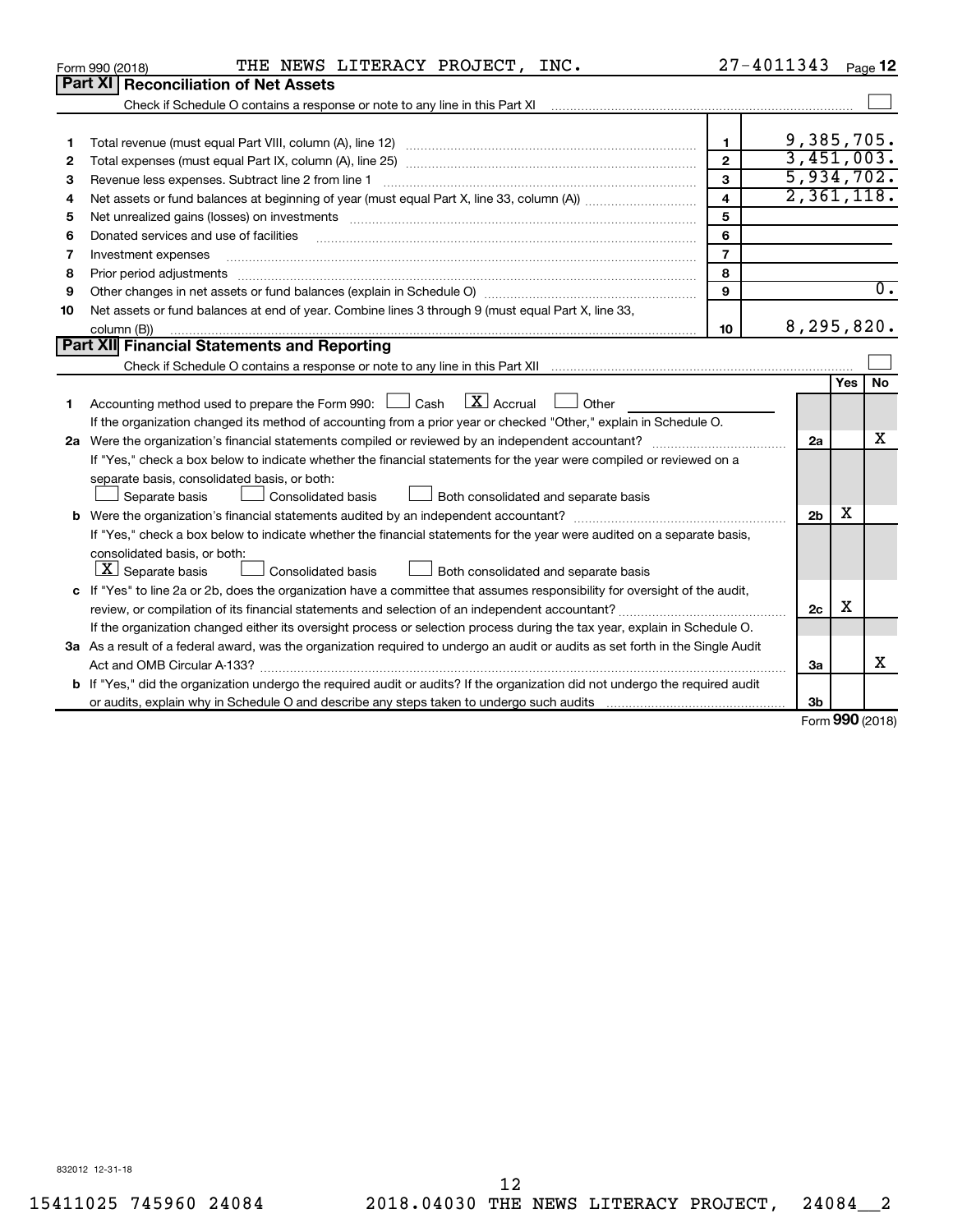| <b>SCHEDULE A</b> |  |
|-------------------|--|
|-------------------|--|

Department of the Treasury

# Form 990 or 990-EZ)<br>
Complete if the organization is a section 501(c)(3) organization or a section<br> **Public Charity Status and Public Support**

**4947(a)(1) nonexempt charitable trust. | Attach to Form 990 or Form 990-EZ.** 

| OMB No. 1545-0047                   |  |  |  |  |  |  |
|-------------------------------------|--|--|--|--|--|--|
| 2018                                |  |  |  |  |  |  |
| <b>Open to Public</b><br>Inspection |  |  |  |  |  |  |
| ooti                                |  |  |  |  |  |  |

l

|               | Internal Revenue Service<br>Inspection<br>Go to www.irs.gov/Form990 for instructions and the latest information. |                                                                                                                                           |  |                                                                          |                                                                                                                                                                                                                                               |                                 |                                    |                                                      |  |                                                    |  |
|---------------|------------------------------------------------------------------------------------------------------------------|-------------------------------------------------------------------------------------------------------------------------------------------|--|--------------------------------------------------------------------------|-----------------------------------------------------------------------------------------------------------------------------------------------------------------------------------------------------------------------------------------------|---------------------------------|------------------------------------|------------------------------------------------------|--|----------------------------------------------------|--|
|               |                                                                                                                  | Name of the organization                                                                                                                  |  |                                                                          |                                                                                                                                                                                                                                               |                                 |                                    |                                                      |  | <b>Employer identification number</b>              |  |
|               |                                                                                                                  |                                                                                                                                           |  |                                                                          | THE NEWS LITERACY PROJECT, INC.                                                                                                                                                                                                               |                                 |                                    |                                                      |  | 27-4011343                                         |  |
| <b>Part I</b> |                                                                                                                  |                                                                                                                                           |  |                                                                          | Reason for Public Charity Status (All organizations must complete this part.) See instructions.                                                                                                                                               |                                 |                                    |                                                      |  |                                                    |  |
|               |                                                                                                                  |                                                                                                                                           |  |                                                                          | The organization is not a private foundation because it is: (For lines 1 through 12, check only one box.)                                                                                                                                     |                                 |                                    |                                                      |  |                                                    |  |
| 1             |                                                                                                                  |                                                                                                                                           |  |                                                                          | A church, convention of churches, or association of churches described in section 170(b)(1)(A)(i).                                                                                                                                            |                                 |                                    |                                                      |  |                                                    |  |
| 2             |                                                                                                                  |                                                                                                                                           |  |                                                                          | A school described in section 170(b)(1)(A)(ii). (Attach Schedule E (Form 990 or 990-EZ).)                                                                                                                                                     |                                 |                                    |                                                      |  |                                                    |  |
| 3             |                                                                                                                  |                                                                                                                                           |  |                                                                          | A hospital or a cooperative hospital service organization described in section 170(b)(1)(A)(iii).                                                                                                                                             |                                 |                                    |                                                      |  |                                                    |  |
| 4             |                                                                                                                  |                                                                                                                                           |  |                                                                          | A medical research organization operated in conjunction with a hospital described in section 170(b)(1)(A)(iii). Enter the hospital's name,                                                                                                    |                                 |                                    |                                                      |  |                                                    |  |
|               |                                                                                                                  | city, and state:                                                                                                                          |  |                                                                          |                                                                                                                                                                                                                                               |                                 |                                    |                                                      |  |                                                    |  |
| 5             |                                                                                                                  |                                                                                                                                           |  |                                                                          | An organization operated for the benefit of a college or university owned or operated by a governmental unit described in                                                                                                                     |                                 |                                    |                                                      |  |                                                    |  |
|               |                                                                                                                  | section 170(b)(1)(A)(iv). (Complete Part II.)                                                                                             |  |                                                                          |                                                                                                                                                                                                                                               |                                 |                                    |                                                      |  |                                                    |  |
| 6             |                                                                                                                  |                                                                                                                                           |  |                                                                          | A federal, state, or local government or governmental unit described in section 170(b)(1)(A)(v).                                                                                                                                              |                                 |                                    |                                                      |  |                                                    |  |
| 7             | $\lfloor x \rfloor$                                                                                              | An organization that normally receives a substantial part of its support from a governmental unit or from the general public described in |  |                                                                          |                                                                                                                                                                                                                                               |                                 |                                    |                                                      |  |                                                    |  |
|               |                                                                                                                  |                                                                                                                                           |  | section 170(b)(1)(A)(vi). (Complete Part II.)                            |                                                                                                                                                                                                                                               |                                 |                                    |                                                      |  |                                                    |  |
| 8             |                                                                                                                  |                                                                                                                                           |  |                                                                          | A community trust described in section 170(b)(1)(A)(vi). (Complete Part II.)                                                                                                                                                                  |                                 |                                    |                                                      |  |                                                    |  |
| 9             |                                                                                                                  |                                                                                                                                           |  |                                                                          | An agricultural research organization described in section 170(b)(1)(A)(ix) operated in conjunction with a land-grant college                                                                                                                 |                                 |                                    |                                                      |  |                                                    |  |
|               |                                                                                                                  |                                                                                                                                           |  |                                                                          | or university or a non-land-grant college of agriculture (see instructions). Enter the name, city, and state of the college or                                                                                                                |                                 |                                    |                                                      |  |                                                    |  |
|               |                                                                                                                  | university:                                                                                                                               |  |                                                                          |                                                                                                                                                                                                                                               |                                 |                                    |                                                      |  |                                                    |  |
| 10            |                                                                                                                  |                                                                                                                                           |  |                                                                          | An organization that normally receives: (1) more than 33 1/3% of its support from contributions, membership fees, and gross receipts from                                                                                                     |                                 |                                    |                                                      |  |                                                    |  |
|               |                                                                                                                  |                                                                                                                                           |  |                                                                          | activities related to its exempt functions - subject to certain exceptions, and (2) no more than 33 1/3% of its support from gross investment                                                                                                 |                                 |                                    |                                                      |  |                                                    |  |
|               |                                                                                                                  |                                                                                                                                           |  |                                                                          | income and unrelated business taxable income (less section 511 tax) from businesses acquired by the organization after June 30, 1975.                                                                                                         |                                 |                                    |                                                      |  |                                                    |  |
|               |                                                                                                                  |                                                                                                                                           |  | See section 509(a)(2). (Complete Part III.)                              |                                                                                                                                                                                                                                               |                                 |                                    |                                                      |  |                                                    |  |
| 11            |                                                                                                                  |                                                                                                                                           |  |                                                                          | An organization organized and operated exclusively to test for public safety. See section 509(a)(4).                                                                                                                                          |                                 |                                    |                                                      |  |                                                    |  |
| 12            |                                                                                                                  |                                                                                                                                           |  |                                                                          | An organization organized and operated exclusively for the benefit of, to perform the functions of, or to carry out the purposes of one or                                                                                                    |                                 |                                    |                                                      |  |                                                    |  |
|               |                                                                                                                  |                                                                                                                                           |  |                                                                          | more publicly supported organizations described in section 509(a)(1) or section 509(a)(2). See section 509(a)(3). Check the box in                                                                                                            |                                 |                                    |                                                      |  |                                                    |  |
|               |                                                                                                                  |                                                                                                                                           |  |                                                                          | lines 12a through 12d that describes the type of supporting organization and complete lines 12e, 12f, and 12g.<br>Type I. A supporting organization operated, supervised, or controlled by its supported organization(s), typically by giving |                                 |                                    |                                                      |  |                                                    |  |
| а             |                                                                                                                  |                                                                                                                                           |  |                                                                          | the supported organization(s) the power to regularly appoint or elect a majority of the directors or trustees of the supporting                                                                                                               |                                 |                                    |                                                      |  |                                                    |  |
|               |                                                                                                                  |                                                                                                                                           |  | organization. You must complete Part IV, Sections A and B.               |                                                                                                                                                                                                                                               |                                 |                                    |                                                      |  |                                                    |  |
| b             |                                                                                                                  |                                                                                                                                           |  |                                                                          | Type II. A supporting organization supervised or controlled in connection with its supported organization(s), by having                                                                                                                       |                                 |                                    |                                                      |  |                                                    |  |
|               |                                                                                                                  |                                                                                                                                           |  |                                                                          | control or management of the supporting organization vested in the same persons that control or manage the supported                                                                                                                          |                                 |                                    |                                                      |  |                                                    |  |
|               |                                                                                                                  |                                                                                                                                           |  | organization(s). You must complete Part IV, Sections A and C.            |                                                                                                                                                                                                                                               |                                 |                                    |                                                      |  |                                                    |  |
| с             |                                                                                                                  |                                                                                                                                           |  |                                                                          | Type III functionally integrated. A supporting organization operated in connection with, and functionally integrated with,                                                                                                                    |                                 |                                    |                                                      |  |                                                    |  |
|               |                                                                                                                  |                                                                                                                                           |  |                                                                          | its supported organization(s) (see instructions). You must complete Part IV, Sections A, D, and E.                                                                                                                                            |                                 |                                    |                                                      |  |                                                    |  |
| d             |                                                                                                                  |                                                                                                                                           |  |                                                                          | Type III non-functionally integrated. A supporting organization operated in connection with its supported organization(s)                                                                                                                     |                                 |                                    |                                                      |  |                                                    |  |
|               |                                                                                                                  |                                                                                                                                           |  |                                                                          | that is not functionally integrated. The organization generally must satisfy a distribution requirement and an attentiveness                                                                                                                  |                                 |                                    |                                                      |  |                                                    |  |
|               |                                                                                                                  |                                                                                                                                           |  |                                                                          | requirement (see instructions). You must complete Part IV, Sections A and D, and Part V.                                                                                                                                                      |                                 |                                    |                                                      |  |                                                    |  |
| е             |                                                                                                                  |                                                                                                                                           |  |                                                                          | Check this box if the organization received a written determination from the IRS that it is a Type I, Type II, Type III                                                                                                                       |                                 |                                    |                                                      |  |                                                    |  |
|               |                                                                                                                  |                                                                                                                                           |  |                                                                          | functionally integrated, or Type III non-functionally integrated supporting organization.                                                                                                                                                     |                                 |                                    |                                                      |  |                                                    |  |
| f             |                                                                                                                  | Enter the number of supported organizations                                                                                               |  |                                                                          |                                                                                                                                                                                                                                               |                                 |                                    |                                                      |  |                                                    |  |
|               |                                                                                                                  |                                                                                                                                           |  | g Provide the following information about the supported organization(s). |                                                                                                                                                                                                                                               | (iv) Is the organization listed |                                    |                                                      |  |                                                    |  |
|               |                                                                                                                  | (i) Name of supported<br>organization                                                                                                     |  | (ii) EIN                                                                 | (iii) Type of organization<br>(described on lines 1-10<br>above (see instructions))                                                                                                                                                           | Yes                             | in your governing document?<br>No. | (v) Amount of monetary<br>support (see instructions) |  | (vi) Amount of other<br>support (see instructions) |  |
|               |                                                                                                                  |                                                                                                                                           |  |                                                                          |                                                                                                                                                                                                                                               |                                 |                                    |                                                      |  |                                                    |  |
|               |                                                                                                                  |                                                                                                                                           |  |                                                                          |                                                                                                                                                                                                                                               |                                 |                                    |                                                      |  |                                                    |  |
|               |                                                                                                                  |                                                                                                                                           |  |                                                                          |                                                                                                                                                                                                                                               |                                 |                                    |                                                      |  |                                                    |  |
|               |                                                                                                                  |                                                                                                                                           |  |                                                                          |                                                                                                                                                                                                                                               |                                 |                                    |                                                      |  |                                                    |  |
|               |                                                                                                                  |                                                                                                                                           |  |                                                                          |                                                                                                                                                                                                                                               |                                 |                                    |                                                      |  |                                                    |  |
|               |                                                                                                                  |                                                                                                                                           |  |                                                                          |                                                                                                                                                                                                                                               |                                 |                                    |                                                      |  |                                                    |  |
| Total         |                                                                                                                  |                                                                                                                                           |  |                                                                          |                                                                                                                                                                                                                                               |                                 |                                    |                                                      |  |                                                    |  |

LHA For Paperwork Reduction Act Notice, see the Instructions for Form 990 or 990-EZ. 832021 10-11-18 Schedule A (Form 990 or 990-EZ) 2018 13

15411025 745960 24084 2018.04030 THE NEWS LITERACY PROJECT, 24084\_\_2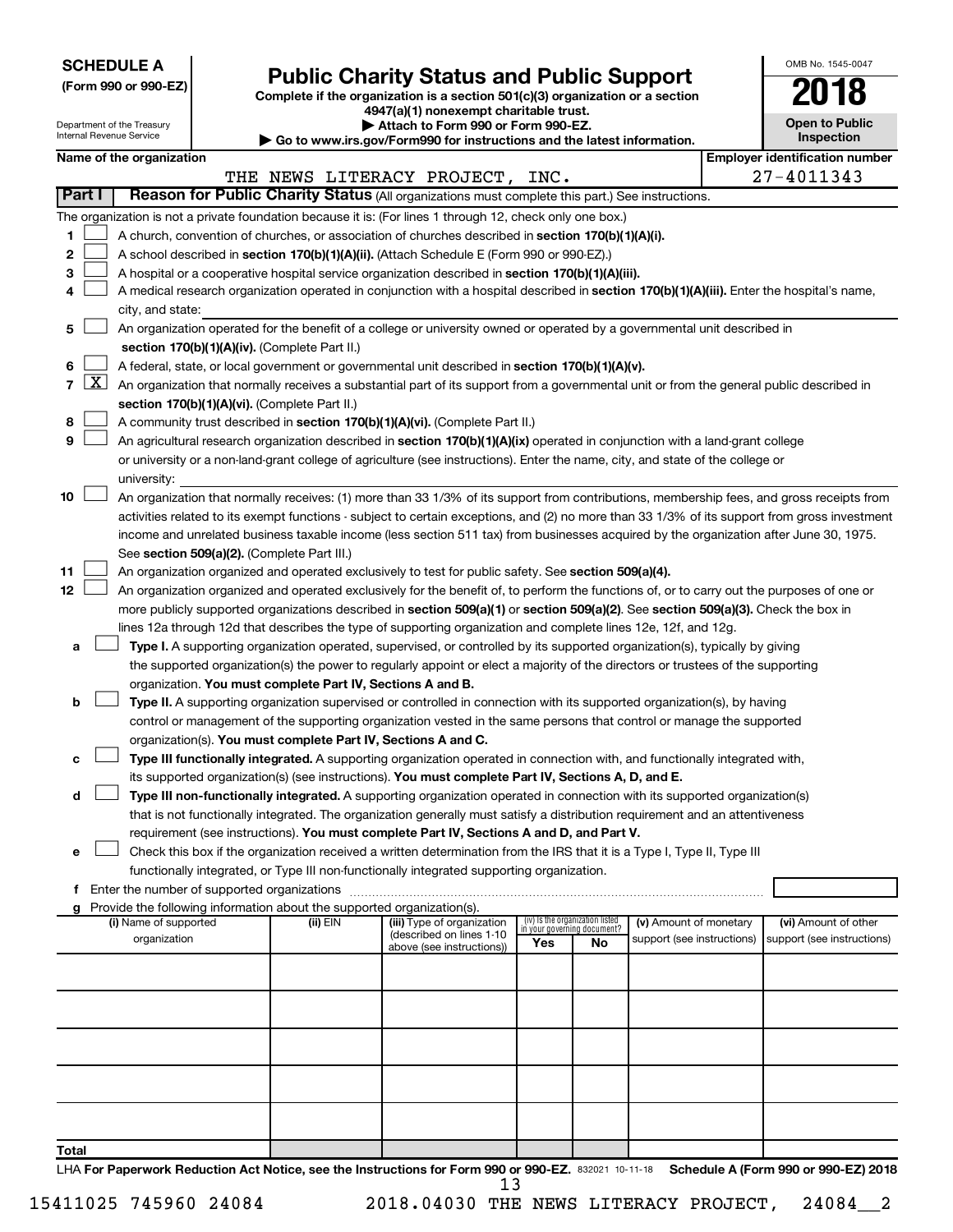#### Schedule A (Form 990 or 990-EZ) 2018 THE NEWS LITERACY PROJECT, INC.  $ZI-4011343$  Page THE NEWS LITERACY PROJECT, INC. 27-4011343

(Complete only if you checked the box on line 5, 7, or 8 of Part I or if the organization failed to qualify under Part III. If the organization **Part II Support Schedule for Organizations Described in Sections 170(b)(1)(A)(iv) and 170(b)(1)(A)(vi)**

fails to qualify under the tests listed below, please complete Part III.)

|    | <b>Section A. Public Support</b>                                                                                                                                                                                                                                |            |            |            |            |                                      |                                          |  |  |  |  |
|----|-----------------------------------------------------------------------------------------------------------------------------------------------------------------------------------------------------------------------------------------------------------------|------------|------------|------------|------------|--------------------------------------|------------------------------------------|--|--|--|--|
|    | Calendar year (or fiscal year beginning in)                                                                                                                                                                                                                     | (a) 2014   | $(b)$ 2015 | $(c)$ 2016 | $(d)$ 2017 | (e) 2018                             | (f) Total                                |  |  |  |  |
|    | 1 Gifts, grants, contributions, and                                                                                                                                                                                                                             |            |            |            |            |                                      |                                          |  |  |  |  |
|    | membership fees received. (Do not                                                                                                                                                                                                                               |            |            |            |            |                                      |                                          |  |  |  |  |
|    | include any "unusual grants.")                                                                                                                                                                                                                                  | 1,100,952. | 1,250,127. | 2,835,617. | 1,448,244. | 9,441,878.                           | 16,076,818.                              |  |  |  |  |
|    | 2 Tax revenues levied for the organ-                                                                                                                                                                                                                            |            |            |            |            |                                      |                                          |  |  |  |  |
|    | ization's benefit and either paid to                                                                                                                                                                                                                            |            |            |            |            |                                      |                                          |  |  |  |  |
|    | or expended on its behalf                                                                                                                                                                                                                                       |            |            |            |            |                                      |                                          |  |  |  |  |
|    | 3 The value of services or facilities                                                                                                                                                                                                                           |            |            |            |            |                                      |                                          |  |  |  |  |
|    | furnished by a governmental unit to                                                                                                                                                                                                                             |            |            |            |            |                                      |                                          |  |  |  |  |
|    | the organization without charge                                                                                                                                                                                                                                 |            |            |            |            |                                      |                                          |  |  |  |  |
|    | <b>Total.</b> Add lines 1 through 3                                                                                                                                                                                                                             | 1,100,952. | 1,250,127. | 2,835,617. | 1,448,244  | 9,441,878.                           | 16,076,818.                              |  |  |  |  |
| 5  | The portion of total contributions                                                                                                                                                                                                                              |            |            |            |            |                                      |                                          |  |  |  |  |
|    | by each person (other than a                                                                                                                                                                                                                                    |            |            |            |            |                                      |                                          |  |  |  |  |
|    | governmental unit or publicly                                                                                                                                                                                                                                   |            |            |            |            |                                      |                                          |  |  |  |  |
|    | supported organization) included                                                                                                                                                                                                                                |            |            |            |            |                                      |                                          |  |  |  |  |
|    | on line 1 that exceeds 2% of the                                                                                                                                                                                                                                |            |            |            |            |                                      |                                          |  |  |  |  |
|    | amount shown on line 11,                                                                                                                                                                                                                                        |            |            |            |            |                                      |                                          |  |  |  |  |
|    | column (f)                                                                                                                                                                                                                                                      |            |            |            |            |                                      | 4,048,863.                               |  |  |  |  |
|    | 6 Public support. Subtract line 5 from line 4.                                                                                                                                                                                                                  |            |            |            |            |                                      | 12,027,955.                              |  |  |  |  |
|    | <b>Section B. Total Support</b>                                                                                                                                                                                                                                 |            |            |            |            |                                      |                                          |  |  |  |  |
|    | Calendar year (or fiscal year beginning in)                                                                                                                                                                                                                     | (a) 2014   | $(b)$ 2015 | $(c)$ 2016 | $(d)$ 2017 | (e) 2018                             | (f) Total                                |  |  |  |  |
|    | 7 Amounts from line 4                                                                                                                                                                                                                                           | 1,100,952. | 1,250,127. | 2,835,617  | 1,448,244  | 9,441,878                            | 16,076,818.                              |  |  |  |  |
| 8  | Gross income from interest,                                                                                                                                                                                                                                     |            |            |            |            |                                      |                                          |  |  |  |  |
|    | dividends, payments received on                                                                                                                                                                                                                                 |            |            |            |            |                                      |                                          |  |  |  |  |
|    | securities loans, rents, royalties,                                                                                                                                                                                                                             |            |            |            |            |                                      |                                          |  |  |  |  |
|    | and income from similar sources                                                                                                                                                                                                                                 | 5,767.     | 2,743.     | 8,190.     | 8,521.     | 25,706.                              | 50,927.                                  |  |  |  |  |
|    | 9 Net income from unrelated business                                                                                                                                                                                                                            |            |            |            |            |                                      |                                          |  |  |  |  |
|    | activities, whether or not the                                                                                                                                                                                                                                  |            |            |            |            |                                      |                                          |  |  |  |  |
|    | business is regularly carried on                                                                                                                                                                                                                                |            |            |            |            |                                      |                                          |  |  |  |  |
|    | 10 Other income. Do not include gain                                                                                                                                                                                                                            |            |            |            |            |                                      |                                          |  |  |  |  |
|    | or loss from the sale of capital                                                                                                                                                                                                                                |            |            |            |            |                                      |                                          |  |  |  |  |
|    | assets (Explain in Part VI.)                                                                                                                                                                                                                                    |            |            |            |            |                                      |                                          |  |  |  |  |
|    | 11 Total support. Add lines 7 through 10                                                                                                                                                                                                                        |            |            |            |            |                                      | 16, 127, 745.                            |  |  |  |  |
| 12 | Gross receipts from related activities, etc. (see instructions)                                                                                                                                                                                                 |            |            |            |            | 12                                   | 393,670.                                 |  |  |  |  |
|    | 13 First five years. If the Form 990 is for the organization's first, second, third, fourth, or fifth tax year as a section 501(c)(3)                                                                                                                           |            |            |            |            |                                      |                                          |  |  |  |  |
|    | organization, check this box and stop here<br><b>Section C. Computation of Public Support Percentage</b>                                                                                                                                                        |            |            |            |            |                                      |                                          |  |  |  |  |
|    |                                                                                                                                                                                                                                                                 |            |            |            |            |                                      | 74.58                                    |  |  |  |  |
|    |                                                                                                                                                                                                                                                                 |            |            |            |            | 14                                   | %<br>68.04                               |  |  |  |  |
|    |                                                                                                                                                                                                                                                                 |            |            |            |            | 15                                   | %                                        |  |  |  |  |
|    | 16a 33 1/3% support test - 2018. If the organization did not check the box on line 13, and line 14 is 33 1/3% or more, check this box and                                                                                                                       |            |            |            |            |                                      | $\blacktriangleright$ $\boxed{\text{X}}$ |  |  |  |  |
|    | stop here. The organization qualifies as a publicly supported organization manufaction manufacture or the organization manufacture or the organization manufacture or the organization manufacture or the state of the state o                                  |            |            |            |            |                                      |                                          |  |  |  |  |
|    | b 33 1/3% support test - 2017. If the organization did not check a box on line 13 or 16a, and line 15 is 33 1/3% or more, check this box                                                                                                                        |            |            |            |            |                                      |                                          |  |  |  |  |
|    | and stop here. The organization qualifies as a publicly supported organization [11] manuscription manuscription manuscription manuscription manuscription manuscription and starting and starting and starting and starting an                                  |            |            |            |            |                                      |                                          |  |  |  |  |
|    | 17a 10% -facts-and-circumstances test - 2018. If the organization did not check a box on line 13, 16a, or 16b, and line 14 is 10% or more,                                                                                                                      |            |            |            |            |                                      |                                          |  |  |  |  |
|    | and if the organization meets the "facts-and-circumstances" test, check this box and stop here. Explain in Part VI how the organization                                                                                                                         |            |            |            |            |                                      |                                          |  |  |  |  |
|    | meets the "facts-and-circumstances" test. The organization qualifies as a publicly supported organization <i>manumumumumum</i>                                                                                                                                  |            |            |            |            |                                      |                                          |  |  |  |  |
|    | b 10% -facts-and-circumstances test - 2017. If the organization did not check a box on line 13, 16a, 16b, or 17a, and line 15 is 10% or                                                                                                                         |            |            |            |            |                                      |                                          |  |  |  |  |
|    | more, and if the organization meets the "facts-and-circumstances" test, check this box and stop here. Explain in Part VI how the                                                                                                                                |            |            |            |            |                                      |                                          |  |  |  |  |
|    | organization meets the "facts-and-circumstances" test. The organization qualifies as a publicly supported organization<br>18 Private foundation. If the organization did not check a box on line 13, 16a, 16b, 17a, or 17b, check this box and see instructions |            |            |            |            |                                      |                                          |  |  |  |  |
|    |                                                                                                                                                                                                                                                                 |            |            |            |            | Schedule A (Form 990 or 990-EZ) 2018 |                                          |  |  |  |  |

**Schedule A (Form 990 or 990-EZ) 2018**

832022 10-11-18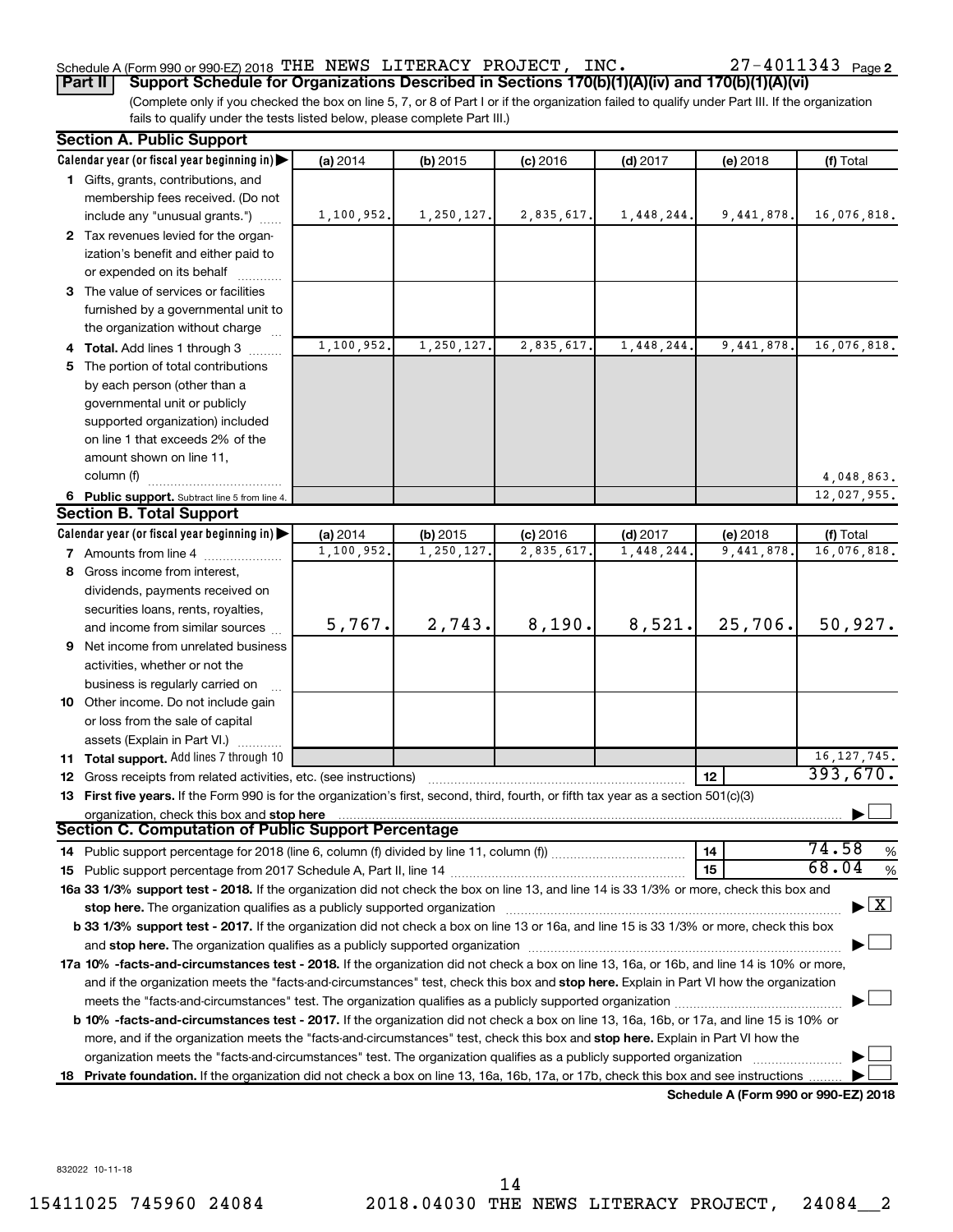## Schedule A (Form 990 or 990-EZ) 2018 THE NEWS LITERACY PROJECT, INC.  $27-4\,011\,34\,3$   $_{\rm Page}$ **Part III Support Schedule for Organizations Described in Section 509(a)(2)**

(Complete only if you checked the box on line 10 of Part I or if the organization failed to qualify under Part II. If the organization fails to qualify under the tests listed below, please complete Part II.)

|              | Calendar year (or fiscal year beginning in)                                                                                                                                            | (a) 2014 | (b) 2015 | $(c)$ 2016 | $(d)$ 2017                            |    | (e) 2018 | (f) Total                            |   |
|--------------|----------------------------------------------------------------------------------------------------------------------------------------------------------------------------------------|----------|----------|------------|---------------------------------------|----|----------|--------------------------------------|---|
|              | 1 Gifts, grants, contributions, and                                                                                                                                                    |          |          |            |                                       |    |          |                                      |   |
|              | membership fees received. (Do not                                                                                                                                                      |          |          |            |                                       |    |          |                                      |   |
|              | include any "unusual grants.")                                                                                                                                                         |          |          |            |                                       |    |          |                                      |   |
| $\mathbf{2}$ | Gross receipts from admissions,<br>merchandise sold or services per-<br>formed, or facilities furnished in<br>any activity that is related to the<br>organization's tax-exempt purpose |          |          |            |                                       |    |          |                                      |   |
| 3.           | Gross receipts from activities that                                                                                                                                                    |          |          |            |                                       |    |          |                                      |   |
|              | are not an unrelated trade or bus-                                                                                                                                                     |          |          |            |                                       |    |          |                                      |   |
|              | iness under section 513                                                                                                                                                                |          |          |            |                                       |    |          |                                      |   |
| 4            | Tax revenues levied for the organ-                                                                                                                                                     |          |          |            |                                       |    |          |                                      |   |
|              | ization's benefit and either paid to<br>or expended on its behalf<br>.                                                                                                                 |          |          |            |                                       |    |          |                                      |   |
| 5            | The value of services or facilities                                                                                                                                                    |          |          |            |                                       |    |          |                                      |   |
|              | furnished by a governmental unit to<br>the organization without charge                                                                                                                 |          |          |            |                                       |    |          |                                      |   |
|              | Total. Add lines 1 through 5                                                                                                                                                           |          |          |            |                                       |    |          |                                      |   |
| 6            | 7a Amounts included on lines 1, 2, and                                                                                                                                                 |          |          |            |                                       |    |          |                                      |   |
|              | 3 received from disqualified persons                                                                                                                                                   |          |          |            |                                       |    |          |                                      |   |
|              | <b>b</b> Amounts included on lines 2 and 3 received                                                                                                                                    |          |          |            |                                       |    |          |                                      |   |
|              | from other than disqualified persons that<br>exceed the greater of \$5,000 or 1% of the<br>amount on line 13 for the year                                                              |          |          |            |                                       |    |          |                                      |   |
|              | c Add lines 7a and 7b                                                                                                                                                                  |          |          |            |                                       |    |          |                                      |   |
|              | 8 Public support. (Subtract line 7c from line 6.)                                                                                                                                      |          |          |            |                                       |    |          |                                      |   |
|              | <b>Section B. Total Support</b>                                                                                                                                                        |          |          |            |                                       |    |          |                                      |   |
|              | Calendar year (or fiscal year beginning in)                                                                                                                                            | (a) 2014 | (b) 2015 | $(c)$ 2016 | $(d)$ 2017                            |    | (e) 2018 | (f) Total                            |   |
|              | 9 Amounts from line 6                                                                                                                                                                  |          |          |            |                                       |    |          |                                      |   |
|              | <b>10a</b> Gross income from interest,<br>dividends, payments received on<br>securities loans, rents, royalties,<br>and income from similar sources                                    |          |          |            |                                       |    |          |                                      |   |
|              | <b>b</b> Unrelated business taxable income                                                                                                                                             |          |          |            |                                       |    |          |                                      |   |
|              | (less section 511 taxes) from businesses<br>acquired after June 30, 1975                                                                                                               |          |          |            |                                       |    |          |                                      |   |
|              | c Add lines 10a and 10b                                                                                                                                                                |          |          |            |                                       |    |          |                                      |   |
| 11           | Net income from unrelated business<br>activities not included in line 10b.<br>whether or not the business is<br>regularly carried on                                                   |          |          |            |                                       |    |          |                                      |   |
|              | <b>12</b> Other income. Do not include gain<br>or loss from the sale of capital<br>assets (Explain in Part VI.)                                                                        |          |          |            |                                       |    |          |                                      |   |
|              | 13 Total support. (Add lines 9, 10c, 11, and 12.)                                                                                                                                      |          |          |            |                                       |    |          |                                      |   |
|              | 14 First five years. If the Form 990 is for the organization's first, second, third, fourth, or fifth tax year as a section 501(c)(3) organization,                                    |          |          |            |                                       |    |          |                                      |   |
|              |                                                                                                                                                                                        |          |          |            |                                       |    |          |                                      |   |
|              | Section C. Computation of Public Support Percentage                                                                                                                                    |          |          |            |                                       |    |          |                                      |   |
|              |                                                                                                                                                                                        |          |          |            |                                       | 15 |          |                                      | % |
|              |                                                                                                                                                                                        |          |          |            |                                       | 16 |          |                                      | % |
|              | Section D. Computation of Investment Income Percentage                                                                                                                                 |          |          |            |                                       |    |          |                                      |   |
|              |                                                                                                                                                                                        |          |          |            |                                       | 17 |          |                                      | % |
|              |                                                                                                                                                                                        |          |          |            |                                       | 18 |          |                                      | % |
|              | 19a 33 1/3% support tests - 2018. If the organization did not check the box on line 14, and line 15 is more than 33 1/3%, and line 17 is not                                           |          |          |            |                                       |    |          |                                      |   |
|              | more than 33 1/3%, check this box and stop here. The organization qualifies as a publicly supported organization                                                                       |          |          |            |                                       |    |          |                                      |   |
|              | b 33 1/3% support tests - 2017. If the organization did not check a box on line 14 or line 19a, and line 16 is more than 33 1/3%, and                                                  |          |          |            |                                       |    |          |                                      |   |
|              | line 18 is not more than 33 1/3%, check this box and stop here. The organization qualifies as a publicly supported organization                                                        |          |          |            |                                       |    |          |                                      |   |
|              |                                                                                                                                                                                        |          |          |            |                                       |    |          |                                      |   |
|              | 832023 10-11-18                                                                                                                                                                        |          |          |            |                                       |    |          | Schedule A (Form 990 or 990-EZ) 2018 |   |
|              |                                                                                                                                                                                        |          |          | 15         |                                       |    |          |                                      |   |
|              | 15411025 745960 24084                                                                                                                                                                  |          |          |            | 2018.04030 THE NEWS LITERACY PROJECT, |    |          | 24084                                |   |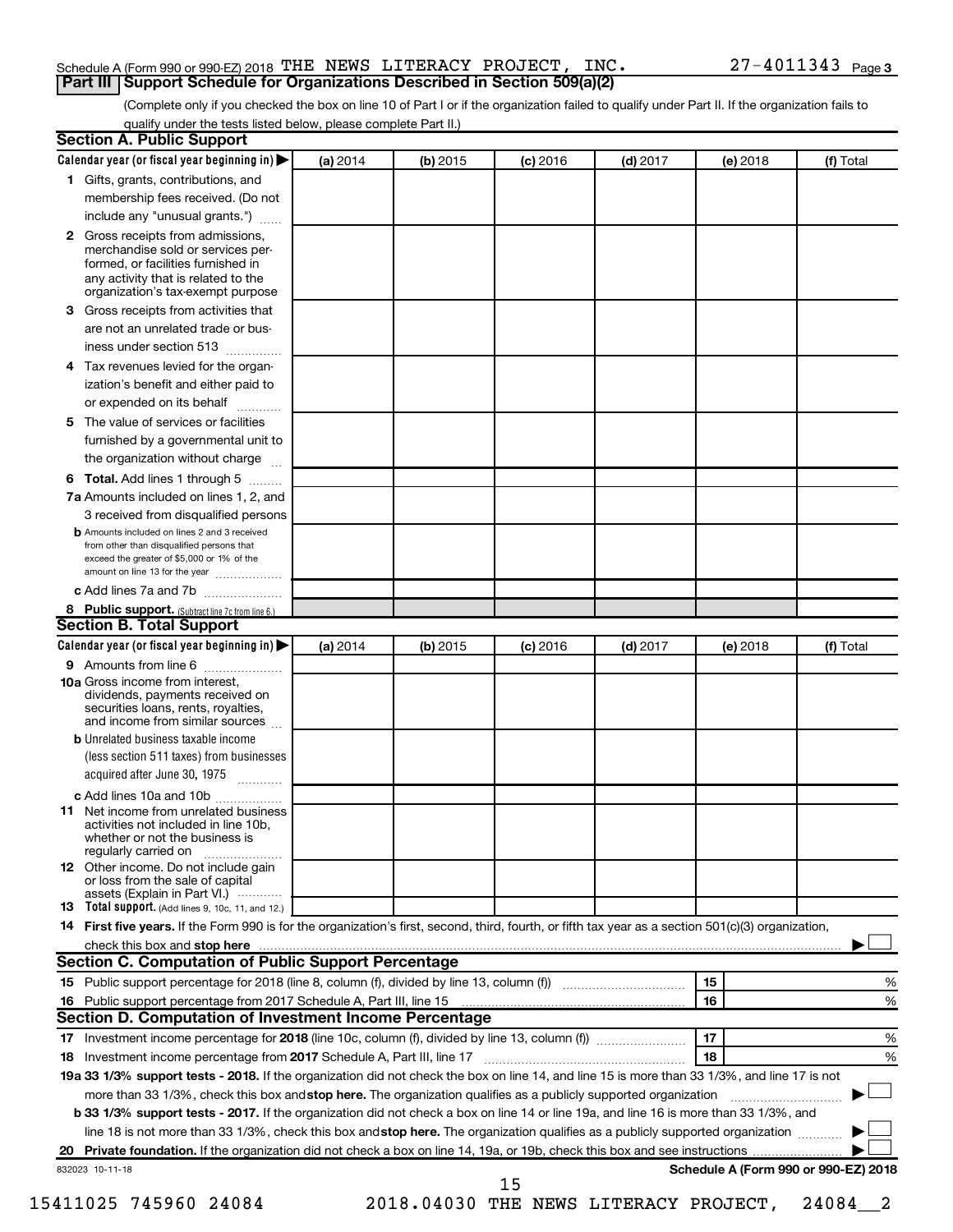**1**

**Yes No**

## **Part IV Supporting Organizations**

(Complete only if you checked a box in line 12 on Part I. If you checked 12a of Part I, complete Sections A and B. If you checked 12b of Part I, complete Sections A and C. If you checked 12c of Part I, complete Sections A, D, and E. If you checked 12d of Part I, complete Sections A and D, and complete Part V.)

## **Section A. All Supporting Organizations**

- **1** Are all of the organization's supported organizations listed by name in the organization's governing documents? If "No," describe in Part VI how the supported organizations are designated. If designated by *class or purpose, describe the designation. If historic and continuing relationship, explain.*
- **2** Did the organization have any supported organization that does not have an IRS determination of status under section 509(a)(1) or (2)? If "Yes," explain in Part **VI** how the organization determined that the supported *organization was described in section 509(a)(1) or (2).*
- **3a** Did the organization have a supported organization described in section 501(c)(4), (5), or (6)? If "Yes," answer *(b) and (c) below.*
- **b** Did the organization confirm that each supported organization qualified under section 501(c)(4), (5), or (6) and satisfied the public support tests under section 509(a)(2)? If "Yes," describe in Part VI when and how the *organization made the determination.*
- **c** Did the organization ensure that all support to such organizations was used exclusively for section 170(c)(2)(B) purposes? If "Yes," explain in Part VI what controls the organization put in place to ensure such use.
- **4 a** *If* Was any supported organization not organized in the United States ("foreign supported organization")? *"Yes," and if you checked 12a or 12b in Part I, answer (b) and (c) below.*
- **b** Did the organization have ultimate control and discretion in deciding whether to make grants to the foreign supported organization? If "Yes," describe in Part VI how the organization had such control and discretion *despite being controlled or supervised by or in connection with its supported organizations.*
- **c** Did the organization support any foreign supported organization that does not have an IRS determination under sections 501(c)(3) and 509(a)(1) or (2)? If "Yes," explain in Part VI what controls the organization used *to ensure that all support to the foreign supported organization was used exclusively for section 170(c)(2)(B) purposes.*
- **5a** Did the organization add, substitute, or remove any supported organizations during the tax year? If "Yes," answer (b) and (c) below (if applicable). Also, provide detail in **Part VI,** including (i) the names and EIN *numbers of the supported organizations added, substituted, or removed; (ii) the reasons for each such action; (iii) the authority under the organization's organizing document authorizing such action; and (iv) how the action was accomplished (such as by amendment to the organizing document).*
- **b Type I or Type II only.** Was any added or substituted supported organization part of a class already designated in the organization's organizing document?
- **c Substitutions only.**  Was the substitution the result of an event beyond the organization's control?
- **6** Did the organization provide support (whether in the form of grants or the provision of services or facilities) to **Part VI.** support or benefit one or more of the filing organization's supported organizations? If "Yes," provide detail in anyone other than (i) its supported organizations, (ii) individuals that are part of the charitable class benefited by one or more of its supported organizations, or (iii) other supporting organizations that also
- **7** Did the organization provide a grant, loan, compensation, or other similar payment to a substantial contributor regard to a substantial contributor? If "Yes," complete Part I of Schedule L (Form 990 or 990-EZ). (as defined in section 4958(c)(3)(C)), a family member of a substantial contributor, or a 35% controlled entity with
- **8** Did the organization make a loan to a disqualified person (as defined in section 4958) not described in line 7? *If "Yes," complete Part I of Schedule L (Form 990 or 990-EZ).*
- **9 a** Was the organization controlled directly or indirectly at any time during the tax year by one or more in section 509(a)(1) or (2))? If "Yes," provide detail in **Part VI.** disqualified persons as defined in section 4946 (other than foundation managers and organizations described
- **b** Did one or more disqualified persons (as defined in line 9a) hold a controlling interest in any entity in which the supporting organization had an interest? If "Yes," provide detail in Part VI.
- **c** Did a disqualified person (as defined in line 9a) have an ownership interest in, or derive any personal benefit from, assets in which the supporting organization also had an interest? If "Yes," provide detail in Part VI.
- **10 a** Was the organization subject to the excess business holdings rules of section 4943 because of section supporting organizations)? If "Yes," answer 10b below. 4943(f) (regarding certain Type II supporting organizations, and all Type III non-functionally integrated
	- **b** Did the organization have any excess business holdings in the tax year? (Use Schedule C, Form 4720, to *determine whether the organization had excess business holdings.)*

832024 10-11-18

**Schedule A (Form 990 or 990-EZ) 2018**

15411025 745960 24084 2018.04030 THE NEWS LITERACY PROJECT, 24084\_\_2

16

**2 3a 3b 3c 4a 4b 4c 5a 5b 5c 6 7 8 9a 9b 9c 10a 10b**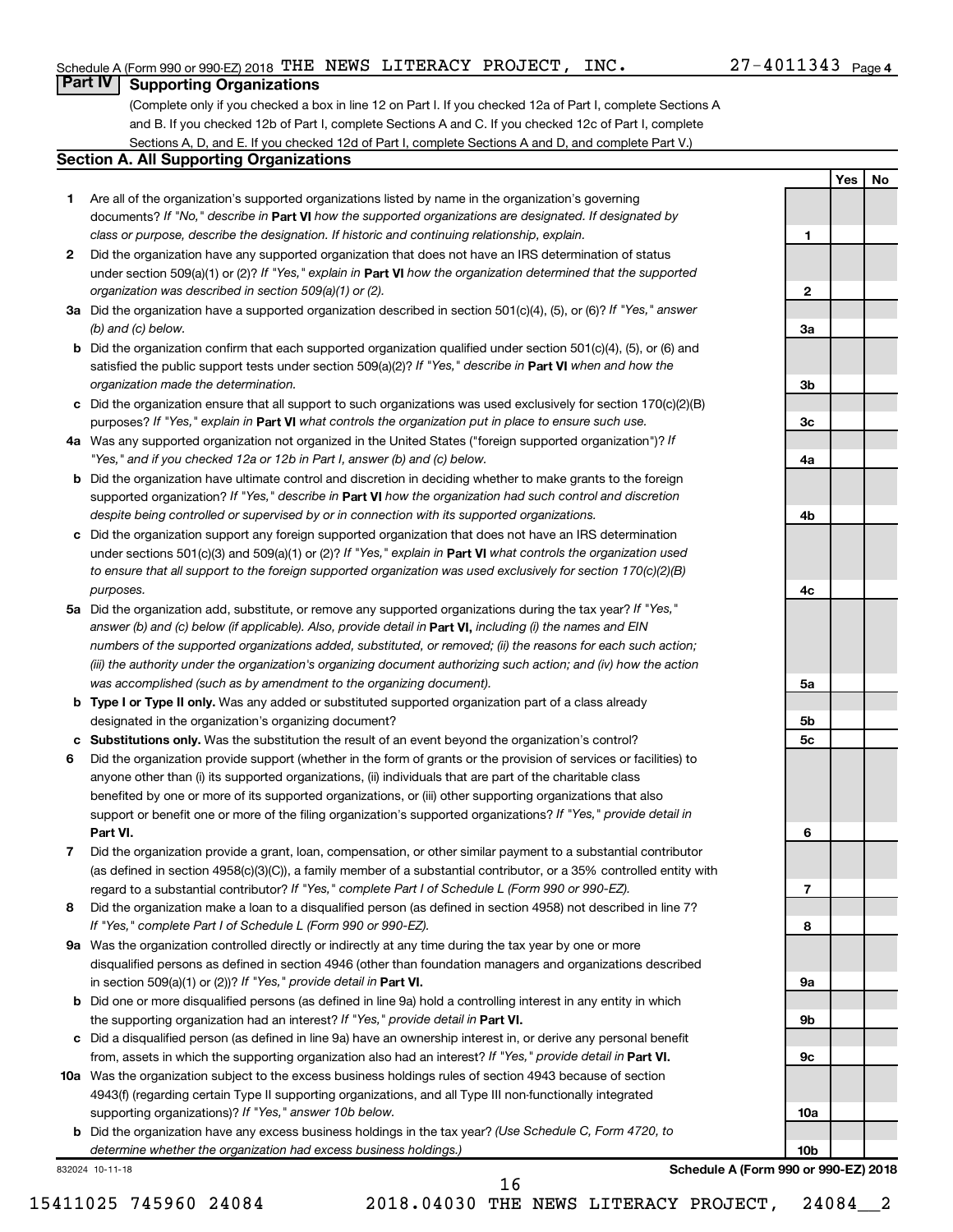#### Schedule A (Form 990 or 990-EZ) 2018 THE NEWS LITERACY PROJECT, INC.  $ZI-4011343$  Page THE NEWS LITERACY PROJECT, INC. 27-4011343

|    | Part IV<br><b>Supporting Organizations (continued)</b>                                                                          |                 |     |    |
|----|---------------------------------------------------------------------------------------------------------------------------------|-----------------|-----|----|
|    |                                                                                                                                 |                 | Yes | No |
| 11 | Has the organization accepted a gift or contribution from any of the following persons?                                         |                 |     |    |
|    | a A person who directly or indirectly controls, either alone or together with persons described in (b) and (c)                  |                 |     |    |
|    | below, the governing body of a supported organization?                                                                          | 11a             |     |    |
|    | <b>b</b> A family member of a person described in (a) above?                                                                    | 11 <sub>b</sub> |     |    |
|    | c A 35% controlled entity of a person described in (a) or (b) above? If "Yes" to a, b, or c, provide detail in Part VI.         | 11c             |     |    |
|    | <b>Section B. Type I Supporting Organizations</b>                                                                               |                 |     |    |
|    |                                                                                                                                 |                 | Yes | No |
| 1  | Did the directors, trustees, or membership of one or more supported organizations have the power to                             |                 |     |    |
|    | regularly appoint or elect at least a majority of the organization's directors or trustees at all times during the              |                 |     |    |
|    | tax year? If "No," describe in Part VI how the supported organization(s) effectively operated, supervised, or                   |                 |     |    |
|    | controlled the organization's activities. If the organization had more than one supported organization,                         |                 |     |    |
|    | describe how the powers to appoint and/or remove directors or trustees were allocated among the supported                       |                 |     |    |
|    | organizations and what conditions or restrictions, if any, applied to such powers during the tax year.                          | 1               |     |    |
| 2  | Did the organization operate for the benefit of any supported organization other than the supported                             |                 |     |    |
|    | organization(s) that operated, supervised, or controlled the supporting organization? If "Yes," explain in                      |                 |     |    |
|    | Part VI how providing such benefit carried out the purposes of the supported organization(s) that operated,                     |                 |     |    |
|    | supervised, or controlled the supporting organization.                                                                          | $\mathbf{2}$    |     |    |
|    | <b>Section C. Type II Supporting Organizations</b>                                                                              |                 |     |    |
|    |                                                                                                                                 |                 | Yes | No |
| 1. | Were a majority of the organization's directors or trustees during the tax year also a majority of the directors                |                 |     |    |
|    | or trustees of each of the organization's supported organization(s)? If "No," describe in Part VI how control                   |                 |     |    |
|    | or management of the supporting organization was vested in the same persons that controlled or managed                          |                 |     |    |
|    | the supported organization(s).                                                                                                  | 1               |     |    |
|    | <b>Section D. All Type III Supporting Organizations</b>                                                                         |                 |     |    |
|    |                                                                                                                                 |                 | Yes | No |
| 1  | Did the organization provide to each of its supported organizations, by the last day of the fifth month of the                  |                 |     |    |
|    | organization's tax year, (i) a written notice describing the type and amount of support provided during the prior tax           |                 |     |    |
|    | year, (ii) a copy of the Form 990 that was most recently filed as of the date of notification, and (iii) copies of the          |                 |     |    |
|    | organization's governing documents in effect on the date of notification, to the extent not previously provided?                | 1               |     |    |
| 2  | Were any of the organization's officers, directors, or trustees either (i) appointed or elected by the supported                |                 |     |    |
|    | organization(s) or (ii) serving on the governing body of a supported organization? If "No," explain in Part VI how              |                 |     |    |
|    | the organization maintained a close and continuous working relationship with the supported organization(s).                     | 2               |     |    |
| 3  | By reason of the relationship described in (2), did the organization's supported organizations have a                           |                 |     |    |
|    | significant voice in the organization's investment policies and in directing the use of the organization's                      |                 |     |    |
|    | income or assets at all times during the tax year? If "Yes," describe in Part VI the role the organization's                    |                 |     |    |
|    | supported organizations played in this regard.                                                                                  | з               |     |    |
|    | Section E. Type III Functionally Integrated Supporting Organizations                                                            |                 |     |    |
| 1  | Check the box next to the method that the organization used to satisfy the Integral Part Test during the yealsee instructions). |                 |     |    |
| a  | The organization satisfied the Activities Test. Complete line 2 below.                                                          |                 |     |    |
| b  | The organization is the parent of each of its supported organizations. Complete line 3 below.                                   |                 |     |    |
| с  | The organization supported a governmental entity. Describe in Part VI how you supported a government entity (see instructions). |                 |     |    |
| 2  | Activities Test. Answer (a) and (b) below.                                                                                      |                 | Yes | No |
| а  | Did substantially all of the organization's activities during the tax year directly further the exempt purposes of              |                 |     |    |
|    | the supported organization(s) to which the organization was responsive? If "Yes," then in Part VI identify                      |                 |     |    |
|    | those supported organizations and explain how these activities directly furthered their exempt purposes,                        |                 |     |    |
|    | how the organization was responsive to those supported organizations, and how the organization determined                       |                 |     |    |
|    | that these activities constituted substantially all of its activities.                                                          | 2a              |     |    |
|    | <b>b</b> Did the activities described in (a) constitute activities that, but for the organization's involvement, one or more    |                 |     |    |
|    | of the organization's supported organization(s) would have been engaged in? If "Yes," explain in Part VI the                    |                 |     |    |
|    | reasons for the organization's position that its supported organization(s) would have engaged in these                          |                 |     |    |
|    | activities but for the organization's involvement.                                                                              | 2b              |     |    |
| з  | Parent of Supported Organizations. Answer (a) and (b) below.                                                                    |                 |     |    |
| а  | Did the organization have the power to regularly appoint or elect a majority of the officers, directors, or                     |                 |     |    |
|    | trustees of each of the supported organizations? Provide details in Part VI.                                                    | За              |     |    |
|    | <b>b</b> Did the organization exercise a substantial degree of direction over the policies, programs, and activities of each    |                 |     |    |
|    | of its supported organizations? If "Yes," describe in Part VI the role played by the organization in this regard.               | Зb              |     |    |
|    | Schedule A (Form 990 or 990-EZ) 2018<br>832025 10-11-18                                                                         |                 |     |    |

15411025 745960 24084 2018.04030 THE NEWS LITERACY PROJECT, 24084\_\_2 17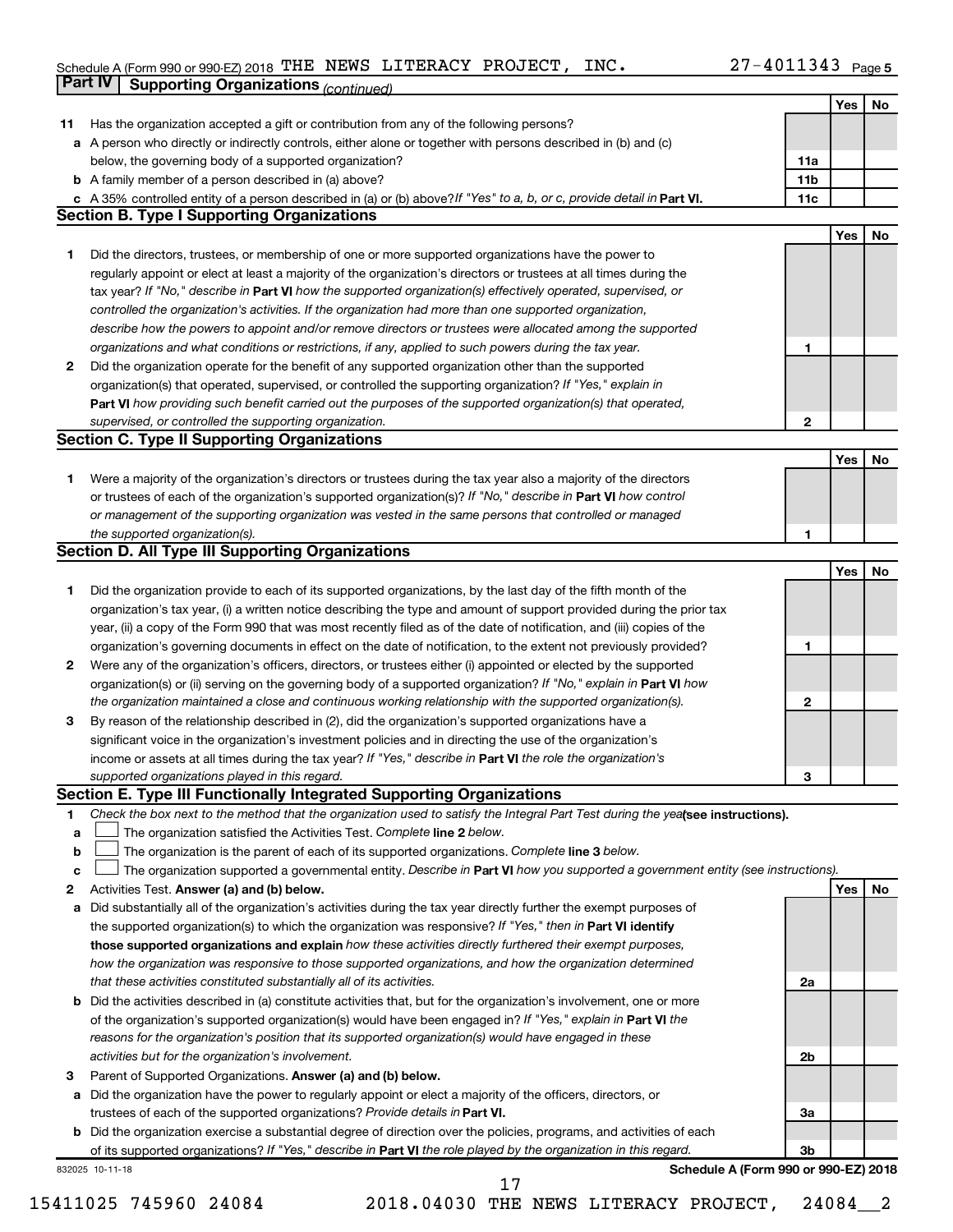|  | Schedule A (Form 990 or 990-EZ) 2018 THE NEWS LITERACY PROJECT, $INC.$                |  |  | $27 - 4011343$ Page 6 |  |
|--|---------------------------------------------------------------------------------------|--|--|-----------------------|--|
|  | <b>Part V</b> Type III Non-Functionally Integrated 509(a)(3) Supporting Organizations |  |  |                       |  |

1 **Letter See instructions.** All Check here if the organization satisfied the Integral Part Test as a qualifying trust on Nov. 20, 1970 (explain in Part VI.) See instructions. All other Type III non-functionally integrated supporting organizations must complete Sections A through E.

|              | Section A - Adjusted Net Income                                              | (A) Prior Year | (B) Current Year<br>(optional) |                                |
|--------------|------------------------------------------------------------------------------|----------------|--------------------------------|--------------------------------|
| 1            | Net short-term capital gain                                                  | 1              |                                |                                |
| 2            | Recoveries of prior-year distributions                                       | $\mathbf{2}$   |                                |                                |
| З            | Other gross income (see instructions)                                        | 3              |                                |                                |
| 4            | Add lines 1 through 3                                                        | 4              |                                |                                |
| 5            | Depreciation and depletion                                                   | 5              |                                |                                |
| 6            | Portion of operating expenses paid or incurred for production or             |                |                                |                                |
|              | collection of gross income or for management, conservation, or               |                |                                |                                |
|              | maintenance of property held for production of income (see instructions)     | 6              |                                |                                |
| 7            | Other expenses (see instructions)                                            | $\overline{7}$ |                                |                                |
| 8            | Adjusted Net Income (subtract lines 5, 6, and 7 from line 4)                 | 8              |                                |                                |
|              | <b>Section B - Minimum Asset Amount</b>                                      |                | (A) Prior Year                 | (B) Current Year<br>(optional) |
| 1.           | Aggregate fair market value of all non-exempt-use assets (see                |                |                                |                                |
|              | instructions for short tax year or assets held for part of year):            |                |                                |                                |
|              | <b>a</b> Average monthly value of securities                                 | 1a             |                                |                                |
|              | <b>b</b> Average monthly cash balances                                       | 1b             |                                |                                |
|              | <b>c</b> Fair market value of other non-exempt-use assets                    | 1c             |                                |                                |
|              | d Total (add lines 1a, 1b, and 1c)                                           | 1d             |                                |                                |
|              | e Discount claimed for blockage or other                                     |                |                                |                                |
|              | factors (explain in detail in Part VI):                                      |                |                                |                                |
| 2            | Acquisition indebtedness applicable to non-exempt-use assets                 | $\mathbf{2}$   |                                |                                |
| 3            | Subtract line 2 from line 1d                                                 | 3              |                                |                                |
| 4            | Cash deemed held for exempt use. Enter 1-1/2% of line 3 (for greater amount, |                |                                |                                |
|              | see instructions)                                                            | 4              |                                |                                |
| 5            | Net value of non-exempt-use assets (subtract line 4 from line 3)             | 5              |                                |                                |
| 6            | Multiply line 5 by .035                                                      | 6              |                                |                                |
| 7            | Recoveries of prior-year distributions                                       | $\overline{7}$ |                                |                                |
| 8            | Minimum Asset Amount (add line 7 to line 6)                                  | 8              |                                |                                |
|              | <b>Section C - Distributable Amount</b>                                      |                |                                | <b>Current Year</b>            |
| 1.           | Adjusted net income for prior year (from Section A, line 8, Column A)        | 1              |                                |                                |
| $\mathbf{2}$ | Enter 85% of line 1                                                          | $\mathbf{2}$   |                                |                                |
| 3            | Minimum asset amount for prior year (from Section B, line 8, Column A)       | 3              |                                |                                |
| 4            | Enter greater of line 2 or line 3                                            | 4              |                                |                                |
| 5            | Income tax imposed in prior year                                             | 5              |                                |                                |
| 6            | <b>Distributable Amount.</b> Subtract line 5 from line 4, unless subject to  |                |                                |                                |
|              | emergency temporary reduction (see instructions)                             | 6              |                                |                                |
|              | $\sim$                                                                       |                |                                |                                |

**7** Check here if the current year is the organization's first as a non-functionally integrated Type III supporting organization (see † instructions).

**Schedule A (Form 990 or 990-EZ) 2018**

832026 10-11-18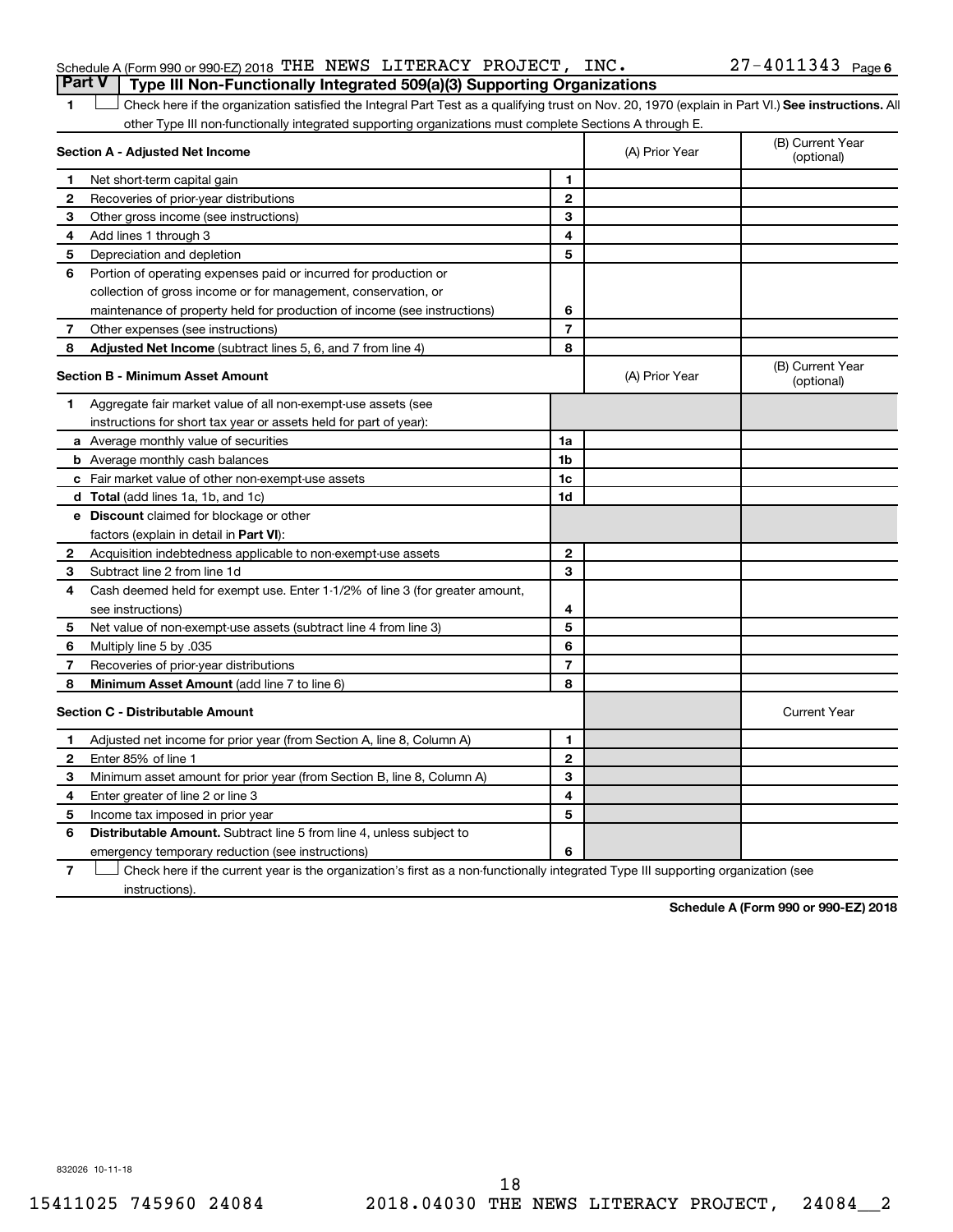#### Schedule A (Form 990 or 990-EZ) 2018 THE NEWS LITERACY PROJECT, INC.  $ZI-4011343$  Page THE NEWS LITERACY PROJECT, INC. 27-4011343

| <b>Part V</b><br>Type III Non-Functionally Integrated 509(a)(3) Supporting Organizations (continued) |                                                                                            |                             |                                       |                                         |  |  |  |  |  |
|------------------------------------------------------------------------------------------------------|--------------------------------------------------------------------------------------------|-----------------------------|---------------------------------------|-----------------------------------------|--|--|--|--|--|
|                                                                                                      | <b>Current Year</b><br><b>Section D - Distributions</b>                                    |                             |                                       |                                         |  |  |  |  |  |
| 1                                                                                                    | Amounts paid to supported organizations to accomplish exempt purposes                      |                             |                                       |                                         |  |  |  |  |  |
| $\mathbf{2}$                                                                                         | Amounts paid to perform activity that directly furthers exempt purposes of supported       |                             |                                       |                                         |  |  |  |  |  |
|                                                                                                      | organizations, in excess of income from activity                                           |                             |                                       |                                         |  |  |  |  |  |
| 3                                                                                                    | Administrative expenses paid to accomplish exempt purposes of supported organizations      |                             |                                       |                                         |  |  |  |  |  |
| 4                                                                                                    | Amounts paid to acquire exempt-use assets                                                  |                             |                                       |                                         |  |  |  |  |  |
| 5                                                                                                    | Qualified set-aside amounts (prior IRS approval required)                                  |                             |                                       |                                         |  |  |  |  |  |
| 6                                                                                                    | Other distributions (describe in <b>Part VI</b> ). See instructions.                       |                             |                                       |                                         |  |  |  |  |  |
| 7                                                                                                    | Total annual distributions. Add lines 1 through 6.                                         |                             |                                       |                                         |  |  |  |  |  |
| 8                                                                                                    | Distributions to attentive supported organizations to which the organization is responsive |                             |                                       |                                         |  |  |  |  |  |
|                                                                                                      | (provide details in Part VI). See instructions.                                            |                             |                                       |                                         |  |  |  |  |  |
| 9                                                                                                    | Distributable amount for 2018 from Section C, line 6                                       |                             |                                       |                                         |  |  |  |  |  |
| 10                                                                                                   | Line 8 amount divided by line 9 amount                                                     |                             |                                       |                                         |  |  |  |  |  |
|                                                                                                      |                                                                                            | (i)                         | (ii)                                  | (iii)                                   |  |  |  |  |  |
|                                                                                                      | <b>Section E - Distribution Allocations</b> (see instructions)                             | <b>Excess Distributions</b> | <b>Underdistributions</b><br>Pre-2018 | <b>Distributable</b><br>Amount for 2018 |  |  |  |  |  |
| 1                                                                                                    | Distributable amount for 2018 from Section C, line 6                                       |                             |                                       |                                         |  |  |  |  |  |
| $\mathbf{2}$                                                                                         | Underdistributions, if any, for years prior to 2018 (reason-                               |                             |                                       |                                         |  |  |  |  |  |
|                                                                                                      | able cause required-explain in Part VI). See instructions.                                 |                             |                                       |                                         |  |  |  |  |  |
| 3                                                                                                    | Excess distributions carryover, if any, to 2018                                            |                             |                                       |                                         |  |  |  |  |  |
|                                                                                                      | <b>a</b> From 2013                                                                         |                             |                                       |                                         |  |  |  |  |  |
|                                                                                                      | $b$ From 2014                                                                              |                             |                                       |                                         |  |  |  |  |  |
|                                                                                                      | c From 2015                                                                                |                             |                                       |                                         |  |  |  |  |  |
|                                                                                                      | d From 2016                                                                                |                             |                                       |                                         |  |  |  |  |  |
|                                                                                                      | e From 2017                                                                                |                             |                                       |                                         |  |  |  |  |  |
|                                                                                                      | f Total of lines 3a through e                                                              |                             |                                       |                                         |  |  |  |  |  |
|                                                                                                      | <b>g</b> Applied to underdistributions of prior years                                      |                             |                                       |                                         |  |  |  |  |  |
|                                                                                                      | h Applied to 2018 distributable amount                                                     |                             |                                       |                                         |  |  |  |  |  |
| Ť.                                                                                                   | Carryover from 2013 not applied (see instructions)                                         |                             |                                       |                                         |  |  |  |  |  |
|                                                                                                      | Remainder. Subtract lines 3g, 3h, and 3i from 3f.                                          |                             |                                       |                                         |  |  |  |  |  |
| 4                                                                                                    | Distributions for 2018 from Section D,                                                     |                             |                                       |                                         |  |  |  |  |  |
|                                                                                                      | line $7:$                                                                                  |                             |                                       |                                         |  |  |  |  |  |
|                                                                                                      | a Applied to underdistributions of prior years                                             |                             |                                       |                                         |  |  |  |  |  |
|                                                                                                      | <b>b</b> Applied to 2018 distributable amount                                              |                             |                                       |                                         |  |  |  |  |  |
| c                                                                                                    | Remainder. Subtract lines 4a and 4b from 4.                                                |                             |                                       |                                         |  |  |  |  |  |
| 5                                                                                                    | Remaining underdistributions for years prior to 2018, if                                   |                             |                                       |                                         |  |  |  |  |  |
|                                                                                                      | any. Subtract lines 3g and 4a from line 2. For result greater                              |                             |                                       |                                         |  |  |  |  |  |
|                                                                                                      | than zero, explain in Part VI. See instructions.                                           |                             |                                       |                                         |  |  |  |  |  |
| 6                                                                                                    | Remaining underdistributions for 2018. Subtract lines 3h                                   |                             |                                       |                                         |  |  |  |  |  |
|                                                                                                      | and 4b from line 1. For result greater than zero, explain in                               |                             |                                       |                                         |  |  |  |  |  |
|                                                                                                      | <b>Part VI.</b> See instructions.                                                          |                             |                                       |                                         |  |  |  |  |  |
| $\overline{7}$                                                                                       | Excess distributions carryover to 2019. Add lines 3j                                       |                             |                                       |                                         |  |  |  |  |  |
|                                                                                                      | and 4c.                                                                                    |                             |                                       |                                         |  |  |  |  |  |
| 8                                                                                                    | Breakdown of line 7:                                                                       |                             |                                       |                                         |  |  |  |  |  |
|                                                                                                      | a Excess from 2014                                                                         |                             |                                       |                                         |  |  |  |  |  |
|                                                                                                      | <b>b</b> Excess from 2015                                                                  |                             |                                       |                                         |  |  |  |  |  |
|                                                                                                      | c Excess from 2016                                                                         |                             |                                       |                                         |  |  |  |  |  |
|                                                                                                      | d Excess from 2017                                                                         |                             |                                       |                                         |  |  |  |  |  |
|                                                                                                      | e Excess from 2018                                                                         |                             |                                       |                                         |  |  |  |  |  |

**Schedule A (Form 990 or 990-EZ) 2018**

832027 10-11-18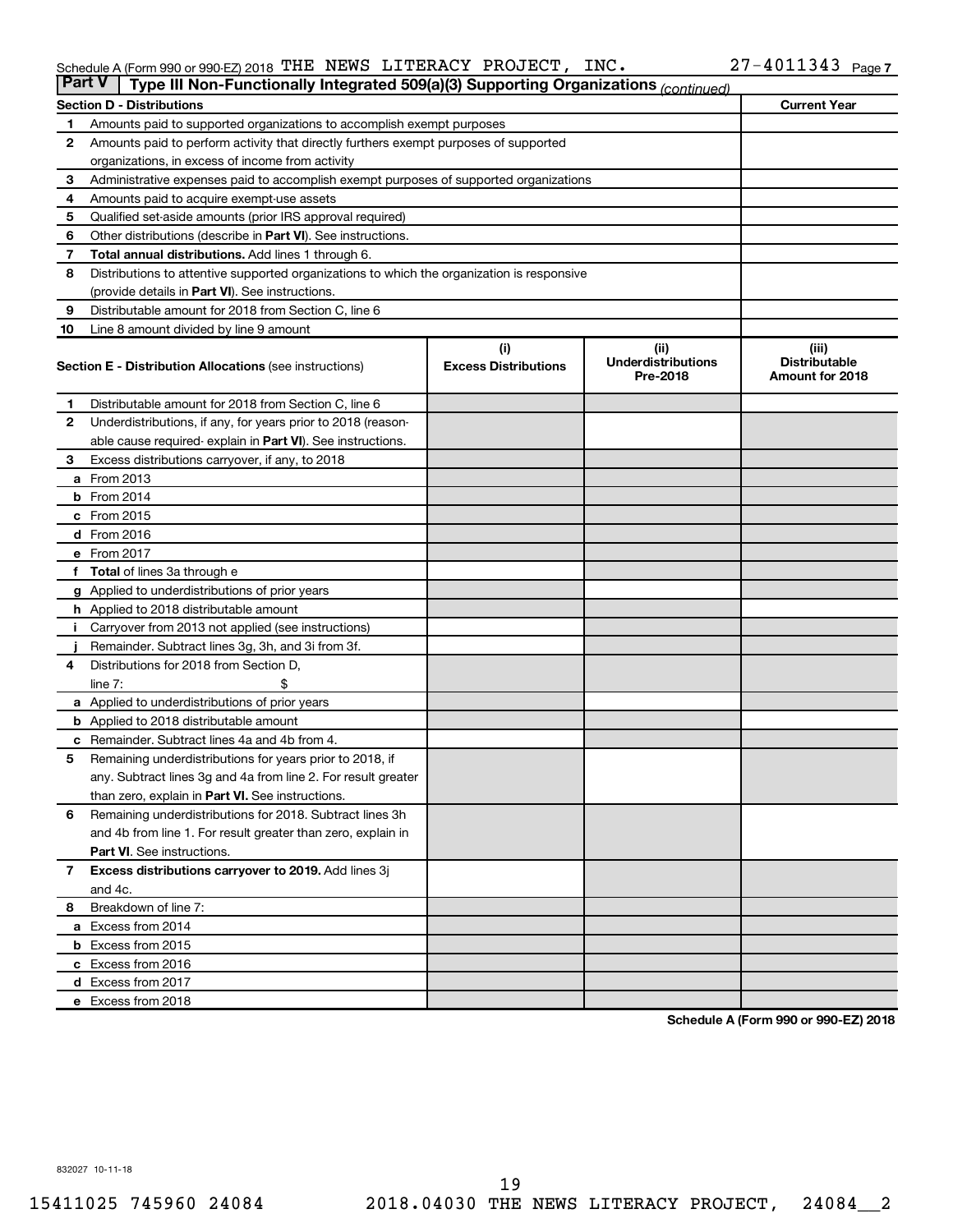| Schedule A (Form 990 or 990-EZ) 2018 THE NEWS LITERACY PROJECT, INC.<br><b>Part VI</b><br>Supplemental Information. Provide the explanations required by Part II, line 10; Part II, line 17a or 17b; Part III, line 12;                                                                                                                                                                                                             |  |    | $27 - 4011343$ Page 8                       |            |
|-------------------------------------------------------------------------------------------------------------------------------------------------------------------------------------------------------------------------------------------------------------------------------------------------------------------------------------------------------------------------------------------------------------------------------------|--|----|---------------------------------------------|------------|
| Part IV, Section A, lines 1, 2, 3b, 3c, 4b, 4c, 5a, 6, 9a, 9b, 9c, 11a, 11b, and 11c; Part IV, Section B, lines 1 and 2; Part IV, Section C,<br>line 1; Part IV, Section D, lines 2 and 3; Part IV, Section E, lines 1c, 2a, 2b, 3a, and 3b; Part V, line 1; Part V, Section B, line 1e; Part V,<br>Section D, lines 5, 6, and 8; and Part V, Section E, lines 2, 5, and 6. Also complete this part for any additional information. |  |    |                                             |            |
| (See instructions.)                                                                                                                                                                                                                                                                                                                                                                                                                 |  |    |                                             |            |
|                                                                                                                                                                                                                                                                                                                                                                                                                                     |  |    |                                             |            |
|                                                                                                                                                                                                                                                                                                                                                                                                                                     |  |    |                                             |            |
|                                                                                                                                                                                                                                                                                                                                                                                                                                     |  |    |                                             |            |
|                                                                                                                                                                                                                                                                                                                                                                                                                                     |  |    |                                             |            |
|                                                                                                                                                                                                                                                                                                                                                                                                                                     |  |    |                                             |            |
|                                                                                                                                                                                                                                                                                                                                                                                                                                     |  |    |                                             |            |
|                                                                                                                                                                                                                                                                                                                                                                                                                                     |  |    |                                             |            |
|                                                                                                                                                                                                                                                                                                                                                                                                                                     |  |    |                                             |            |
|                                                                                                                                                                                                                                                                                                                                                                                                                                     |  |    |                                             |            |
|                                                                                                                                                                                                                                                                                                                                                                                                                                     |  |    |                                             |            |
|                                                                                                                                                                                                                                                                                                                                                                                                                                     |  |    |                                             |            |
|                                                                                                                                                                                                                                                                                                                                                                                                                                     |  |    |                                             |            |
|                                                                                                                                                                                                                                                                                                                                                                                                                                     |  |    |                                             |            |
|                                                                                                                                                                                                                                                                                                                                                                                                                                     |  |    |                                             |            |
|                                                                                                                                                                                                                                                                                                                                                                                                                                     |  |    |                                             |            |
|                                                                                                                                                                                                                                                                                                                                                                                                                                     |  |    |                                             |            |
|                                                                                                                                                                                                                                                                                                                                                                                                                                     |  |    |                                             |            |
|                                                                                                                                                                                                                                                                                                                                                                                                                                     |  |    |                                             |            |
|                                                                                                                                                                                                                                                                                                                                                                                                                                     |  |    |                                             |            |
|                                                                                                                                                                                                                                                                                                                                                                                                                                     |  |    |                                             |            |
|                                                                                                                                                                                                                                                                                                                                                                                                                                     |  |    |                                             |            |
|                                                                                                                                                                                                                                                                                                                                                                                                                                     |  |    |                                             |            |
|                                                                                                                                                                                                                                                                                                                                                                                                                                     |  |    |                                             |            |
|                                                                                                                                                                                                                                                                                                                                                                                                                                     |  |    |                                             |            |
|                                                                                                                                                                                                                                                                                                                                                                                                                                     |  |    |                                             |            |
|                                                                                                                                                                                                                                                                                                                                                                                                                                     |  |    |                                             |            |
|                                                                                                                                                                                                                                                                                                                                                                                                                                     |  |    |                                             |            |
|                                                                                                                                                                                                                                                                                                                                                                                                                                     |  |    |                                             |            |
|                                                                                                                                                                                                                                                                                                                                                                                                                                     |  |    |                                             |            |
|                                                                                                                                                                                                                                                                                                                                                                                                                                     |  |    |                                             |            |
|                                                                                                                                                                                                                                                                                                                                                                                                                                     |  |    |                                             |            |
|                                                                                                                                                                                                                                                                                                                                                                                                                                     |  |    |                                             |            |
|                                                                                                                                                                                                                                                                                                                                                                                                                                     |  |    |                                             |            |
|                                                                                                                                                                                                                                                                                                                                                                                                                                     |  |    |                                             |            |
|                                                                                                                                                                                                                                                                                                                                                                                                                                     |  |    |                                             |            |
|                                                                                                                                                                                                                                                                                                                                                                                                                                     |  |    |                                             |            |
|                                                                                                                                                                                                                                                                                                                                                                                                                                     |  |    |                                             |            |
|                                                                                                                                                                                                                                                                                                                                                                                                                                     |  |    |                                             |            |
|                                                                                                                                                                                                                                                                                                                                                                                                                                     |  |    |                                             |            |
|                                                                                                                                                                                                                                                                                                                                                                                                                                     |  |    |                                             |            |
| 832028 10-11-18                                                                                                                                                                                                                                                                                                                                                                                                                     |  | 20 | Schedule A (Form 990 or 990-EZ) 2018        |            |
| 15411025 745960 24084                                                                                                                                                                                                                                                                                                                                                                                                               |  |    | 2018.04030 THE NEWS LITERACY PROJECT, 24084 | $\sqrt{2}$ |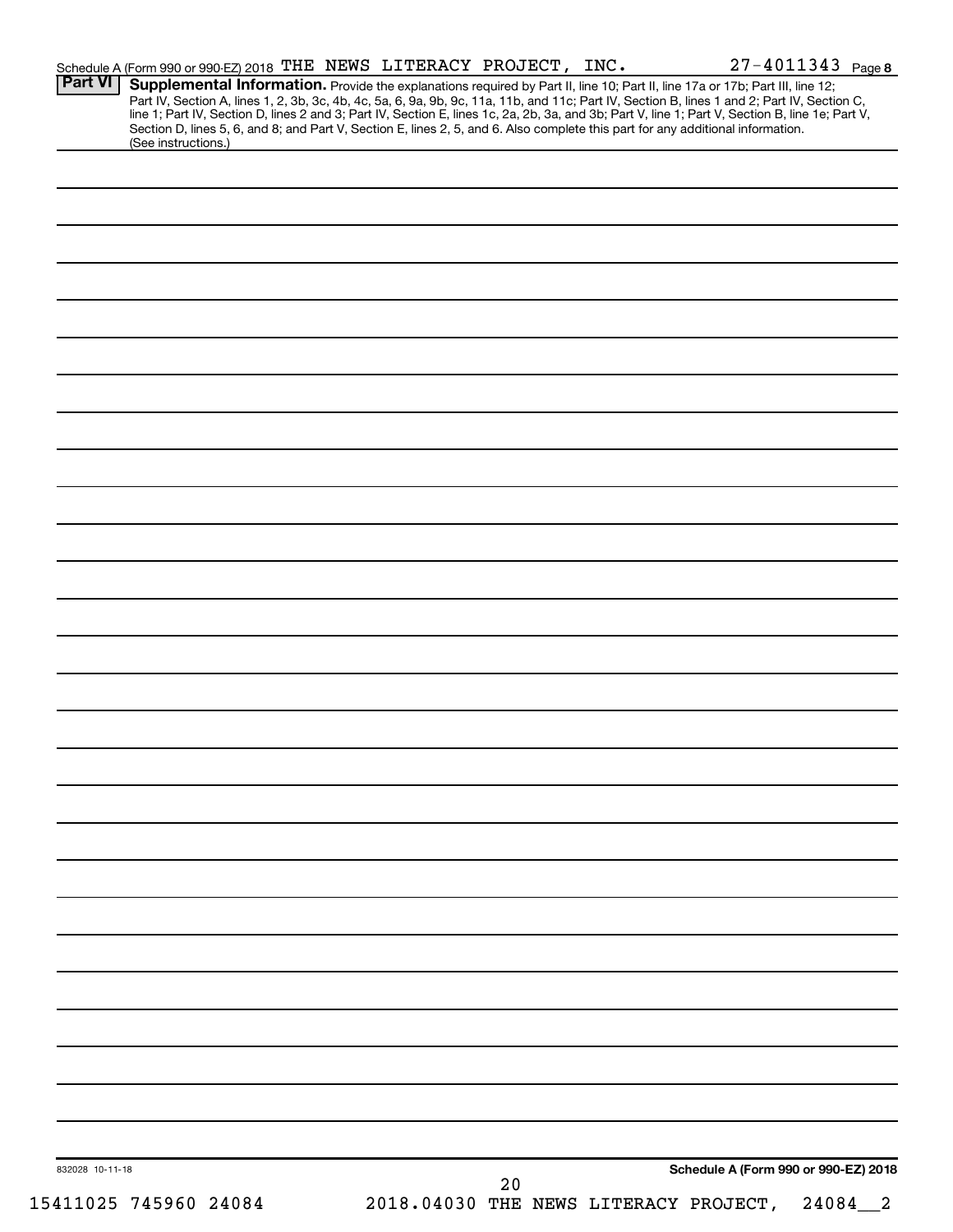**(Form 990, 990-EZ,**

Department of the Treasury Internal Revenue Service

Name of the organization

## **Schedule B Schedule of Contributors**

**or 990-PF) | Attach to Form 990, Form 990-EZ, or Form 990-PF. | Go to www.irs.gov/Form990 for the latest information.** OMB No. 1545-0047

**2018**

**Employer identification number**

|                                | THE NEWS LITERACY PROJECT,<br>INC.                                                                                                                                                                                                                                               | 27-4011343 |  |  |  |
|--------------------------------|----------------------------------------------------------------------------------------------------------------------------------------------------------------------------------------------------------------------------------------------------------------------------------|------------|--|--|--|
| Organization type (check one): |                                                                                                                                                                                                                                                                                  |            |  |  |  |
| Filers of:                     | Section:                                                                                                                                                                                                                                                                         |            |  |  |  |
| Form 990 or 990-EZ             | $\lfloor x \rfloor$ 501(c)( 3) (enter number) organization                                                                                                                                                                                                                       |            |  |  |  |
|                                | 4947(a)(1) nonexempt charitable trust not treated as a private foundation                                                                                                                                                                                                        |            |  |  |  |
|                                | 527 political organization                                                                                                                                                                                                                                                       |            |  |  |  |
| Form 990-PF                    | 501(c)(3) exempt private foundation                                                                                                                                                                                                                                              |            |  |  |  |
|                                | 4947(a)(1) nonexempt charitable trust treated as a private foundation                                                                                                                                                                                                            |            |  |  |  |
|                                | 501(c)(3) taxable private foundation                                                                                                                                                                                                                                             |            |  |  |  |
|                                |                                                                                                                                                                                                                                                                                  |            |  |  |  |
|                                | Check if your organization is covered by the General Rule or a Special Rule.<br>Note: Only a section 501(c)(7), (8), or (10) organization can check boxes for both the General Rule and a Special Rule. See instructions.                                                        |            |  |  |  |
| <b>General Rule</b>            |                                                                                                                                                                                                                                                                                  |            |  |  |  |
|                                | For an organization filing Form 990, 990-EZ, or 990-PF that received, during the year, contributions totaling \$5,000 or more (in money or<br>property) from any one contributor. Complete Parts I and II. See instructions for determining a contributor's total contributions. |            |  |  |  |
| <b>Special Rules</b>           |                                                                                                                                                                                                                                                                                  |            |  |  |  |
| v   ⊥–                         |                                                                                                                                                                                                                                                                                  |            |  |  |  |

any one contributor, during the year, total contributions of the greater of (1) \$5,000; or (2) 2% of the amount on (i) Form 990, Part VIII, line 1h;  $\boxed{\text{X}}$  For an organization described in section 501(c)(3) filing Form 990 or 990-EZ that met the 33 1/3% support test of the regulations under sections 509(a)(1) and 170(b)(1)(A)(vi), that checked Schedule A (Form 990 or 990-EZ), Part II, line 13, 16a, or 16b, and that received from or (ii) Form 990-EZ, line 1. Complete Parts I and II.

year, total contributions of more than \$1,000 *exclusively* for religious, charitable, scientific, literary, or educational purposes, or for the For an organization described in section 501(c)(7), (8), or (10) filing Form 990 or 990-EZ that received from any one contributor, during the prevention of cruelty to children or animals. Complete Parts I (entering "N/A" in column (b) instead of the contributor name and address), II, and III.  $\Box$ 

purpose. Don't complete any of the parts unless the General Rule applies to this organization because it received nonexclusively year, contributions exclusively for religious, charitable, etc., purposes, but no such contributions totaled more than \$1,000. If this box is checked, enter here the total contributions that were received during the year for an exclusively religious, charitable, etc., For an organization described in section 501(c)(7), (8), or (10) filing Form 990 or 990-EZ that received from any one contributor, during the religious, charitable, etc., contributions totaling \$5,000 or more during the year  $~\ldots\ldots\ldots\ldots\ldots\ldots\ldots\ldots\ldots\blacktriangleright~$ \$  $\Box$ 

**Caution:**  An organization that isn't covered by the General Rule and/or the Special Rules doesn't file Schedule B (Form 990, 990-EZ, or 990-PF),  **must** but it answer "No" on Part IV, line 2, of its Form 990; or check the box on line H of its Form 990-EZ or on its Form 990-PF, Part I, line 2, to certify that it doesn't meet the filing requirements of Schedule B (Form 990, 990-EZ, or 990-PF).

**For Paperwork Reduction Act Notice, see the instructions for Form 990, 990-EZ, or 990-PF. Schedule B (Form 990, 990-EZ, or 990-PF) (2018)** LHA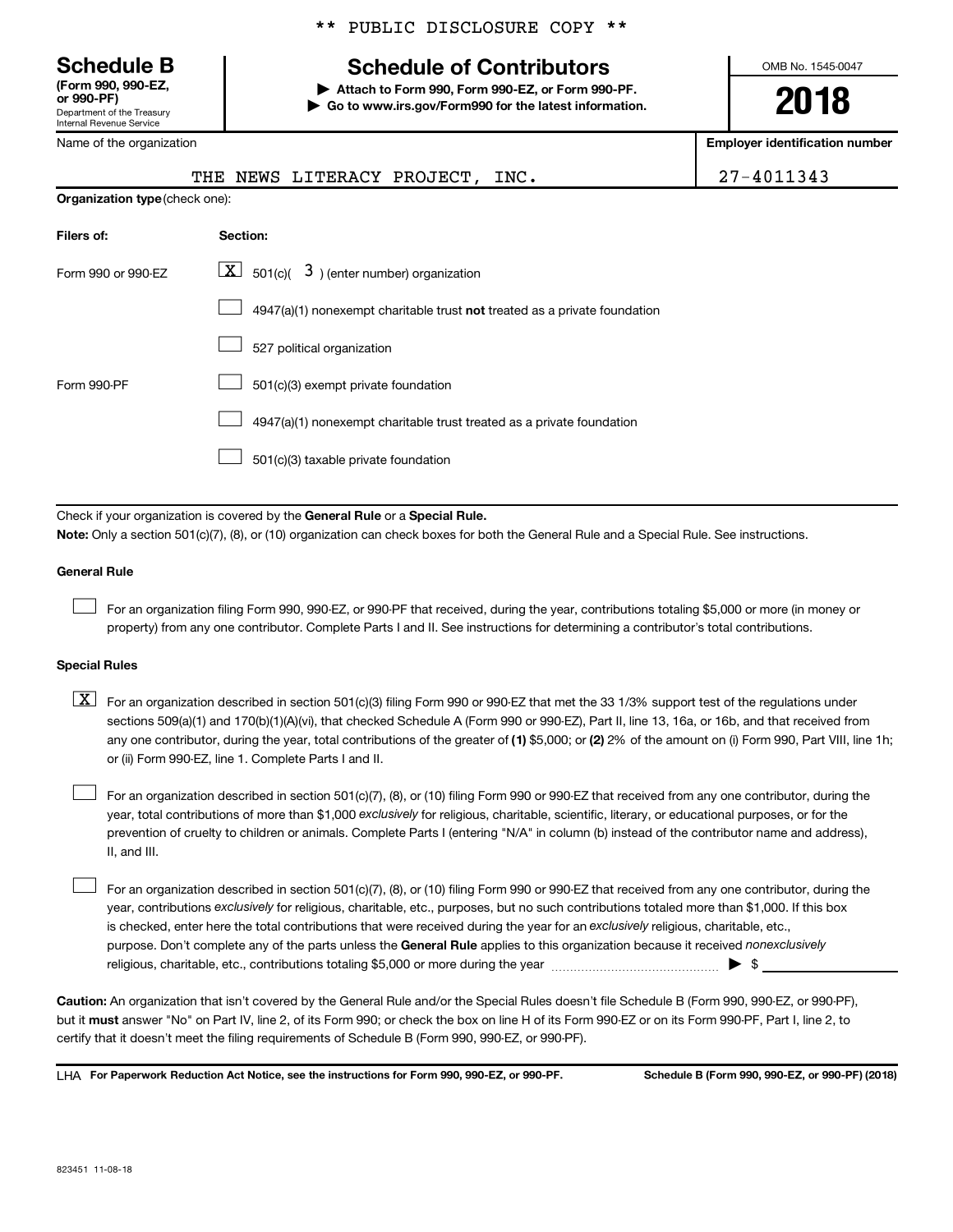| Schedule B (Form 990, 990-EZ, or 990-PF) (2018)<br>$\sqrt{2}$ and $\sqrt{2}$ and $\sqrt{2}$ and $\sqrt{2}$ and $\sqrt{2}$ and $\sqrt{2}$ and $\sqrt{2}$ and $\sqrt{2}$ and $\sqrt{2}$ and $\sqrt{2}$ and $\sqrt{2}$ and $\sqrt{2}$ and $\sqrt{2}$ and $\sqrt{2}$ and $\sqrt{2}$ and $\sqrt{2}$ and $\sqrt{2}$ and $\sqrt{2}$ and $\sqrt{2$ | Page |
|--------------------------------------------------------------------------------------------------------------------------------------------------------------------------------------------------------------------------------------------------------------------------------------------------------------------------------------------|------|
|--------------------------------------------------------------------------------------------------------------------------------------------------------------------------------------------------------------------------------------------------------------------------------------------------------------------------------------------|------|

Name of organization

**Employer identification number**

THE NEWS LITERACY PROJECT, INC.  $\vert$  27-4011343

823452 11-08-18 **Schedule B (Form 990, 990-EZ, or 990-PF) (2018) (a) No. (b) Name, address, and ZIP + 4 (c) Total contributions (d) Type of contribution Person Payroll Noncash (a) No. (b) Name, address, and ZIP + 4 (c) Total contributions (d) Type of contribution Person Payroll Noncash (a) No. (b) Name, address, and ZIP + 4 (c) Total contributions (d) Type of contribution Person Payroll Noncash (a) No. (b) Name, address, and ZIP + 4 (c) Total contributions (d) Type of contribution Person Payroll Noncash (a) No. (b) Name, address, and ZIP + 4 (c) Total contributions (d) Type of contribution Person Payroll Noncash (a) No. (b) Name, address, and ZIP + 4 (c) Total contributions (d) Type of contribution Person Payroll Noncash Part I** Contributors (see instructions). Use duplicate copies of Part I if additional space is needed. \$ (Complete Part II for noncash contributions.) \$ (Complete Part II for noncash contributions.) \$ (Complete Part II for noncash contributions.) \$ (Complete Part II for noncash contributions.) \$ (Complete Part II for noncash contributions.) \$ (Complete Part II for noncash contributions.)  $\Box$  $\Box$ †  $\overline{\mathbf{X}}$  $\Box$  $\Box$  $\boxed{\textbf{X}}$  $\Box$  $\Box$  $\boxed{\textbf{X}}$  $\Box$  $\Box$  $\Box$  $\Box$  $\Box$  $\Box$  $\Box$  $\Box$ 1  $1,213,358.$  $2$  Person  $\overline{\text{X}}$ 1,020,000.  $\begin{array}{|c|c|c|c|c|c|}\hline \text{3} & \text{Person} & \text{X} \ \hline \end{array}$ 1,000,000.  $\begin{array}{|c|c|c|c|c|}\hline \text{4} & \text{Person} & \text{\textbf{X}}\ \hline \end{array}$ 421,000. 22

15411025 745960 24084 2018.04030 THE NEWS LITERACY PROJECT, 24084\_\_2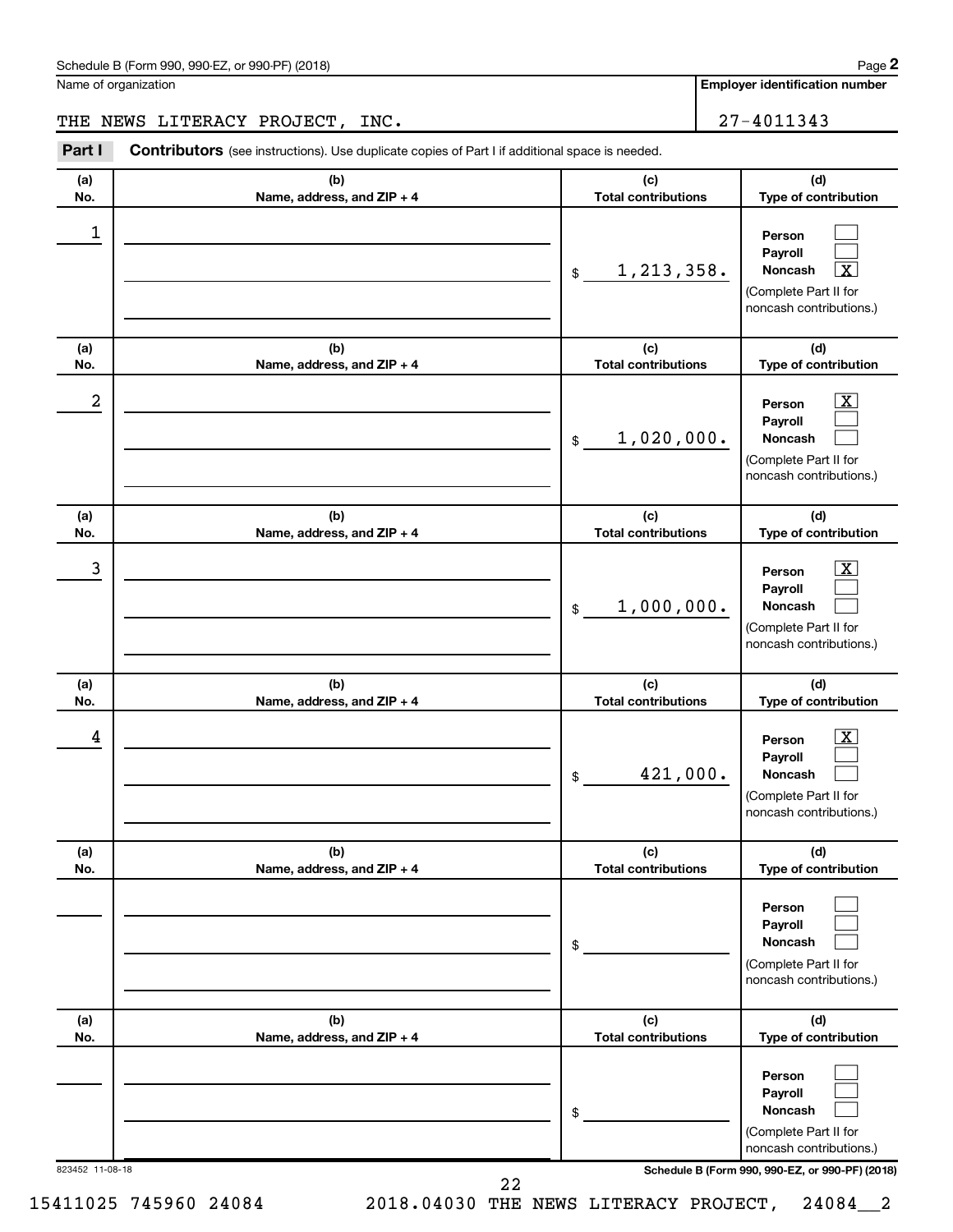| Schedule B (Form 990, 990-EZ, or 990-PF) (2018) | Page |
|-------------------------------------------------|------|
|-------------------------------------------------|------|

Name of organization

**Employer identification number**

THE NEWS LITERACY PROJECT, INC. 27-4011343

Part II Noncash Property (see instructions). Use duplicate copies of Part II if additional space is needed.

| (a)<br>No.<br>from<br>Part I | (b)<br>Description of noncash property given | (c)<br>FMV (or estimate)<br>(See instructions.) | (d)<br>Date received                            |
|------------------------------|----------------------------------------------|-------------------------------------------------|-------------------------------------------------|
| 1                            | 50,000 SHARES SONOS STOCK                    |                                                 |                                                 |
|                              |                                              | 1, 213, 358.<br>$\mathsf{\$}$                   | 06/30/19                                        |
| (a)<br>No.<br>from<br>Part I | (b)<br>Description of noncash property given | (c)<br>FMV (or estimate)<br>(See instructions.) | (d)<br>Date received                            |
|                              |                                              | \$                                              |                                                 |
| (a)<br>No.<br>from<br>Part I | (b)<br>Description of noncash property given | (c)<br>FMV (or estimate)<br>(See instructions.) | (d)<br>Date received                            |
|                              |                                              | \$                                              |                                                 |
| (a)<br>No.<br>from<br>Part I | (b)<br>Description of noncash property given | (c)<br>FMV (or estimate)<br>(See instructions.) | (d)<br>Date received                            |
|                              |                                              | \$                                              |                                                 |
| (a)<br>No.<br>from<br>Part I | (b)<br>Description of noncash property given | (c)<br>FMV (or estimate)<br>(See instructions.) | (d)<br>Date received                            |
|                              |                                              | \$                                              |                                                 |
| (a)<br>No.<br>from<br>Part I | (b)<br>Description of noncash property given | (c)<br>FMV (or estimate)<br>(See instructions.) | (d)<br>Date received                            |
|                              |                                              | \$                                              |                                                 |
| 823453 11-08-18              | 23                                           |                                                 | Schedule B (Form 990, 990-EZ, or 990-PF) (2018) |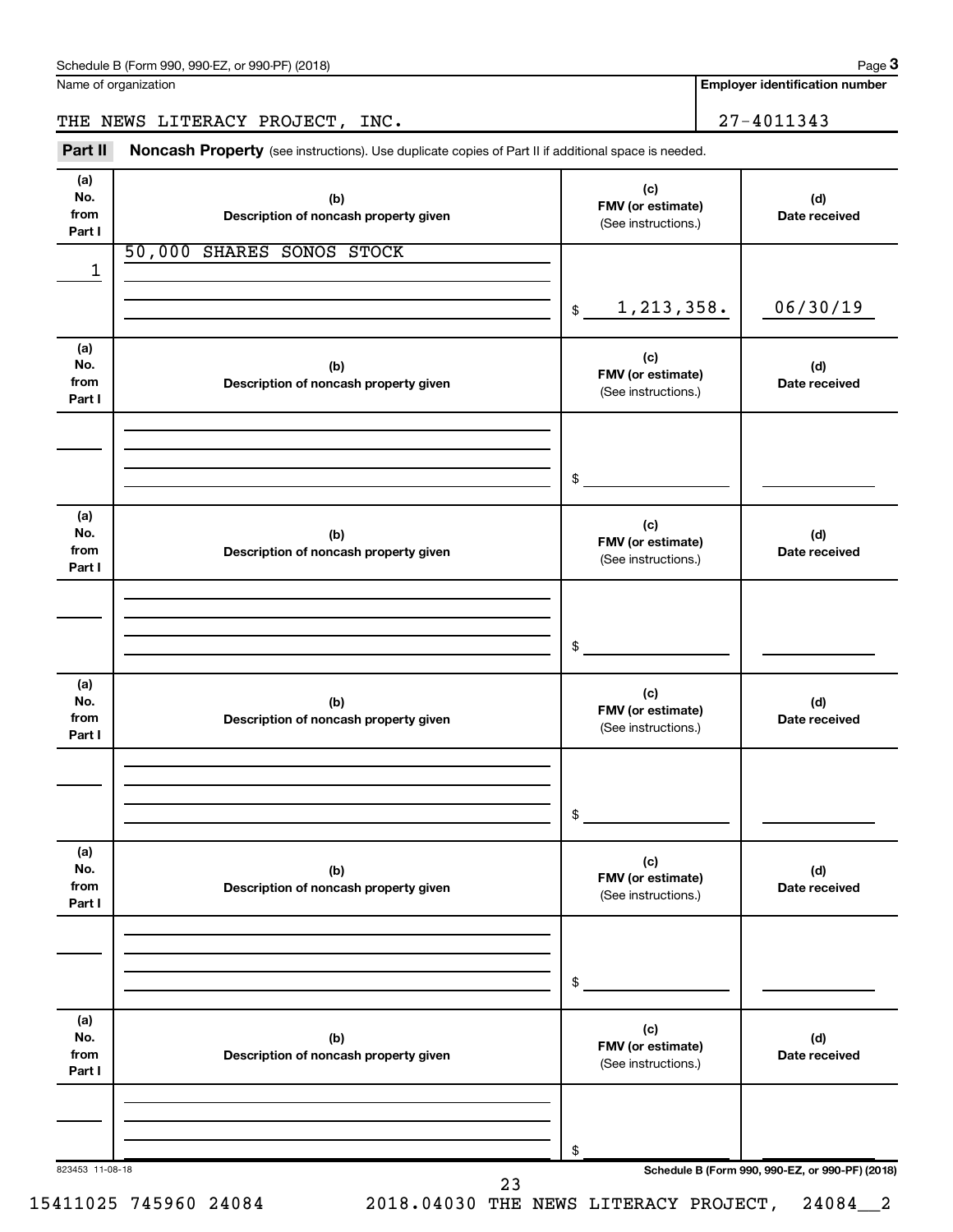| Name of organization       |                                                                                                                                                                                                                                                                                                                                          |                      | <b>Employer identification number</b>                                                                                                                          |
|----------------------------|------------------------------------------------------------------------------------------------------------------------------------------------------------------------------------------------------------------------------------------------------------------------------------------------------------------------------------------|----------------------|----------------------------------------------------------------------------------------------------------------------------------------------------------------|
|                            | THE NEWS LITERACY PROJECT, INC.                                                                                                                                                                                                                                                                                                          |                      | 27-4011343                                                                                                                                                     |
| Part III                   | from any one contributor. Complete columns (a) through (e) and the following line entry. For organizations<br>completing Part III, enter the total of exclusively religious, charitable, etc., contributions of \$1,000 or less for the year. (Enterthis info. once.)<br>Use duplicate copies of Part III if additional space is needed. |                      | Exclusively religious, charitable, etc., contributions to organizations described in section 501(c)(7), (8), or (10) that total more than \$1,000 for the year |
| (a) No.<br>`from           | (b) Purpose of gift                                                                                                                                                                                                                                                                                                                      | (c) Use of gift      | (d) Description of how gift is held                                                                                                                            |
| Part I                     |                                                                                                                                                                                                                                                                                                                                          |                      |                                                                                                                                                                |
|                            |                                                                                                                                                                                                                                                                                                                                          | (e) Transfer of gift |                                                                                                                                                                |
|                            | Transferee's name, address, and ZIP + 4                                                                                                                                                                                                                                                                                                  |                      | Relationship of transferor to transferee                                                                                                                       |
| (a) No.<br>`from           |                                                                                                                                                                                                                                                                                                                                          |                      |                                                                                                                                                                |
| Part I                     | (b) Purpose of gift                                                                                                                                                                                                                                                                                                                      | (c) Use of gift      | (d) Description of how gift is held                                                                                                                            |
|                            |                                                                                                                                                                                                                                                                                                                                          | (e) Transfer of gift |                                                                                                                                                                |
|                            | Transferee's name, address, and ZIP + 4                                                                                                                                                                                                                                                                                                  |                      | Relationship of transferor to transferee                                                                                                                       |
|                            |                                                                                                                                                                                                                                                                                                                                          |                      |                                                                                                                                                                |
| (a) No.<br>`from<br>Part I | (b) Purpose of gift                                                                                                                                                                                                                                                                                                                      | (c) Use of gift      | (d) Description of how gift is held                                                                                                                            |
|                            |                                                                                                                                                                                                                                                                                                                                          |                      |                                                                                                                                                                |
|                            |                                                                                                                                                                                                                                                                                                                                          | (e) Transfer of gift |                                                                                                                                                                |
|                            | Transferee's name, address, and ZIP + 4                                                                                                                                                                                                                                                                                                  |                      | Relationship of transferor to transferee                                                                                                                       |
| (a) No.<br>from            |                                                                                                                                                                                                                                                                                                                                          |                      |                                                                                                                                                                |
| Part I                     | (b) Purpose of gift                                                                                                                                                                                                                                                                                                                      | (c) Use of gift      | (d) Description of how gift is held                                                                                                                            |
|                            |                                                                                                                                                                                                                                                                                                                                          | (e) Transfer of gift |                                                                                                                                                                |
|                            | Transferee's name, address, and ZIP + 4                                                                                                                                                                                                                                                                                                  |                      | Relationship of transferor to transferee                                                                                                                       |
|                            |                                                                                                                                                                                                                                                                                                                                          |                      |                                                                                                                                                                |
| 823454 11-08-18            |                                                                                                                                                                                                                                                                                                                                          | 24                   | Schedule B (Form 990, 990-EZ, or 990-PF) (2018)                                                                                                                |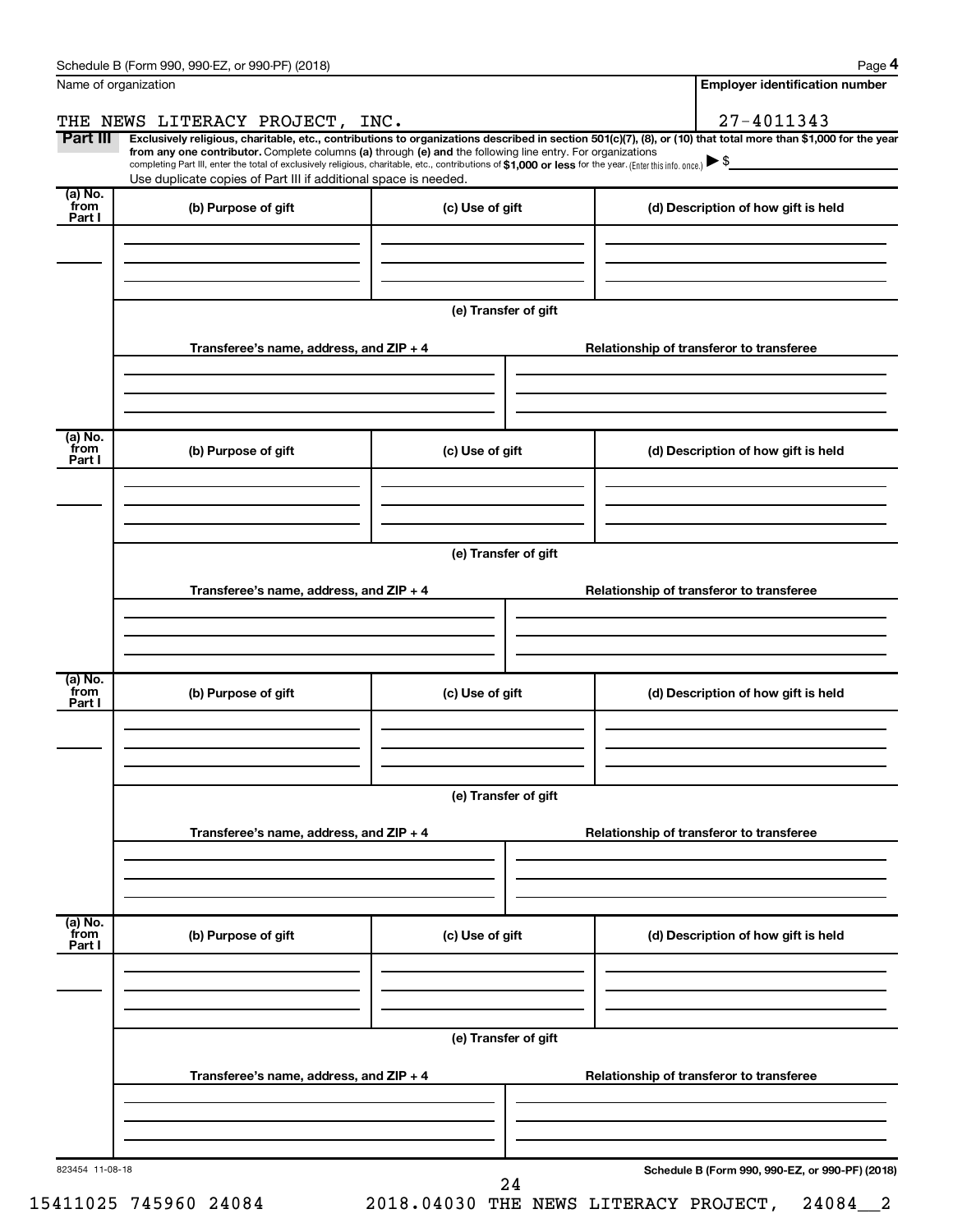Department of the Treasury Internal Revenue Service

| (Form 990) |  |
|------------|--|
|------------|--|

# **SCHEDULE D Supplemental Financial Statements**<br> **Form 990 2018**<br> **Part IV** line 6.7.8.9.10, 11a, 11b, 11d, 11d, 11d, 11d, 11d, 12a, 0r, 12b

**(Form 990) | Complete if the organization answered "Yes" on Form 990, Part IV, line 6, 7, 8, 9, 10, 11a, 11b, 11c, 11d, 11e, 11f, 12a, or 12b.**

**| Attach to Form 990. |Go to www.irs.gov/Form990 for instructions and the latest information.**



Name of the organization<br>
THE NEWS LITERACY PROJECT, INC.<br>
27-4011343 THE NEWS LITERACY PROJECT, INC.

|         |                                                                                                                                                            | (a) Donor advised funds                     | (b) Funds and other accounts                       |
|---------|------------------------------------------------------------------------------------------------------------------------------------------------------------|---------------------------------------------|----------------------------------------------------|
| 1       |                                                                                                                                                            |                                             |                                                    |
| 2       | Aggregate value of contributions to (during year)                                                                                                          |                                             |                                                    |
| З       | Aggregate value of grants from (during year)                                                                                                               |                                             |                                                    |
| 4       |                                                                                                                                                            |                                             |                                                    |
| 5       | Did the organization inform all donors and donor advisors in writing that the assets held in donor advised funds                                           |                                             |                                                    |
|         |                                                                                                                                                            |                                             | Yes                                                |
| 6       | Did the organization inform all grantees, donors, and donor advisors in writing that grant funds can be used only                                          |                                             |                                                    |
|         | for charitable purposes and not for the benefit of the donor or donor advisor, or for any other purpose conferring                                         |                                             |                                                    |
|         |                                                                                                                                                            |                                             | Yes                                                |
| Part II | Conservation Easements. Complete if the organization answered "Yes" on Form 990, Part IV, line 7.                                                          |                                             |                                                    |
| 1.      | Purpose(s) of conservation easements held by the organization (check all that apply).                                                                      |                                             |                                                    |
|         | Preservation of land for public use (e.g., recreation or education)                                                                                        |                                             | Preservation of a historically important land area |
|         | Protection of natural habitat                                                                                                                              |                                             | Preservation of a certified historic structure     |
|         | Preservation of open space                                                                                                                                 |                                             |                                                    |
| 2       | Complete lines 2a through 2d if the organization held a qualified conservation contribution in the form of a conservation easement on the last             |                                             |                                                    |
|         | day of the tax year.                                                                                                                                       |                                             | Held at the End of the Tax Year                    |
| а       |                                                                                                                                                            |                                             | 2a                                                 |
|         | Total acreage restricted by conservation easements                                                                                                         |                                             | 2 <sub>b</sub>                                     |
|         | Number of conservation easements on a certified historic structure included in (a) manufacture included in (a)                                             |                                             | 2c                                                 |
| d       | Number of conservation easements included in (c) acquired after 7/25/06, and not on a historic structure                                                   |                                             |                                                    |
|         |                                                                                                                                                            |                                             | 2d                                                 |
| 3       | Number of conservation easements modified, transferred, released, extinguished, or terminated by the organization during the tax                           |                                             |                                                    |
|         | year                                                                                                                                                       |                                             |                                                    |
| 4       | Number of states where property subject to conservation easement is located >                                                                              |                                             |                                                    |
| 5       | Does the organization have a written policy regarding the periodic monitoring, inspection, handling of                                                     |                                             |                                                    |
|         | violations, and enforcement of the conservation easements it holds?                                                                                        |                                             | Yes                                                |
| 6       | Staff and volunteer hours devoted to monitoring, inspecting, handling of violations, and enforcing conservation easements during the year                  |                                             |                                                    |
|         |                                                                                                                                                            |                                             |                                                    |
| 7       | Amount of expenses incurred in monitoring, inspecting, handling of violations, and enforcing conservation easements during the year                        |                                             |                                                    |
|         | $\blacktriangleright$ \$                                                                                                                                   |                                             |                                                    |
| 8       | Does each conservation easement reported on line 2(d) above satisfy the requirements of section 170(h)(4)(B)(i)                                            |                                             |                                                    |
|         |                                                                                                                                                            |                                             | Yes                                                |
| 9       | In Part XIII, describe how the organization reports conservation easements in its revenue and expense statement, and balance sheet, and                    |                                             |                                                    |
|         | include, if applicable, the text of the footnote to the organization's financial statements that describes the organization's accounting for               |                                             |                                                    |
|         | conservation easements.                                                                                                                                    |                                             |                                                    |
|         | Organizations Maintaining Collections of Art, Historical Treasures, or Other Similar Assets.<br>Part III                                                   |                                             |                                                    |
|         | Complete if the organization answered "Yes" on Form 990, Part IV, line 8.                                                                                  |                                             |                                                    |
|         | 1a If the organization elected, as permitted under SFAS 116 (ASC 958), not to report in its revenue statement and balance sheet works of art,              |                                             |                                                    |
|         | historical treasures, or other similar assets held for public exhibition, education, or research in furtherance of public service, provide, in Part XIII,  |                                             |                                                    |
|         | the text of the footnote to its financial statements that describes these items.                                                                           |                                             |                                                    |
|         | <b>b</b> If the organization elected, as permitted under SFAS 116 (ASC 958), to report in its revenue statement and balance sheet works of art, historical |                                             |                                                    |
|         | treasures, or other similar assets held for public exhibition, education, or research in furtherance of public service, provide the following amounts      |                                             |                                                    |
|         |                                                                                                                                                            |                                             |                                                    |
|         | relating to these items:                                                                                                                                   |                                             |                                                    |
|         |                                                                                                                                                            |                                             |                                                    |
|         | (ii) Assets included in Form 990, Part X [11] Marson Marson Marson Marson Marson Marson Marson Marson Marson M                                             |                                             | $\blacktriangleright$ \$                           |
| 2       | If the organization received or held works of art, historical treasures, or other similar assets for financial gain, provide                               |                                             |                                                    |
|         | the following amounts required to be reported under SFAS 116 (ASC 958) relating to these items:                                                            |                                             |                                                    |
| а       |                                                                                                                                                            |                                             | $\blacktriangleright$ \$                           |
|         |                                                                                                                                                            |                                             |                                                    |
|         | LHA For Paperwork Reduction Act Notice, see the Instructions for Form 990.                                                                                 |                                             | Schedule D (Form 990) 2018                         |
|         | 832051 10-29-18                                                                                                                                            |                                             |                                                    |
|         |                                                                                                                                                            |                                             |                                                    |
|         | 15411025 745960 24084                                                                                                                                      | 25<br>2018.04030 THE NEWS LITERACY PROJECT, | 24084 2                                            |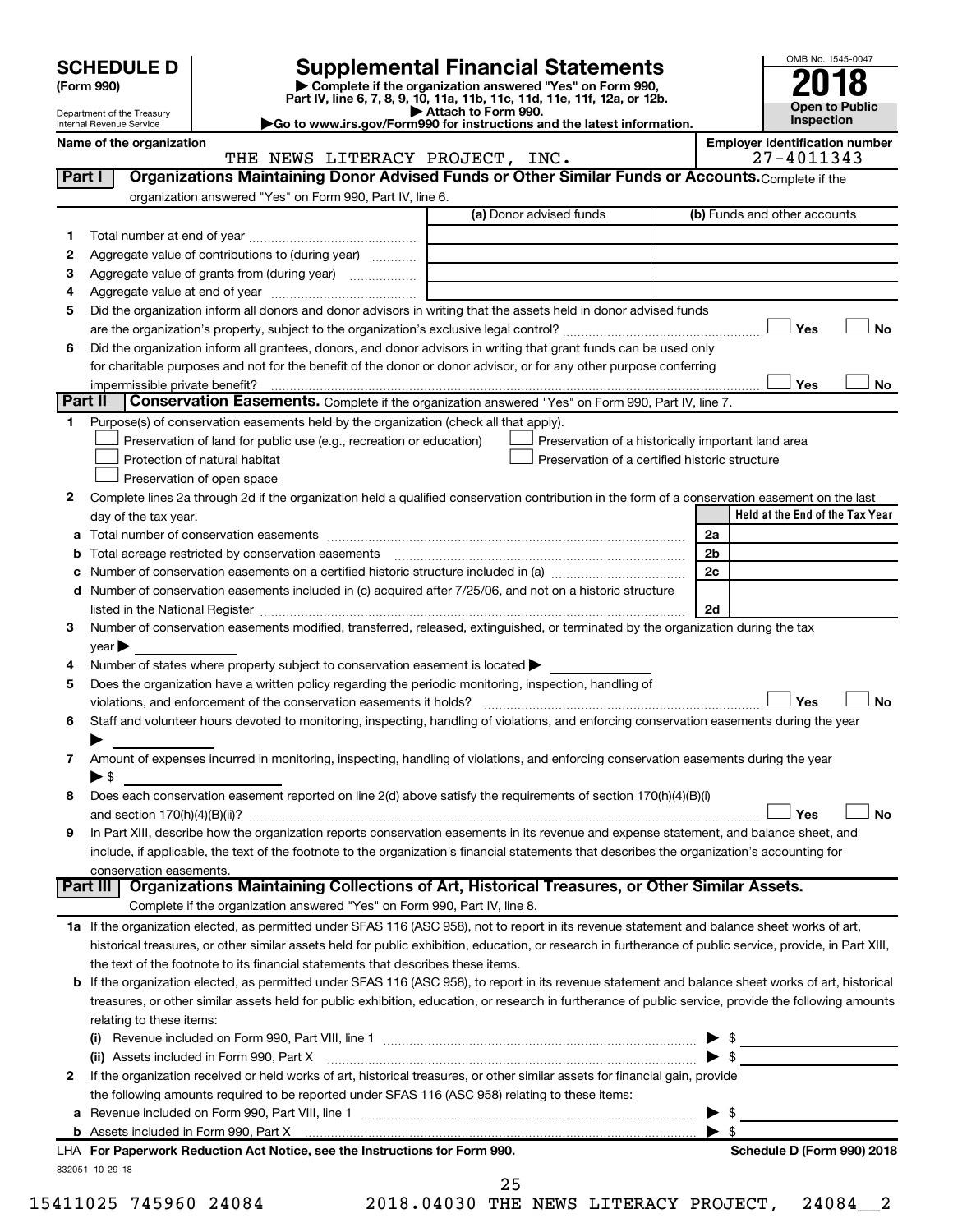|               | Schedule D (Form 990) 2018                                                                                                                                                                                                     | THE NEWS LITERACY PROJECT, INC. |   |                |                                                                                                                                                                                                                                |  |                 | $27 - 4011343$ Page 2       |                |          |    |
|---------------|--------------------------------------------------------------------------------------------------------------------------------------------------------------------------------------------------------------------------------|---------------------------------|---|----------------|--------------------------------------------------------------------------------------------------------------------------------------------------------------------------------------------------------------------------------|--|-----------------|-----------------------------|----------------|----------|----|
|               | Part III I<br>Organizations Maintaining Collections of Art, Historical Treasures, or Other Similar Assets(continued)                                                                                                           |                                 |   |                |                                                                                                                                                                                                                                |  |                 |                             |                |          |    |
| 3             | Using the organization's acquisition, accession, and other records, check any of the following that are a significant use of its collection items                                                                              |                                 |   |                |                                                                                                                                                                                                                                |  |                 |                             |                |          |    |
|               | (check all that apply):                                                                                                                                                                                                        |                                 |   |                |                                                                                                                                                                                                                                |  |                 |                             |                |          |    |
| a             | Public exhibition                                                                                                                                                                                                              |                                 |   |                | Loan or exchange programs                                                                                                                                                                                                      |  |                 |                             |                |          |    |
| b             | Scholarly research                                                                                                                                                                                                             | e                               |   |                | Other and the control of the control of the control of the control of the control of the control of the control of the control of the control of the control of the control of the control of the control of the control of th |  |                 |                             |                |          |    |
| c             | Preservation for future generations                                                                                                                                                                                            |                                 |   |                |                                                                                                                                                                                                                                |  |                 |                             |                |          |    |
| 4             | Provide a description of the organization's collections and explain how they further the organization's exempt purpose in Part XIII.                                                                                           |                                 |   |                |                                                                                                                                                                                                                                |  |                 |                             |                |          |    |
| 5             | During the year, did the organization solicit or receive donations of art, historical treasures, or other similar assets                                                                                                       |                                 |   |                |                                                                                                                                                                                                                                |  |                 |                             |                |          |    |
|               | Yes<br>No<br><b>Escrow and Custodial Arrangements.</b> Complete if the organization answered "Yes" on Form 990, Part IV, line 9, or                                                                                            |                                 |   |                |                                                                                                                                                                                                                                |  |                 |                             |                |          |    |
|               | Part IV                                                                                                                                                                                                                        |                                 |   |                |                                                                                                                                                                                                                                |  |                 |                             |                |          |    |
|               | reported an amount on Form 990, Part X, line 21.                                                                                                                                                                               |                                 |   |                |                                                                                                                                                                                                                                |  |                 |                             |                |          |    |
|               | 1a Is the organization an agent, trustee, custodian or other intermediary for contributions or other assets not included                                                                                                       |                                 |   |                |                                                                                                                                                                                                                                |  |                 |                             |                |          |    |
|               |                                                                                                                                                                                                                                |                                 |   |                |                                                                                                                                                                                                                                |  |                 |                             | Yes            |          | No |
|               | b If "Yes," explain the arrangement in Part XIII and complete the following table:                                                                                                                                             |                                 |   |                |                                                                                                                                                                                                                                |  |                 |                             |                |          |    |
|               |                                                                                                                                                                                                                                |                                 |   |                |                                                                                                                                                                                                                                |  |                 |                             | Amount         |          |    |
| с             | Beginning balance material content and content and content and content and content and content and content and content and content and content and content and content and content and content and content and content and con |                                 |   |                |                                                                                                                                                                                                                                |  | 1c              |                             |                |          |    |
|               |                                                                                                                                                                                                                                |                                 |   |                |                                                                                                                                                                                                                                |  | 1d              |                             |                |          |    |
| е             | Distributions during the year manufactured and an account of the year manufactured and the year manufactured and the year manufactured and the year manufactured and the year manufactured and the year manufactured and the y |                                 |   |                |                                                                                                                                                                                                                                |  | 1e              |                             |                |          |    |
| f.            | 2a Did the organization include an amount on Form 990, Part X, line 21, for escrow or custodial account liability?                                                                                                             |                                 |   |                |                                                                                                                                                                                                                                |  | 1f              |                             | Yes            |          | No |
|               |                                                                                                                                                                                                                                |                                 |   |                |                                                                                                                                                                                                                                |  |                 |                             |                |          |    |
| <b>Part V</b> | Endowment Funds. Complete if the organization answered "Yes" on Form 990, Part IV, line 10.                                                                                                                                    |                                 |   |                |                                                                                                                                                                                                                                |  |                 |                             |                |          |    |
|               |                                                                                                                                                                                                                                | (a) Current year                |   | (b) Prior year | (c) Two years back $\vert$ (d) Three years back $\vert$ (e) Four years back                                                                                                                                                    |  |                 |                             |                |          |    |
| 1a            | Beginning of year balance                                                                                                                                                                                                      |                                 |   |                |                                                                                                                                                                                                                                |  |                 |                             |                |          |    |
| b             |                                                                                                                                                                                                                                |                                 |   |                |                                                                                                                                                                                                                                |  |                 |                             |                |          |    |
| с             | Net investment earnings, gains, and losses                                                                                                                                                                                     |                                 |   |                |                                                                                                                                                                                                                                |  |                 |                             |                |          |    |
| d             | Grants or scholarships <i></i>                                                                                                                                                                                                 |                                 |   |                |                                                                                                                                                                                                                                |  |                 |                             |                |          |    |
| е             | Other expenditures for facilities                                                                                                                                                                                              |                                 |   |                |                                                                                                                                                                                                                                |  |                 |                             |                |          |    |
|               | and programs                                                                                                                                                                                                                   |                                 |   |                |                                                                                                                                                                                                                                |  |                 |                             |                |          |    |
| Ť.            |                                                                                                                                                                                                                                |                                 |   |                |                                                                                                                                                                                                                                |  |                 |                             |                |          |    |
| g             | End of year balance $\Box$                                                                                                                                                                                                     |                                 |   |                |                                                                                                                                                                                                                                |  |                 |                             |                |          |    |
| 2             | Provide the estimated percentage of the current year end balance (line 1g, column (a)) held as:                                                                                                                                |                                 |   |                |                                                                                                                                                                                                                                |  |                 |                             |                |          |    |
| а             | Board designated or quasi-endowment                                                                                                                                                                                            |                                 | % |                |                                                                                                                                                                                                                                |  |                 |                             |                |          |    |
| b             | Permanent endowment                                                                                                                                                                                                            | %                               |   |                |                                                                                                                                                                                                                                |  |                 |                             |                |          |    |
| С             | Temporarily restricted endowment                                                                                                                                                                                               | %                               |   |                |                                                                                                                                                                                                                                |  |                 |                             |                |          |    |
|               | The percentages on lines 2a, 2b, and 2c should equal 100%.                                                                                                                                                                     |                                 |   |                |                                                                                                                                                                                                                                |  |                 |                             |                |          |    |
|               | 3a Are there endowment funds not in the possession of the organization that are held and administered for the organization                                                                                                     |                                 |   |                |                                                                                                                                                                                                                                |  |                 |                             |                |          |    |
|               | by:                                                                                                                                                                                                                            |                                 |   |                |                                                                                                                                                                                                                                |  |                 |                             |                | Yes      | No |
|               | (i)                                                                                                                                                                                                                            |                                 |   |                |                                                                                                                                                                                                                                |  |                 |                             | 3a(i)          |          |    |
|               |                                                                                                                                                                                                                                |                                 |   |                |                                                                                                                                                                                                                                |  |                 |                             | 3a(ii)         |          |    |
|               |                                                                                                                                                                                                                                |                                 |   |                |                                                                                                                                                                                                                                |  |                 |                             | 3b             |          |    |
| 4             | Describe in Part XIII the intended uses of the organization's endowment funds.                                                                                                                                                 |                                 |   |                |                                                                                                                                                                                                                                |  |                 |                             |                |          |    |
|               | Land, Buildings, and Equipment.<br><b>Part VI</b>                                                                                                                                                                              |                                 |   |                |                                                                                                                                                                                                                                |  |                 |                             |                |          |    |
|               | Complete if the organization answered "Yes" on Form 990, Part IV, line 11a. See Form 990, Part X, line 10.                                                                                                                     |                                 |   |                |                                                                                                                                                                                                                                |  |                 |                             |                |          |    |
|               | Description of property                                                                                                                                                                                                        | (a) Cost or other               |   |                | (b) Cost or other                                                                                                                                                                                                              |  | (c) Accumulated |                             | (d) Book value |          |    |
|               |                                                                                                                                                                                                                                | basis (investment)              |   |                | basis (other)                                                                                                                                                                                                                  |  | depreciation    |                             |                |          |    |
|               |                                                                                                                                                                                                                                |                                 |   |                |                                                                                                                                                                                                                                |  |                 |                             |                |          |    |
| b             |                                                                                                                                                                                                                                |                                 |   |                |                                                                                                                                                                                                                                |  |                 |                             |                |          |    |
| c             | Leasehold improvements                                                                                                                                                                                                         |                                 |   |                |                                                                                                                                                                                                                                |  |                 |                             |                |          |    |
| d             |                                                                                                                                                                                                                                |                                 |   |                |                                                                                                                                                                                                                                |  |                 |                             |                |          |    |
| е             |                                                                                                                                                                                                                                |                                 |   |                | 630,924.                                                                                                                                                                                                                       |  | 63,811.         |                             |                | 567,113. |    |
|               | Total. Add lines 1a through 1e. (Column (d) must equal Form 990, Part X, column (B), line 10c.)                                                                                                                                |                                 |   |                |                                                                                                                                                                                                                                |  |                 |                             |                | 567,1    |    |
|               |                                                                                                                                                                                                                                |                                 |   |                |                                                                                                                                                                                                                                |  |                 | Cahadula D (Fauna 000) 0040 |                |          |    |

**Schedule D (Form 990) 2018**

832052 10-29-18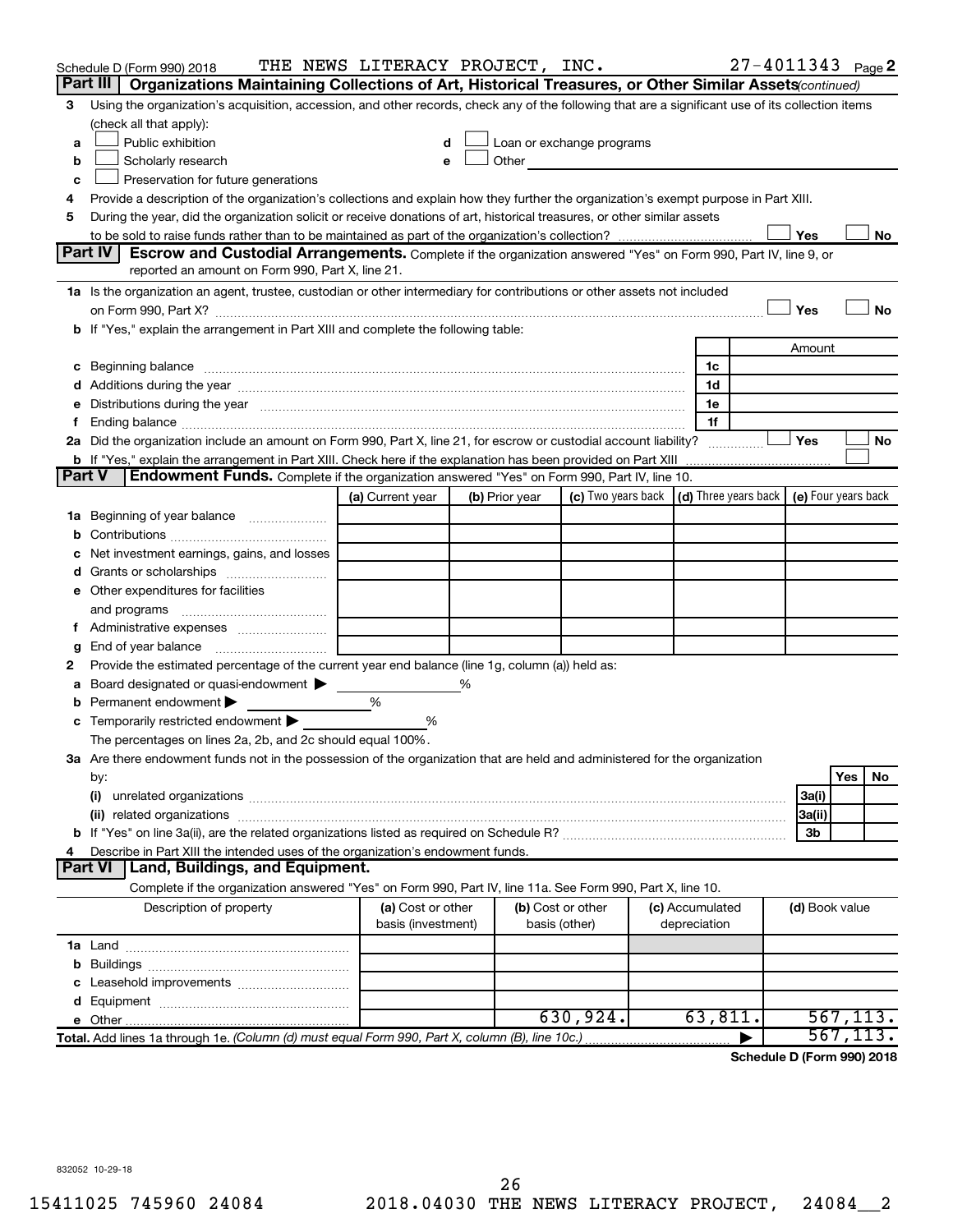|                           | Part VII Investments - Other Securities.                                                                                                                                           |                 |                |                                                           |                |
|---------------------------|------------------------------------------------------------------------------------------------------------------------------------------------------------------------------------|-----------------|----------------|-----------------------------------------------------------|----------------|
|                           | Complete if the organization answered "Yes" on Form 990, Part IV, line 11b. See Form 990, Part X, line 12.<br>(a) Description of security or category (including name of security) | (b) Book value  |                | (c) Method of valuation: Cost or end-of-year market value |                |
| (1) Financial derivatives |                                                                                                                                                                                    |                 |                |                                                           |                |
|                           |                                                                                                                                                                                    |                 |                |                                                           |                |
| $(3)$ Other               |                                                                                                                                                                                    |                 |                |                                                           |                |
| (A)                       |                                                                                                                                                                                    |                 |                |                                                           |                |
| (B)                       |                                                                                                                                                                                    |                 |                |                                                           |                |
| (C)                       |                                                                                                                                                                                    |                 |                |                                                           |                |
| (D)                       |                                                                                                                                                                                    |                 |                |                                                           |                |
| (E)                       |                                                                                                                                                                                    |                 |                |                                                           |                |
| (F)                       |                                                                                                                                                                                    |                 |                |                                                           |                |
| (G)                       |                                                                                                                                                                                    |                 |                |                                                           |                |
| (H)                       |                                                                                                                                                                                    |                 |                |                                                           |                |
|                           | Total. (Col. (b) must equal Form 990, Part X, col. (B) line 12.) $\blacktriangleright$                                                                                             |                 |                |                                                           |                |
|                           | Part VIII Investments - Program Related.                                                                                                                                           |                 |                |                                                           |                |
|                           | Complete if the organization answered "Yes" on Form 990, Part IV, line 11c. See Form 990, Part X, line 13.                                                                         |                 |                |                                                           |                |
|                           | (a) Description of investment                                                                                                                                                      | (b) Book value  |                | (c) Method of valuation: Cost or end-of-year market value |                |
| (1)                       |                                                                                                                                                                                    |                 |                |                                                           |                |
| (2)                       |                                                                                                                                                                                    |                 |                |                                                           |                |
| (3)                       |                                                                                                                                                                                    |                 |                |                                                           |                |
| (4)                       |                                                                                                                                                                                    |                 |                |                                                           |                |
| (5)                       |                                                                                                                                                                                    |                 |                |                                                           |                |
| (6)                       |                                                                                                                                                                                    |                 |                |                                                           |                |
| (7)                       |                                                                                                                                                                                    |                 |                |                                                           |                |
| (8)                       |                                                                                                                                                                                    |                 |                |                                                           |                |
| (9)                       |                                                                                                                                                                                    |                 |                |                                                           |                |
|                           | Total. (Col. (b) must equal Form 990, Part X, col. (B) line 13.)                                                                                                                   |                 |                |                                                           |                |
| Part IX                   | <b>Other Assets.</b>                                                                                                                                                               |                 |                |                                                           |                |
|                           | Complete if the organization answered "Yes" on Form 990, Part IV, line 11d. See Form 990, Part X, line 15.                                                                         |                 |                |                                                           |                |
|                           |                                                                                                                                                                                    | (a) Description |                |                                                           | (b) Book value |
| (1)                       |                                                                                                                                                                                    |                 |                |                                                           |                |
| (2)                       |                                                                                                                                                                                    |                 |                |                                                           |                |
| (3)                       |                                                                                                                                                                                    |                 |                |                                                           |                |
| (4)                       |                                                                                                                                                                                    |                 |                |                                                           |                |
| (5)                       |                                                                                                                                                                                    |                 |                |                                                           |                |
| (6)                       |                                                                                                                                                                                    |                 |                |                                                           |                |
| (7)                       |                                                                                                                                                                                    |                 |                |                                                           |                |
| (8)                       |                                                                                                                                                                                    |                 |                |                                                           |                |
| (9)                       |                                                                                                                                                                                    |                 |                |                                                           |                |
|                           | Total. (Column (b) must equal Form 990, Part X, col. (B) line 15.)                                                                                                                 |                 |                |                                                           |                |
| Part X                    | <b>Other Liabilities.</b>                                                                                                                                                          |                 |                |                                                           |                |
|                           | Complete if the organization answered "Yes" on Form 990, Part IV, line 11e or 11f. See Form 990, Part X, line 25.                                                                  |                 |                |                                                           |                |
| 1.                        | (a) Description of liability                                                                                                                                                       |                 | (b) Book value |                                                           |                |
| (1)                       | Federal income taxes                                                                                                                                                               |                 |                |                                                           |                |
|                           |                                                                                                                                                                                    |                 |                |                                                           |                |
| (2)<br>(3)                |                                                                                                                                                                                    |                 |                |                                                           |                |
|                           |                                                                                                                                                                                    |                 |                |                                                           |                |
| (4)                       |                                                                                                                                                                                    |                 |                |                                                           |                |
| (5)                       |                                                                                                                                                                                    |                 |                |                                                           |                |
| (6)                       |                                                                                                                                                                                    |                 |                |                                                           |                |
| (7)                       |                                                                                                                                                                                    |                 |                |                                                           |                |
| (8)                       |                                                                                                                                                                                    |                 |                |                                                           |                |
| (9)                       |                                                                                                                                                                                    |                 |                |                                                           |                |
|                           | Total. (Column (b) must equal Form 990, Part X, col. (B) line 25.)                                                                                                                 |                 |                |                                                           |                |
|                           | 2. Liability for uncertain tax positions. In Part XIII, provide the text of the footnote to the organization's financial statements that reports the                               |                 |                |                                                           |                |

Schedule D (Form 990) 2018 Page THE NEWS LITERACY PROJECT, INC. 27-4011343

**Schedule D (Form 990) 2018**

27-4011343 Page 3

832053 10-29-18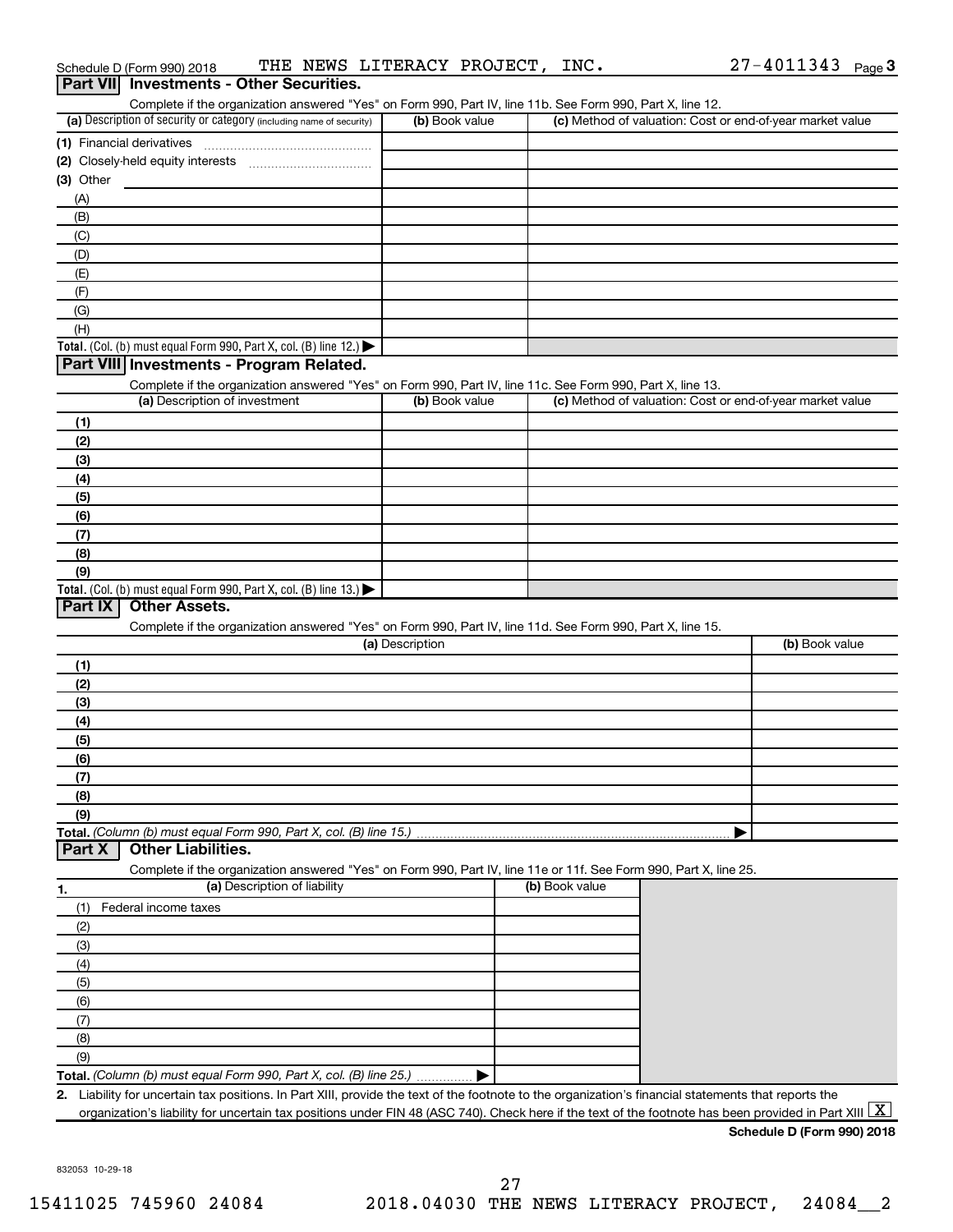|   | THE NEWS LITERACY PROJECT, INC.<br>Schedule D (Form 990) 2018                                                                                                                                                                       |                |          |                         | $27 - 4011343$ Page 4 |
|---|-------------------------------------------------------------------------------------------------------------------------------------------------------------------------------------------------------------------------------------|----------------|----------|-------------------------|-----------------------|
|   | Reconciliation of Revenue per Audited Financial Statements With Revenue per Return.<br>Part XI                                                                                                                                      |                |          |                         |                       |
|   | Complete if the organization answered "Yes" on Form 990, Part IV, line 12a.                                                                                                                                                         |                |          |                         |                       |
| 1 | Total revenue, gains, and other support per audited financial statements                                                                                                                                                            |                |          | $\blacksquare$          | 9,495,435.            |
| 2 | Amounts included on line 1 but not on Form 990, Part VIII, line 12:                                                                                                                                                                 |                |          |                         |                       |
| a |                                                                                                                                                                                                                                     | 2a             |          |                         |                       |
| b |                                                                                                                                                                                                                                     | 2 <sub>b</sub> | 109,730. |                         |                       |
|   |                                                                                                                                                                                                                                     | 2c             |          |                         |                       |
| d |                                                                                                                                                                                                                                     | 2d             |          |                         |                       |
| e | Add lines 2a through 2d                                                                                                                                                                                                             |                |          | 2е                      | 109,730.              |
| 3 | Subtract line 2e from line 1                                                                                                                                                                                                        |                |          | $\overline{\mathbf{3}}$ | 9,385,705.            |
| 4 | Amounts included on Form 990, Part VIII, line 12, but not on line 1:                                                                                                                                                                |                |          |                         |                       |
| a |                                                                                                                                                                                                                                     | 4a             |          |                         |                       |
|   |                                                                                                                                                                                                                                     | 4 <sub>h</sub> |          |                         |                       |
|   | c Add lines 4a and 4b                                                                                                                                                                                                               |                |          | 4c                      | 0.                    |
|   |                                                                                                                                                                                                                                     |                |          | 5                       | 9,385,705.            |
|   | Part XII   Reconciliation of Expenses per Audited Financial Statements With Expenses per Return.                                                                                                                                    |                |          |                         |                       |
|   | Complete if the organization answered "Yes" on Form 990, Part IV, line 12a.                                                                                                                                                         |                |          |                         |                       |
| 1 |                                                                                                                                                                                                                                     |                |          | $\blacksquare$          | 3,560,734.            |
| 2 | Amounts included on line 1 but not on Form 990, Part IX, line 25:                                                                                                                                                                   |                |          |                         |                       |
| а |                                                                                                                                                                                                                                     | 2a             | 109,730. |                         |                       |
| b |                                                                                                                                                                                                                                     | 2 <sub>b</sub> |          |                         |                       |
|   | Other losses                                                                                                                                                                                                                        | 2c             |          |                         |                       |
| d |                                                                                                                                                                                                                                     | 2d             |          |                         |                       |
| e | Add lines 2a through 2d <b>contained a contained a contained a contained a</b> contained a contact the set of the set of the set of the set of the set of the set of the set of the set of the set of the set of the set of the set |                |          | 2e                      | 109,730.              |
| з | Subtract line 2e from line 1 <b>manufacture in the contract of the 2e</b> from line 1                                                                                                                                               |                |          | 3                       | 3,451,004.            |
|   | Amounts included on Form 990, Part IX, line 25, but not on line 1:                                                                                                                                                                  |                |          |                         |                       |
| a |                                                                                                                                                                                                                                     | 4a             |          |                         |                       |
| b |                                                                                                                                                                                                                                     | 4 <sub>b</sub> |          |                         |                       |
|   | Add lines 4a and 4b                                                                                                                                                                                                                 |                |          | 4c                      | 0.                    |
| 5 |                                                                                                                                                                                                                                     |                |          | 5                       | 3,451,004.            |
|   | Part XIII Supplemental Information.                                                                                                                                                                                                 |                |          |                         |                       |
|   | $\sigma = 100$ m $\sigma = 100$ m $\sigma = 100$ m $\sigma = 100$ m $\sigma = 100$ m $\sigma = 100$                                                                                                                                 |                |          |                         |                       |

Provide the descriptions required for Part II, lines 3, 5, and 9; Part III, lines 1a and 4; Part IV, lines 1b and 2b; Part V, line 4; Part X, line 2; Part XI, lines 2d and 4b; and Part XII, lines 2d and 4b. Also complete this part to provide any additional information.

PART X, LINE 2:

|                       |  |  | FOR THE YEAR ENDED JUNE 30, 2019, THE NLP HAS DOCUMENTED ITS CONSIDERATION |  |  |  |  |  |  |
|-----------------------|--|--|----------------------------------------------------------------------------|--|--|--|--|--|--|
|                       |  |  | OF FASB ASC 740-10, INCOME TAXES, THAT PROVIDES GUIDANCE FOR REPORTING     |  |  |  |  |  |  |
|                       |  |  | UNCERTAINTY IN INCOME TAXES AND HAS DETERMINED THAT NO MATERIAL UNCERTAIN  |  |  |  |  |  |  |
|                       |  |  | TAX POSITIONS QUALIFY FOR EITHER RECOGNITION OR DISCLOSURE IN THE          |  |  |  |  |  |  |
| FINANCIAL STATEMENTS. |  |  |                                                                            |  |  |  |  |  |  |

28

832054 10-29-18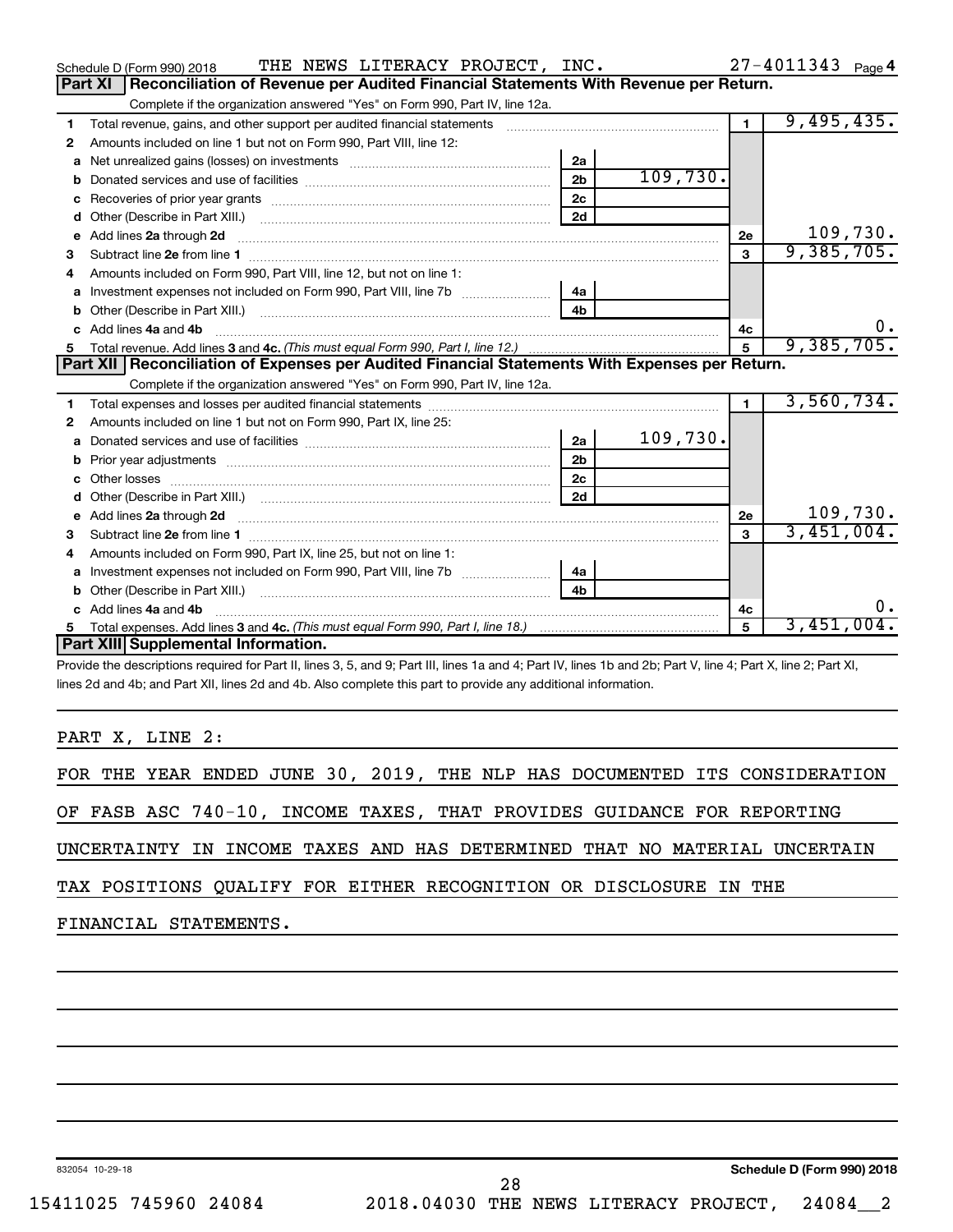|   | <b>SCHEDULE J</b>                                      | <b>Compensation Information</b>                                                                                           |                                       | OMB No. 1545-0047          |      |                         |  |  |
|---|--------------------------------------------------------|---------------------------------------------------------------------------------------------------------------------------|---------------------------------------|----------------------------|------|-------------------------|--|--|
|   | (Form 990)                                             | For certain Officers, Directors, Trustees, Key Employees, and Highest                                                     |                                       |                            |      |                         |  |  |
|   | <b>Compensated Employees</b>                           |                                                                                                                           |                                       |                            | 2018 |                         |  |  |
|   |                                                        | Complete if the organization answered "Yes" on Form 990, Part IV, line 23.<br>Attach to Form 990.                         |                                       | <b>Open to Public</b>      |      |                         |  |  |
|   | Department of the Treasury<br>Internal Revenue Service | Go to www.irs.gov/Form990 for instructions and the latest information.                                                    |                                       | <b>Inspection</b>          |      |                         |  |  |
|   | Name of the organization                               |                                                                                                                           | <b>Employer identification number</b> |                            |      |                         |  |  |
|   |                                                        | THE NEWS LITERACY PROJECT, INC.                                                                                           |                                       | 27-4011343                 |      |                         |  |  |
|   | Part I                                                 | <b>Questions Regarding Compensation</b>                                                                                   |                                       |                            |      |                         |  |  |
|   |                                                        |                                                                                                                           |                                       |                            | Yes  | No                      |  |  |
|   |                                                        | Check the appropriate box(es) if the organization provided any of the following to or for a person listed on Form 990,    |                                       |                            |      |                         |  |  |
|   |                                                        | Part VII, Section A, line 1a. Complete Part III to provide any relevant information regarding these items.                |                                       |                            |      |                         |  |  |
|   | First-class or charter travel                          | Housing allowance or residence for personal use                                                                           |                                       |                            |      |                         |  |  |
|   | Travel for companions                                  | Payments for business use of personal residence                                                                           |                                       |                            |      |                         |  |  |
|   |                                                        | Health or social club dues or initiation fees<br>Tax indemnification and gross-up payments                                |                                       |                            |      |                         |  |  |
|   |                                                        | Discretionary spending account<br>Personal services (such as maid, chauffeur, chef)                                       |                                       |                            |      |                         |  |  |
|   |                                                        |                                                                                                                           |                                       |                            |      |                         |  |  |
|   |                                                        | <b>b</b> If any of the boxes on line 1a are checked, did the organization follow a written policy regarding payment or    |                                       |                            |      |                         |  |  |
|   |                                                        |                                                                                                                           |                                       | 1b                         |      |                         |  |  |
| 2 |                                                        | Did the organization require substantiation prior to reimbursing or allowing expenses incurred by all directors,          |                                       |                            |      |                         |  |  |
|   |                                                        |                                                                                                                           |                                       | $\mathbf{2}$               |      |                         |  |  |
|   |                                                        |                                                                                                                           |                                       |                            |      |                         |  |  |
| З |                                                        | Indicate which, if any, of the following the filing organization used to establish the compensation of the organization's |                                       |                            |      |                         |  |  |
|   |                                                        | CEO/Executive Director. Check all that apply. Do not check any boxes for methods used by a related organization to        |                                       |                            |      |                         |  |  |
|   |                                                        | establish compensation of the CEO/Executive Director, but explain in Part III.                                            |                                       |                            |      |                         |  |  |
|   | Compensation committee                                 | Written employment contract                                                                                               |                                       |                            |      |                         |  |  |
|   |                                                        | $ \mathbf{X} $ Compensation survey or study<br>Independent compensation consultant                                        |                                       |                            |      |                         |  |  |
|   | $\boxed{\textbf{X}}$ Form 990 of other organizations   | $ \mathbf{X} $ Approval by the board or compensation committee                                                            |                                       |                            |      |                         |  |  |
|   |                                                        |                                                                                                                           |                                       |                            |      |                         |  |  |
| 4 |                                                        | During the year, did any person listed on Form 990, Part VII, Section A, line 1a, with respect to the filing              |                                       |                            |      |                         |  |  |
|   | organization or a related organization:                |                                                                                                                           |                                       |                            |      | х                       |  |  |
| а |                                                        | Receive a severance payment or change-of-control payment?                                                                 |                                       | 4a<br>4b                   |      | $\overline{\textbf{x}}$ |  |  |
| b |                                                        |                                                                                                                           |                                       | 4c                         |      | $\mathbf x$             |  |  |
|   |                                                        | If "Yes" to any of lines 4a-c, list the persons and provide the applicable amounts for each item in Part III.             |                                       |                            |      |                         |  |  |
|   |                                                        |                                                                                                                           |                                       |                            |      |                         |  |  |
|   |                                                        | Only section 501(c)(3), 501(c)(4), and 501(c)(29) organizations must complete lines 5-9.                                  |                                       |                            |      |                         |  |  |
|   |                                                        | For persons listed on Form 990, Part VII, Section A, line 1a, did the organization pay or accrue any compensation         |                                       |                            |      |                         |  |  |
|   | contingent on the revenues of:                         |                                                                                                                           |                                       |                            |      |                         |  |  |
| a |                                                        |                                                                                                                           |                                       | 5a                         |      | x                       |  |  |
|   |                                                        |                                                                                                                           |                                       | 5b                         |      | X                       |  |  |
|   |                                                        | If "Yes" on line 5a or 5b, describe in Part III.                                                                          |                                       |                            |      |                         |  |  |
|   |                                                        | 6 For persons listed on Form 990, Part VII, Section A, line 1a, did the organization pay or accrue any compensation       |                                       |                            |      |                         |  |  |
|   | contingent on the net earnings of:                     |                                                                                                                           |                                       |                            |      |                         |  |  |
| a |                                                        |                                                                                                                           |                                       | 6a                         |      | x                       |  |  |
|   |                                                        |                                                                                                                           |                                       | 6b                         |      | $\overline{\mathbf{X}}$ |  |  |
|   |                                                        | If "Yes" on line 6a or 6b, describe in Part III.                                                                          |                                       |                            |      |                         |  |  |
|   |                                                        | 7 For persons listed on Form 990, Part VII, Section A, line 1a, did the organization provide any nonfixed payments        |                                       |                            |      |                         |  |  |
|   |                                                        |                                                                                                                           |                                       | 7                          |      | x                       |  |  |
| 8 |                                                        | Were any amounts reported on Form 990, Part VII, paid or accrued pursuant to a contract that was subject to the           |                                       |                            |      |                         |  |  |
|   |                                                        |                                                                                                                           |                                       | 8                          |      | x                       |  |  |
| 9 |                                                        | If "Yes" on line 8, did the organization also follow the rebuttable presumption procedure described in                    |                                       |                            |      |                         |  |  |
|   |                                                        |                                                                                                                           |                                       | 9                          |      |                         |  |  |
|   |                                                        | LHA For Paperwork Reduction Act Notice, see the Instructions for Form 990.                                                |                                       | Schedule J (Form 990) 2018 |      |                         |  |  |

832111 10-26-18

15411025 745960 24084 2018.04030 THE NEWS LITERACY PROJECT, 24084\_\_2 29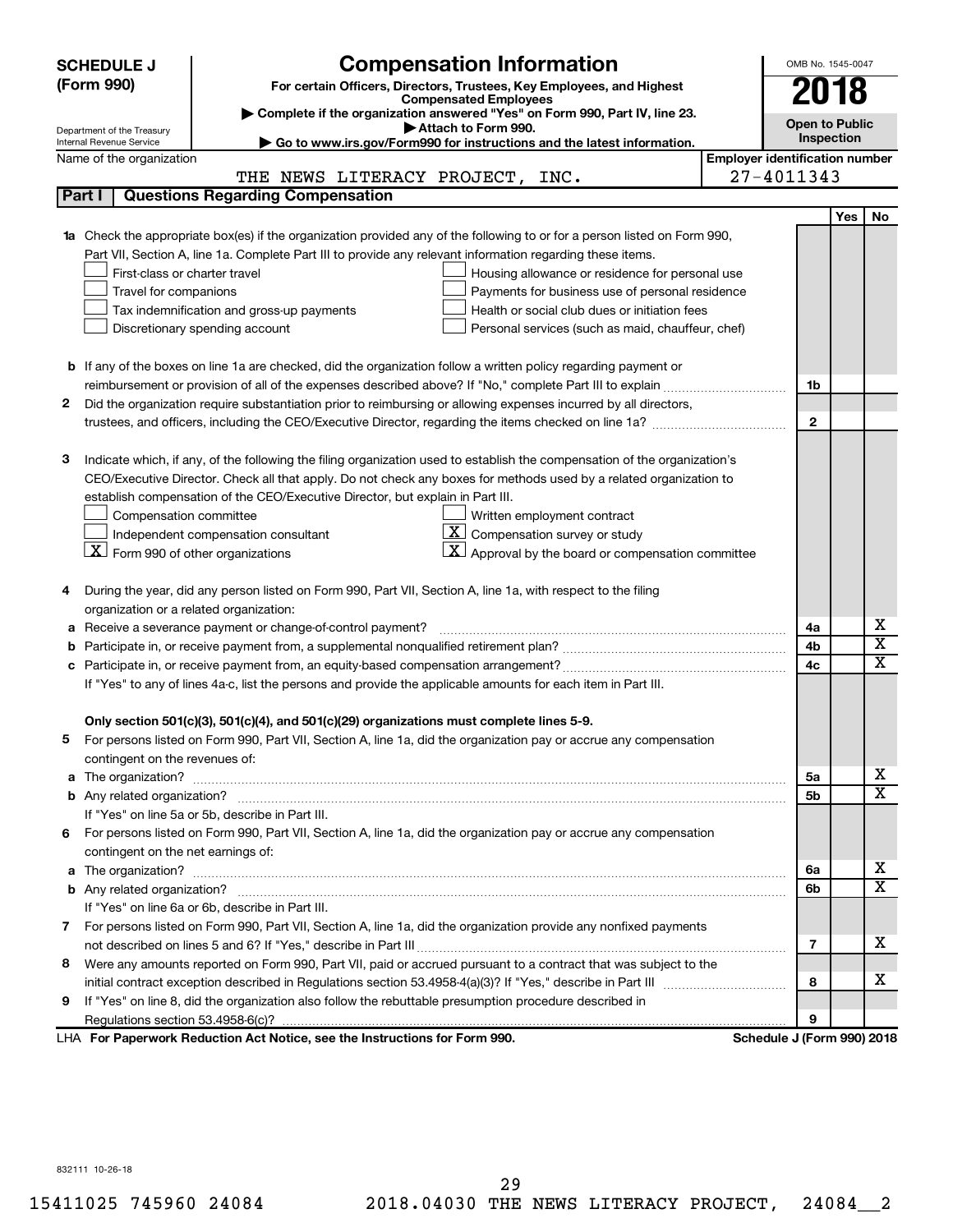### Part II | Officers, Directors, Trustees, Key Employees, and Highest Compensated Employees. Use duplicate copies if additional space is needed.

For each individual whose compensation must be reported on Schedule J, report compensation from the organization on row (i) and from related organizations, described in the instructions, on row (ii). Do not list any individuals that aren't listed on Form 990, Part VII.

Note: The sum of columns (B)(i)-(iii) for each listed individual must equal the total amount of Form 990, Part VII, Section A, line 1a, applicable column (D) and (E) amounts for that individual.

|                       |      | (B) Breakdown of W-2 and/or 1099-MISC compensation |                                           | (C) Retirement and<br>other deferred      | (D) Nontaxable<br>benefits | (E) Total of columns<br>$(B)(i)$ - $(D)$ | (F) Compensation<br>in column (B) |                                           |
|-----------------------|------|----------------------------------------------------|-------------------------------------------|-------------------------------------------|----------------------------|------------------------------------------|-----------------------------------|-------------------------------------------|
| (A) Name and Title    |      | (i) Base<br>compensation                           | (ii) Bonus &<br>incentive<br>compensation | (iii) Other<br>reportable<br>compensation | compensation               |                                          |                                   | reported as deferred<br>on prior Form 990 |
| ALAN MILLER<br>(1)    | (i)  | 240, 311.                                          | $\overline{0}$ .                          | $\overline{0}$ .                          | 6,972.                     | 23,393.                                  | 270,676.                          | $\overline{0}$ .                          |
| FOUNDER AND CEO       | (ii) | $\overline{0}$ .                                   | $\overline{0}$ .                          | $\overline{0}$ .                          | $\overline{0}$ .           | $\overline{\mathfrak{o}}$ .              | $\overline{\mathfrak{o}}$ .       | $\overline{0}$ .                          |
| CHARLES SALTER<br>(2) | (i)  | 196,510.                                           | $\overline{0}$ .                          | $\overline{0}$ .                          | $\overline{0}$ .           | 3,620.                                   | 200, 130.                         | $\overline{0}$ .                          |
| COO                   | (ii) | $\overline{0}$ .                                   | $\overline{0}$ .                          | $\overline{0}$ .                          | $\overline{0}$ .           | $\overline{0}$ .                         | $\overline{\mathfrak{o}}$ .       | $\overline{0}$ .                          |
| PETER ADAMS<br>(3)    | (i)  | 153, 741.                                          | $\overline{0}$ .                          | $\overline{0}$ .                          | 4,902.                     | $\overline{0}$ .                         | 158,643.                          | $\overline{0}$ .                          |
| SENIOR VICE PRESIDENT | (ii) | $\overline{0}$ .                                   | $\overline{0}$ .                          | $\overline{0}$ .                          | $\overline{0}$ .           | σ.                                       | $\overline{\mathfrak{o}}$ .       | $\overline{0}$ .                          |
|                       | (i)  |                                                    |                                           |                                           |                            |                                          |                                   |                                           |
|                       | (ii) |                                                    |                                           |                                           |                            |                                          |                                   |                                           |
|                       | (i)  |                                                    |                                           |                                           |                            |                                          |                                   |                                           |
|                       | (ii) |                                                    |                                           |                                           |                            |                                          |                                   |                                           |
|                       | (i)  |                                                    |                                           |                                           |                            |                                          |                                   |                                           |
|                       | (ii) |                                                    |                                           |                                           |                            |                                          |                                   |                                           |
|                       | (i)  |                                                    |                                           |                                           |                            |                                          |                                   |                                           |
|                       | (ii) |                                                    |                                           |                                           |                            |                                          |                                   |                                           |
|                       | (i)  |                                                    |                                           |                                           |                            |                                          |                                   |                                           |
|                       | (ii) |                                                    |                                           |                                           |                            |                                          |                                   |                                           |
|                       | (i)  |                                                    |                                           |                                           |                            |                                          |                                   |                                           |
|                       | (ii) |                                                    |                                           |                                           |                            |                                          |                                   |                                           |
|                       | (i)  |                                                    |                                           |                                           |                            |                                          |                                   |                                           |
|                       | (ii) |                                                    |                                           |                                           |                            |                                          |                                   |                                           |
|                       | (i)  |                                                    |                                           |                                           |                            |                                          |                                   |                                           |
|                       | (ii) |                                                    |                                           |                                           |                            |                                          |                                   |                                           |
|                       | (i)  |                                                    |                                           |                                           |                            |                                          |                                   |                                           |
|                       | (ii) |                                                    |                                           |                                           |                            |                                          |                                   |                                           |
|                       | (i)  |                                                    |                                           |                                           |                            |                                          |                                   |                                           |
|                       | (ii) |                                                    |                                           |                                           |                            |                                          |                                   |                                           |
|                       | (i)  |                                                    |                                           |                                           |                            |                                          |                                   |                                           |
|                       | (ii) |                                                    |                                           |                                           |                            |                                          |                                   |                                           |
|                       | (i)  |                                                    |                                           |                                           |                            |                                          |                                   |                                           |
|                       | (ii) |                                                    |                                           |                                           |                            |                                          |                                   |                                           |
|                       | (i)  |                                                    |                                           |                                           |                            |                                          |                                   |                                           |
|                       | (ii) |                                                    |                                           |                                           |                            |                                          |                                   |                                           |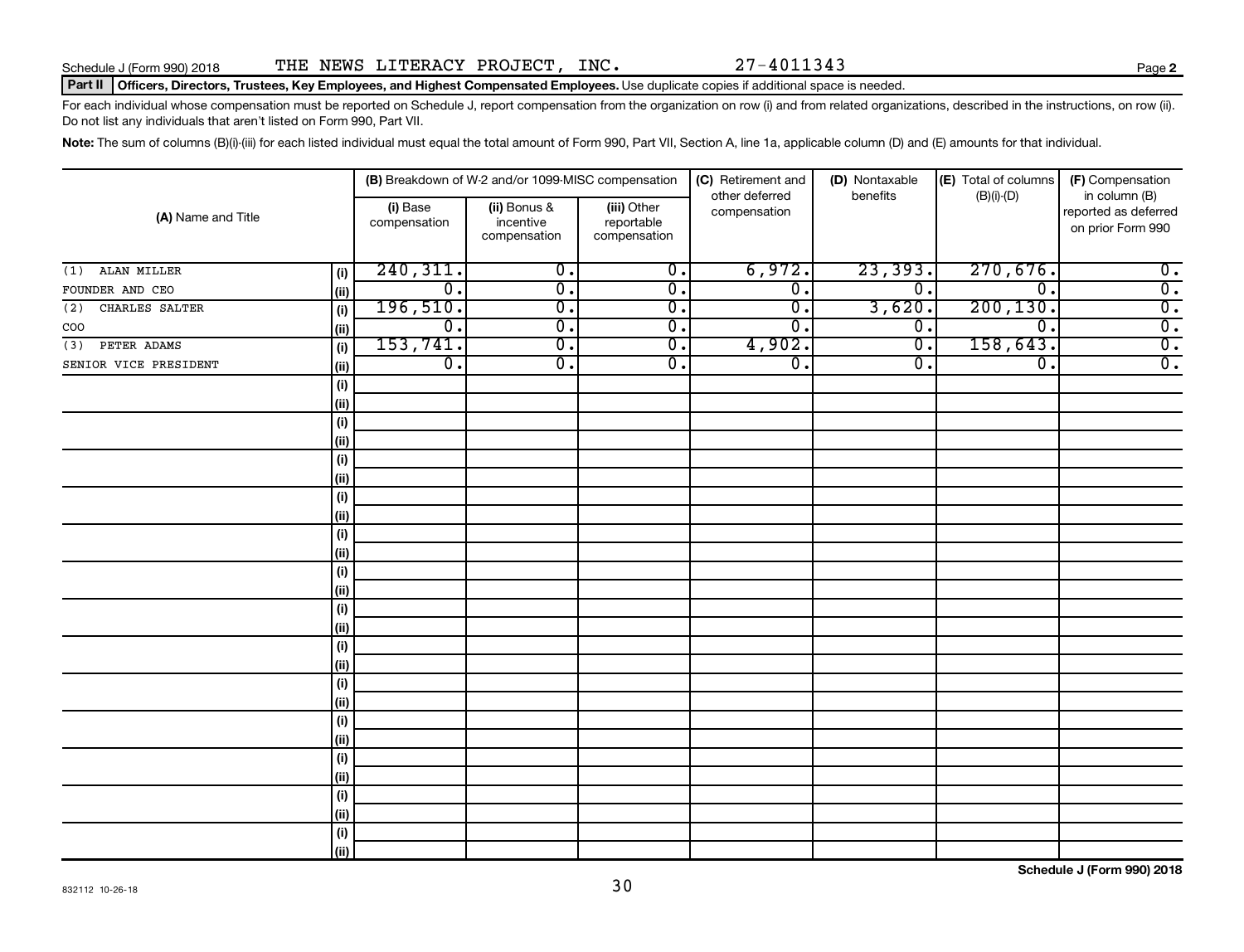## **Part III Supplemental Information**

Provide the information, explanation, or descriptions required for Part I, lines 1a, 1b, 3, 4a, 4b, 4c, 5a, 5b, 6a, 6b, 7, and 8, and for Part II. Also complete this part for any additional information.

**Schedule J (Form 990) 2018**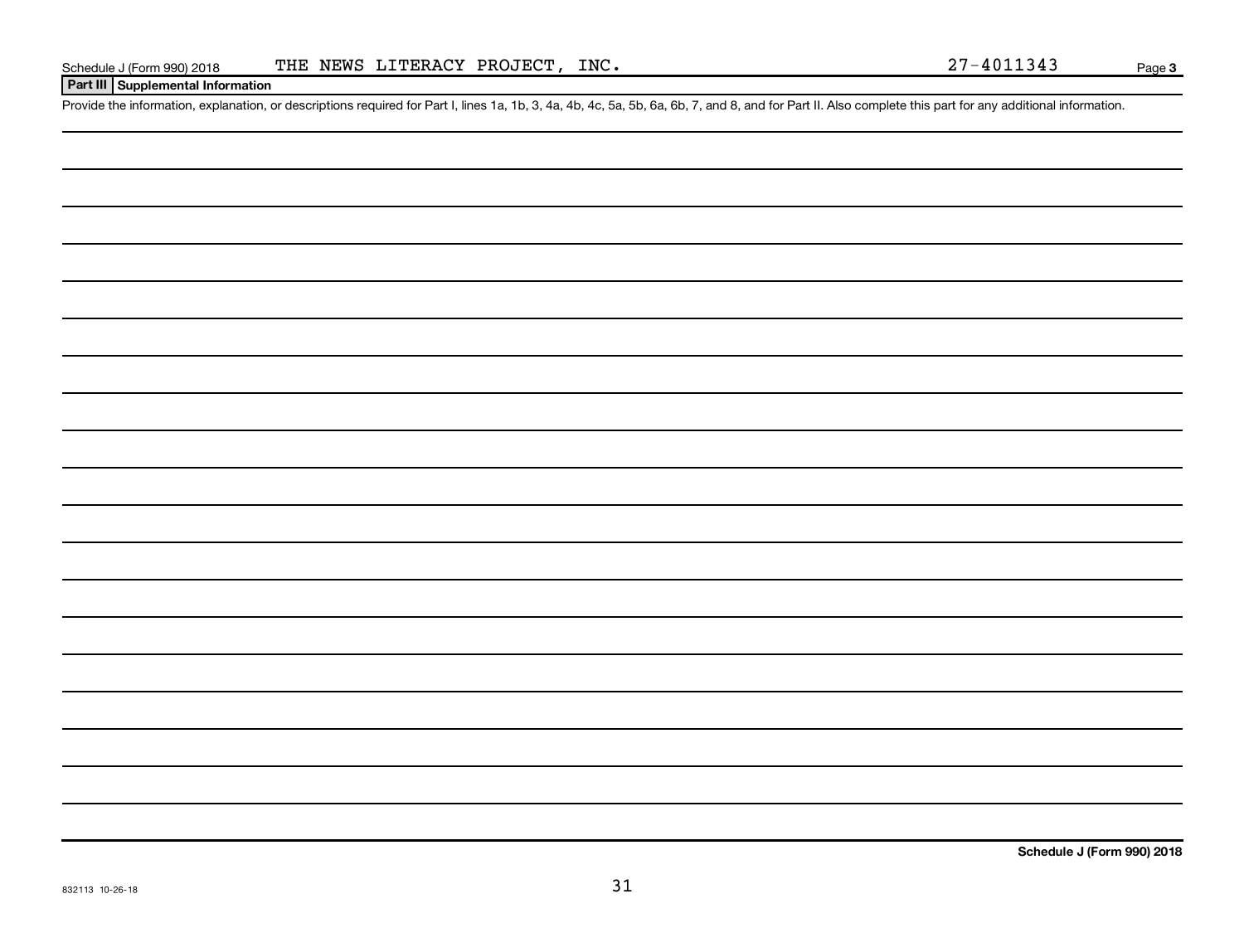## **SCHEDULE M (Form 990)**

## **Noncash Contributions**

OMB No. 1545-0047

| Department of the Treasury |  |
|----------------------------|--|
| Internal Revenue Service   |  |
|                            |  |

Real estate - Residential ~~~~~~~~~ Real estate - Commercial ........................... Real estate - Other ~~~~~~~~~~~~ Collectibles ~~~~~~~~~~~~~~~~ Food inventory ~~~~~~~~~~~~~~ Drugs and medical supplies ....................... Taxidermy ~~~~~~~~~~~~~~~~ Historical artifacts ~~~~~~~~~~~~ Scientific specimens ................................. Archeological artifacts ~~~~~~~~~~ Other  $\blacktriangleright$  ( ) Other  $\blacktriangleright$  ( ) Other  $\blacktriangleright$  ( )

◆ Complete if the organizations answered "Yes" on Form 990, Part IV, lines 29 or 30.<br>▶ Complete if the organizations answered "Yes" on Form 990, Part IV, lines 29 or 30. **Attach to Form 990.** J

|        | Attach to Form 990.<br>Department of the Treasury<br>Internal Revenue Service |                               |                                      | Go to www.irs.gov/Form990 for instructions and the latest information.                               | <b>Open to Public</b><br>Inspection                          |
|--------|-------------------------------------------------------------------------------|-------------------------------|--------------------------------------|------------------------------------------------------------------------------------------------------|--------------------------------------------------------------|
|        | Name of the organization                                                      |                               |                                      |                                                                                                      | <b>Employer identification number</b>                        |
|        | THE NEWS LITERACY PROJECT, INC.                                               |                               |                                      |                                                                                                      | 27-4011343                                                   |
| Part I | <b>Types of Property</b>                                                      |                               |                                      |                                                                                                      |                                                              |
|        |                                                                               | (a)<br>Check if<br>applicable | (b)<br>Number of<br>contributions or | (c)<br>Noncash contribution<br>amounts reported on<br>items contributed Form 990, Part VIII, line 1g | (d)<br>Method of determining<br>noncash contribution amounts |
|        |                                                                               |                               |                                      |                                                                                                      |                                                              |
|        |                                                                               |                               |                                      |                                                                                                      |                                                              |
| з      |                                                                               |                               |                                      |                                                                                                      |                                                              |
| 4      |                                                                               |                               |                                      |                                                                                                      |                                                              |
| 5      | Clothing and household goods                                                  |                               |                                      |                                                                                                      |                                                              |
| 6      |                                                                               |                               |                                      |                                                                                                      |                                                              |
|        |                                                                               |                               |                                      |                                                                                                      |                                                              |
| 8      |                                                                               |                               |                                      |                                                                                                      |                                                              |
| 9      |                                                                               | $\overline{\texttt{x}}$       | 44 I                                 | 1,213,619.FMV                                                                                        |                                                              |
| 10     | Securities - Closely held stock                                               |                               |                                      |                                                                                                      |                                                              |
| 11     | Securities - Partnership, LLC, or                                             |                               |                                      |                                                                                                      |                                                              |
|        | trust interests                                                               |                               |                                      |                                                                                                      |                                                              |
| 12     | Securities - Miscellaneous                                                    |                               |                                      |                                                                                                      |                                                              |
| 13     | Qualified conservation contribution -                                         |                               |                                      |                                                                                                      |                                                              |
|        | Historic structures                                                           |                               |                                      |                                                                                                      |                                                              |
| 14     | Qualified conservation contribution - Other                                   |                               |                                      |                                                                                                      |                                                              |

| 28  | Other                                                                                                                      |                            |     |     |  |  |
|-----|----------------------------------------------------------------------------------------------------------------------------|----------------------------|-----|-----|--|--|
| 29  | Number of Forms 8283 received by the organization during the tax year for contributions                                    |                            |     |     |  |  |
|     | 29<br>for which the organization completed Form 8283, Part IV, Donee Acknowledgement                                       |                            |     |     |  |  |
|     |                                                                                                                            |                            | Yes | No. |  |  |
| 30a | During the year, did the organization receive by contribution any property reported in Part I, lines 1 through 28, that it |                            |     |     |  |  |
|     | must hold for at least three years from the date of the initial contribution, and which isn't required to be used for      |                            |     |     |  |  |
|     | exempt purposes for the entire holding period?                                                                             | 30a                        |     | х   |  |  |
|     | <b>b</b> If "Yes," describe the arrangement in Part II.                                                                    |                            |     |     |  |  |
| 31  | Does the organization have a gift acceptance policy that requires the review of any nonstandard contributions?             |                            |     |     |  |  |
| 32a | Does the organization hire or use third parties or related organizations to solicit, process, or sell noncash              |                            |     |     |  |  |
|     | contributions?                                                                                                             | 32a                        |     | х   |  |  |
|     | <b>b</b> If "Yes," describe in Part II.                                                                                    |                            |     |     |  |  |
| 33  | If the organization didn't report an amount in column (c) for a type of property for which column (a) is checked,          |                            |     |     |  |  |
|     | describe in Part II.                                                                                                       |                            |     |     |  |  |
|     | $\mathsf{L} \mathsf{L} \Lambda$ . For Danorwork Poduction Act Notice, see the Instructions for Form 000.                   | Schodule M (Form 000) 2019 |     |     |  |  |

**For Paperwork Reduction Act Notice, see the Instructions for Form 990. Schedule M (Form 990) 2018** I HA

832141 10-18-18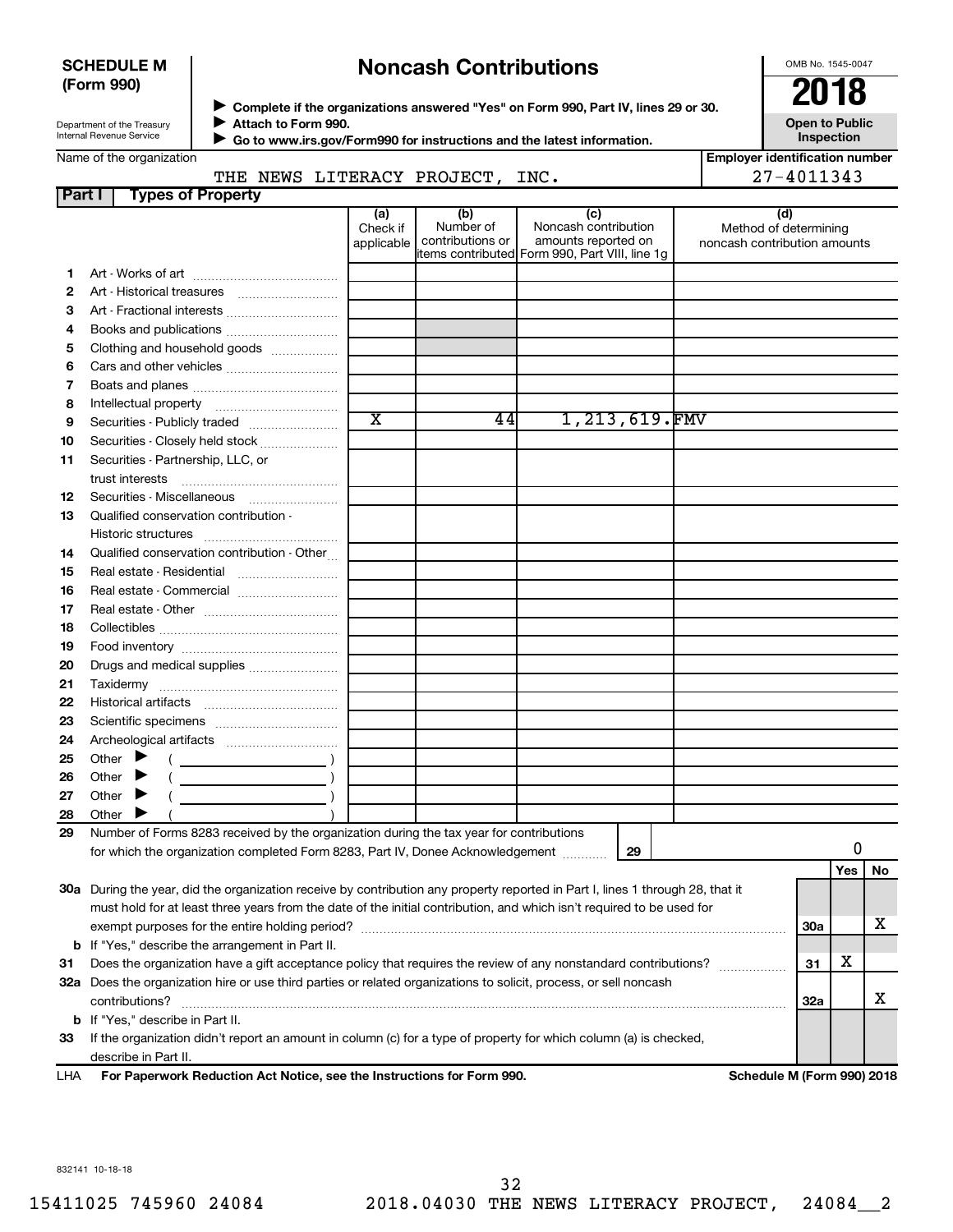Part II | Supplemental Information. Provide the information required by Part I, lines 30b, 32b, and 33, and whether the organization is reporting in Part I, column (b), the number of contributions, the number of items received, or a combination of both. Also complete this part for any additional information.

SCHEDULE M, PART I, COLUMN (B):

### THIS COLUMN REPORTS THE NUMBER OF CONTRIBUTORS.

**Schedule M (Form 990) 2018**

832142 10-18-18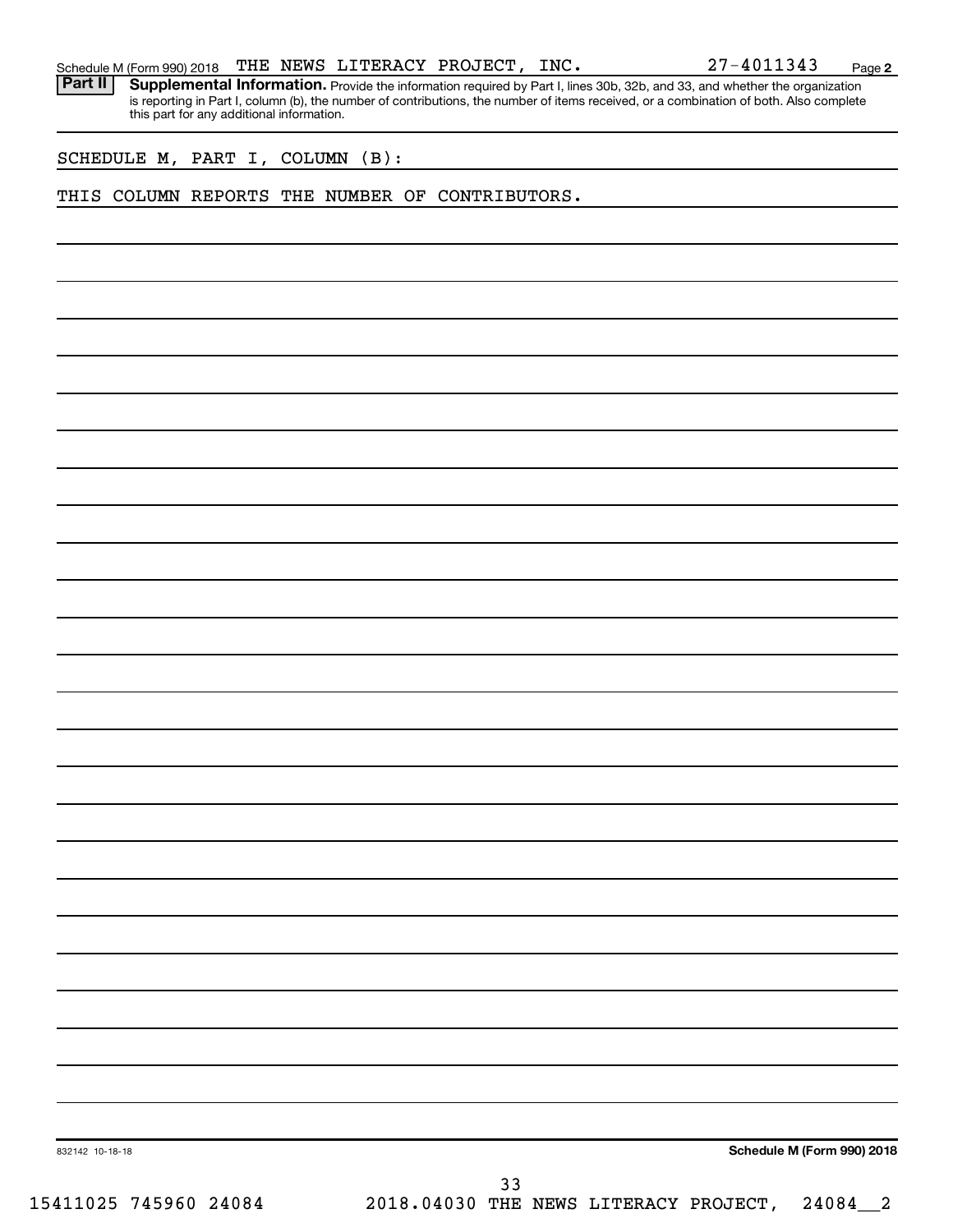Department of the Treasury **(Form 990 or 990-EZ)**

Name of the organization

Internal Revenue Service

**Complete to provide information for responses to specific questions on** SCHEDULE O **Supplemental Information to Form 990 or 990-EZ 2018**<br>(Form 990 or 990-EZ) Complete to provide information for responses to specific questions on

**Form 990 or 990-EZ or to provide any additional information. | Attach to Form 990 or 990-EZ.**

**| Go to www.irs.gov/Form990 for the latest information.**

OMB No. 1545-0047 **Open to Public Inspection**

THE NEWS LITERACY PROJECT, INC. 27-4011343

**Employer identification number**

FORM 990, PART III, LINE 4A, PROGRAM SERVICE ACCOMPLISHMENTS:

AND OTHER CONSTITUTIONAL RIGHTS UNDER THE FIRST AMENDMENT.

DURING THE 2018-19 SCHOOL YEAR, WE ALSO HELD EIGHT NEWSLITCAMP EVENTS - FULL-DAY PROFESSIONAL DEVELOPMENT TRAINING FOR TEACHERS AND LIBRARIANS THAT ARE DESIGNED TO CULTIVATE THEIR NEWS LITERACY SKILLS AND INTRODUCE THEM TO SPECIALIZED RESOURCES FOR TEACHING NEWS LITERACY. THESE NEWSLITCAMPS TOOK PLACE IN LEXINGTON, KENTUCKY; ARLINGTON, VIRGINIA; LOS ANGELES; HOUSTON; CHICAGO; CHARLOTTE, NORTH CAROLINA; MIAMI; AND NEW YORK CITY. AT THESE TRAININGS, EDUCATORS HAD THE OPPORTUNITY TO ATTEND SESSIONS LED BY JOURNALISTS FROM LOCAL NEWS ORGANIZATIONS - INCLUDING OUTLETS SUCH AS BLOOMBERG BNA (NOW KNOWN AS BLOOMBERG INDUSTRY GROUP), THE HOUSTON CHRONICLE, UNIVISION NOTICIAS AND THE WALL STREET JOURNAL - TO LEARN MORE ABOUT THE PROCESSES AND DECISIONS INVOLVED IN GATHERING AND DISSEMINATING THE NEWS.

IN ADDITION, NLP SENT THE SIFT - OUR NEWSLETTER FOR EDUCATORS - EACH WEEK DURING THE 2018-19 SCHOOL YEAR. IT SORTS THROUGH THE LATEST VIRAL RUMORS, HOAXES, CONSPIRACY THEORIES AND OTHER FORMS OF MISINFORMATION AND GIVES TEACHING TIPS THAT PUT THEM IN CONTEXT FOR CLASSROOM DISCUSSION. THE NUMBER OF SUBSCRIBERS TO THE SIFT INCREASED FROM 6,209 IN SEPTEMBER 2018 TO 8,363 SUBSCRIBERS IN JUNE 2019.

LHA For Paperwork Reduction Act Notice, see the Instructions for Form 990 or 990-EZ. Schedule O (Form 990 or 990-EZ) (2018) FINALLY, NLP PROVIDED BOTH ON-SITE AND ONLINE PROFESSIONAL DEVELOPMENT WORKSHOPS FOR EDUCATORS DURING THE 2018-19 SCHOOL YEAR. THESE INCLUDED A WEBINAR SERIES, COVERING TOPICS SUCH AS DIGITAL VERIFICATION TOOLS

832211 10-10-18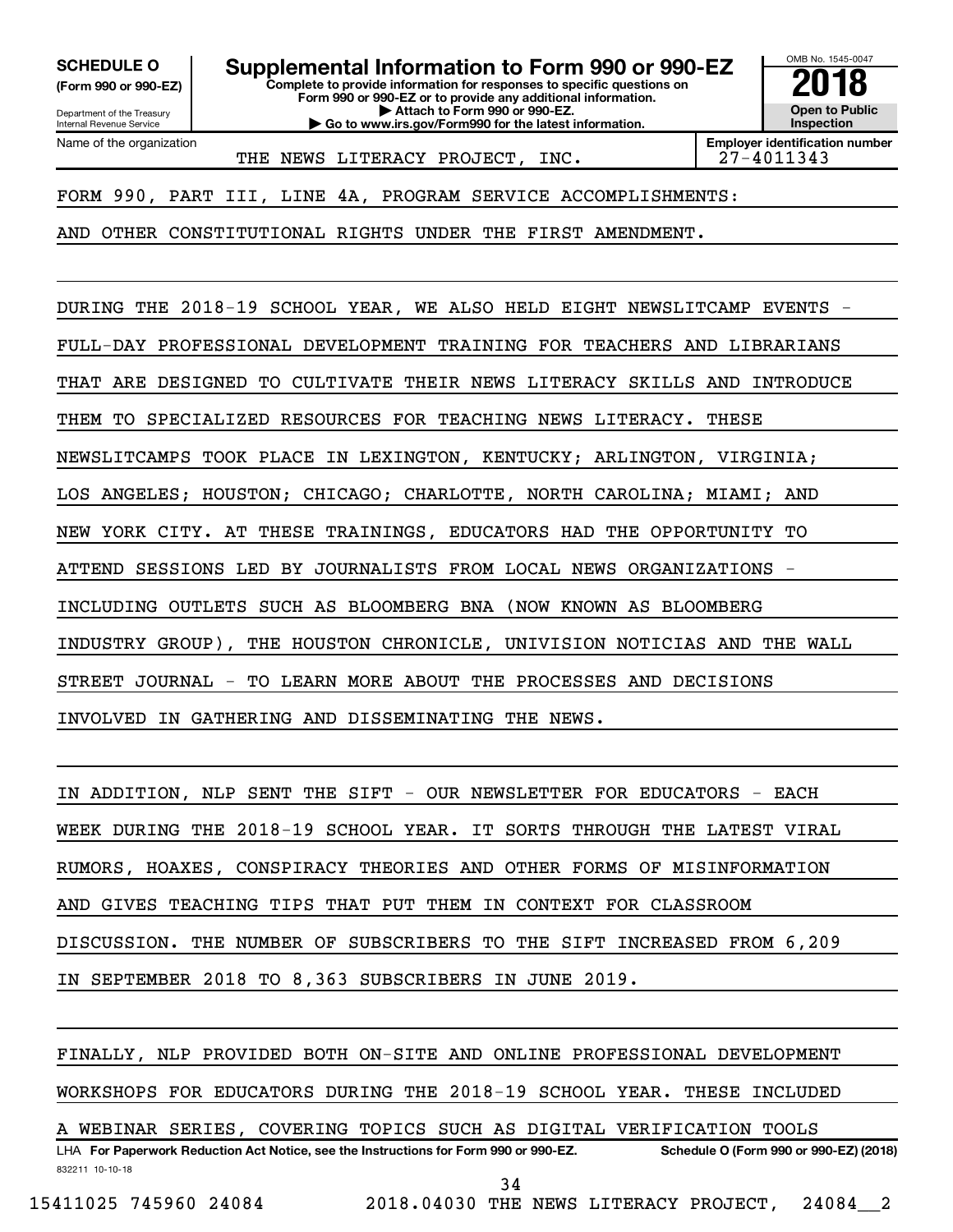| Schedule O (Form 990 or 990-EZ) (2018)<br>Page 2            |                                                     |  |  |  |  |  |  |
|-------------------------------------------------------------|-----------------------------------------------------|--|--|--|--|--|--|
| Name of the organization<br>THE NEWS LITERACY PROJECT, INC. | <b>Employer identification number</b><br>27-4011343 |  |  |  |  |  |  |
| AND THE USE OF NEWS LITERACY TO SPUR CIVIC ENGAGEMENT.      |                                                     |  |  |  |  |  |  |

NLP'S GOAL IS THAT BY 2022, NLP WILL BUILD A COMMUNITY OF 20,000

PRACTITIONERS WHO USE OUR PROGRAMS AND RESOURCES TO TEACH NEWS LITERACY

SKILLS TO 3 MILLION MIDDLE SCHOOL AND HIGH SCHOOL STUDENTS EACH YEAR

AND SUPPORT THE ADOPTION OF NEWS LITERACY INTO THE AMERICAN EDUCATION

EXPERIENCE.

YOUNG PEOPLE TODAY HAVE ACCESS TO MORE INFORMATION THAN ANY GENERATION IN HISTORY, YET MANY LACK THE KNOWLEDGE AND CRITICAL-THINKING SKILLS NEEDED TO NAVIGATE TODAY'S COMPLEX AND CHALLENGING INFORMATION ECOSYSTEM. THE POTENTIAL FOR MISINFORMATION HAS NEVER BEEN GREATER, AND THE CONCEPT OF NEWS LITERACY HAS NOT BEEN WIDELY TAUGHT IN THE NATION'S CLASSROOMS.

NLP MEETS THIS URGENT NEED IN TWO WAYS: BY PROVIDING NEWS LITERACY LESSONS AND EXERCISES FOR STUDENTS IN MIDDLE SCHOOL AND HIGH SCHOOL, GIVING THEM THE SKILLS TO DISCERN FACT FROM FICTION AS THEY DEVELOP THE HABITS OF MIND THAT WILL SHAPE THEIR NEWS CONSUMPTION HABITS FOR DECADES TO COME, AND BY EQUIPPING EDUCATORS WITH THE TOOLS AND RESOURCES THEY NEED TO INTEGRATE NEWS LITERACY INTO THEIR LESSON PLANS.

832212 10-10-18 **Schedule O (Form 990 or 990-EZ) (2018)** WE ACCOMPLISH THIS THROUGH THE CHECKOLOGY VIRTUAL CLASSROOM, OUR ONLINE CURRICULUM THAT ENABLES EDUCATORS TO TEACH NEWS LITERACY IN A RELEVANT AND ENGAGING WAY. STUDENTS ARE ENCOURAGED TO CONSUME, SHARE AND PRODUCE CREDIBLE INFORMATION THROUGH INTERACTIVE LESSONS THAT MIRROR THE TYPES OF TECHNOLOGY THEY ROUTINELY USE. WE FURTHER SUPPORT EDUCATORS THROUGH NEWSLITCAMP, A FULL]DAY PROFESSIONAL DEVELOPMENT EVENT HELD IN 15411025 745960 24084 2018.04030 THE NEWS LITERACY PROJECT, 24084\_\_2 35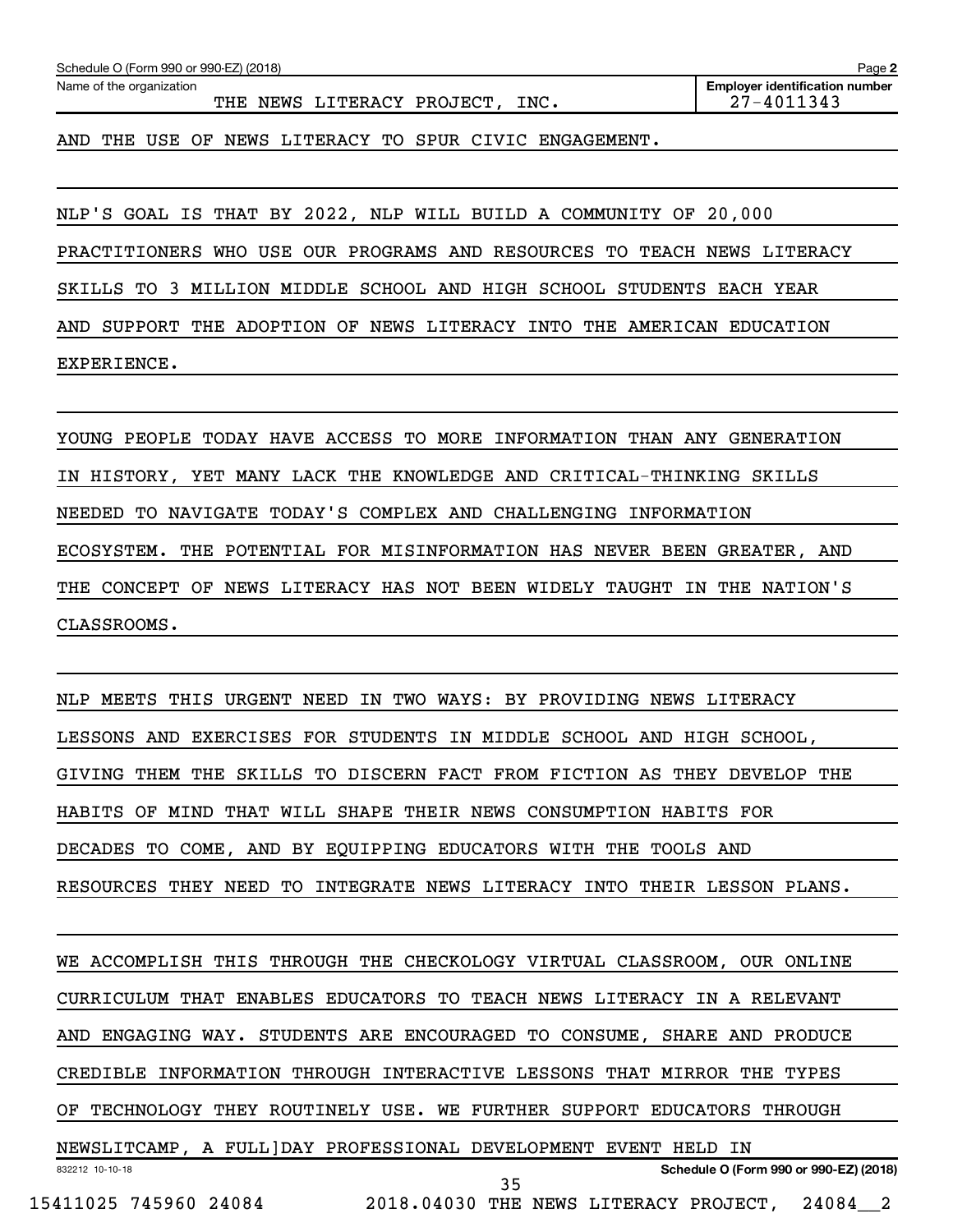| Schedule O (Form 990 or 990-EZ) (2018)                                         | Page 2                                              |
|--------------------------------------------------------------------------------|-----------------------------------------------------|
| Name of the organization<br>THE NEWS LITERACY PROJECT, INC.                    | <b>Employer identification number</b><br>27-4011343 |
| CONJUNCTION WITH A NEWS ORGANIZATION AND INCLUDING SESSIONS LED BY             |                                                     |
| JOURNALISTS FROM THAT OUTLET. THROUGH THESE EVENTS, NLP DEVELOPS               |                                                     |
| <b>TEACHERS'</b><br>AND LIBRARIANS' NEWS LITERACY EDUCATION SKILLS, INTRODUCES |                                                     |
| SPECIALIZED RESOURCES FOR TEACHING NEWS LITERACY AND CONNECTS<br>THEM TO       |                                                     |
| JOURNALISTS IN THEIR COMMUNITY. THE SIFTR, OUR WEEKLY<br>WITH<br>THEM          |                                                     |
| NEWSLETTER FOR EDUCATORS AND OTHERS<br>INTERESTED IN NEWS LITERACY             | TOPICS,                                             |
| USES RECENT VIRAL RUMORS, HOAXES, CONSPIRACY THEORIES AND OTHER                |                                                     |
| MISINFORMATION AS THE<br>EXAMPLES<br>STARTING POINT FOR DISCUSSION<br>OF       |                                                     |
| PROMPTS, STUDENT ACTIVITIES AND OTHER CLASSROOM USE.                           |                                                     |
|                                                                                |                                                     |

FORM 990, PART VI, SECTION B, LINE 11B:

THE FORM 990 WAS PREPARED BY THE OUTSIDE ACCOUNTANTS AND REVIEWED BY THE NLP BOARD FINANCE COMMITTEE, WHO RESOLVES ANY QUESTIONS. A COPY IS THEN SHARED WITH THE BOARD, WHO SENDS APPROVAL TO THE TAX PREPARER TO FINALIZE THE RETURN.

FORM 990, PART VI, SECTION B, LINE 12C:

| THE ORGANIZATION'S CONFLICT OF INTEREST POLICY REQUIRES EACH DIRECTOR       |
|-----------------------------------------------------------------------------|
| AND/OR OFFICER TO ANNUALLY, OR ANY TIME A CIRCUMSTANCE ARISES, DISCLOSE     |
| HIS/HER KNOWLEDGE AND UDERSTANDING OF THE POLICY WHICH INCLUDES THE DUTY OF |
| THE DIRECTOR AND/OR OFFICER TO DISCLOSE TO THE BOARD OF DIRECTORS ANY       |
| ACTUAL OR POTENTIAL CONFLICTS OF INTEREST IN WRITING. THE BOARD OF          |
| DIRECTORS (EXCLUDING ANY MEMBER WHICH IS PARTY TO THE CONFLICT) IS          |
| RESPONSIBLE FOR REVIEWING THE POTENTIAL CONFLICT AND MAKING THE             |
| DETERMINATION IF AN ACTUAL CONFLICT OF INTEREST EXISTS.                     |

832212 10-10-18 **Schedule O (Form 990 or 990-EZ) (2018)** UPON KNOWLEDGE THAT A CONFLICT WAS NOT PROPERLY DISCLOSED TO THE BOARD OF DIRECTORS, APPROPRIATE CORRECTIVE AND DISCIPLINARY ACTIONS SHALL BE TAKEN. 15411025 745960 24084 2018.04030 THE NEWS LITERACY PROJECT, 24084\_\_2 36